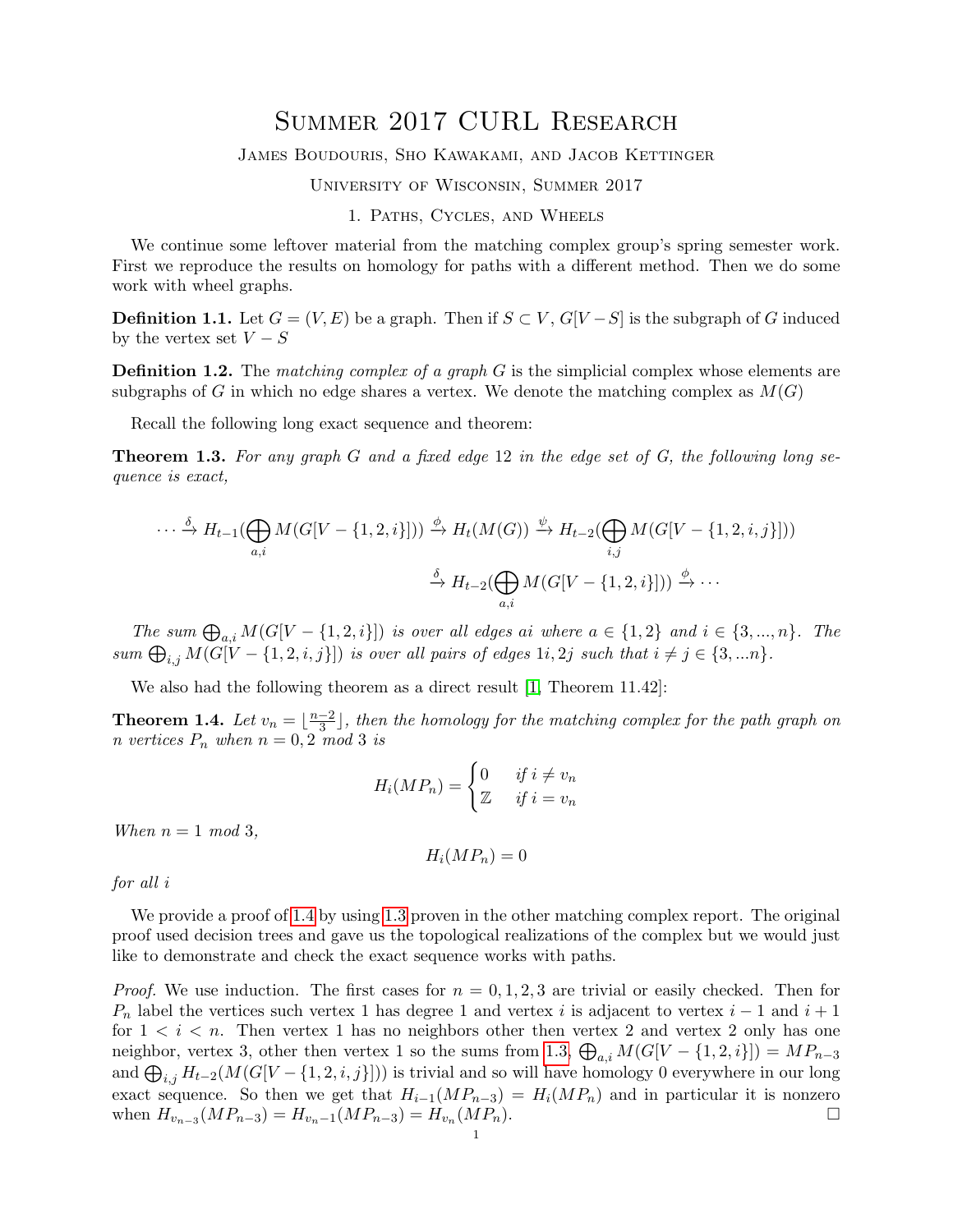Now we prove a statement on vertex decomposability of Wheel Graphs. We use the following definitions found in the previous matching complex report. Then we define a new graph which will be the wheel graph and cycle graph in special cases.

**Definition 1.5.** Given a simplicial complex  $\Delta$  and an element  $\sigma \in \Delta$ , we define the following,

(1) 
$$
link_{\Delta}(\sigma) = \{ \tau \in \Delta | \tau \cap \sigma = \emptyset \text{ and } \tau \cup \sigma \in \Delta \}
$$

(2)  $del_{\Delta}(\sigma) = {\tau \in \Delta | \tau \cap \sigma = \emptyset}$ 

(3)  $f del \Delta(\sigma) = {\tau \in \Delta | \sigma \not\subset \tau}$ 

**Definition 1.6.** We define the class of *vertex-decomposable (VD)* lifted complexes recursively as follows[\[1,](#page-36-0) Definition 3.27]:

(1) Every simplex (including  $\emptyset$  and  $\{\emptyset\}$  is VD).

(2) If  $\Delta$  contains a vertex v such that  $\Delta(v, \emptyset)$  and  $\Delta(\emptyset, v)$  are VD of the same dimension, then  $\Delta$ is also VD.

(3) If  $\Delta$  is a cone over a VD complex  $\Delta$ ', then  $\Delta$  is also VD.

(4) If  $\Delta = \Sigma * {\sigma}$  and  $\Sigma$  is VD, then  $\Delta$  is also VD.

This is defined for general complexes. Moreover, we say a complex is  $VD(d)$  if the d-skeleton is VD. There is an important lemma about this class of complexes.

<span id="page-1-0"></span>**Lemma 1.7.** Let  $\Delta$  be a lifted complex and let v be a vertex. If link<sub> $\delta$ </sub>(v) is VD(d-1) and del $_{\delta}$ (v) is VD(d), then  $\delta$  is VD(d).

We will use a previous result found in Johnson [\[1,](#page-36-0) Theorem 11.42, 11.43] which the following is a part of

Theorem 1.8. Let  $v_n = \lfloor \frac{n-2}{3} \rfloor$  $\frac{-2}{3}$ , both the cycle graph  $C_n$  and the path graph  $P_n$  are  $VD(v_n)$ 

Then we define a new graph which will connect wheel graphs and cycles.

<span id="page-1-1"></span>**Definition 1.9.** Let  $n > 4$  and  $0 \leq k \leq n$ . Then construct the following graph, take a cycle of  $n-1$  vertices and label the vertices such that  $(i-1)i$  and  $i(i+1)$  are edges modulo  $n-1$ . Then have a additional vertex labeled n and an edge  $i(n+1)$  for all  $i \leq k$ . Call this graph  $W_n^k$ 

Notice that  $W_k^0$  is the cycle graph on  $n-1$  and an additional vertex. The matching complex is the same as the for the matching complex of  $C_{n-1}$ . Also  $W_k^{n-1}$  is the wheel graph on n vertices.

**Theorem 1.10.** Let  $v_n$  be the same as the one for cycle graphs and paths in Theorem [1.4.](#page-0-0)  $W_n^K$  is  $VD(v_{n-1}).$ 

*Proof.* We use induction. For the base case as explained above  $MW_n^0 = MC_{n-1}$  so it is  $VD(v_{n-1})$ . Then for  $k > 0$ , choose edge kn in graph  $W_n^k$ . Then  $link_{WD_n^k}(kn) = MP_n - 2$  which is  $VD(v_{n-2})$ so it is  $VD(v_{n-1}-1)$  as well, and  $del_{WD_{n}^{k}}(kn) = MW_{n}^{k-1}$  which is  $VD(v_{n-1})$  by induction. So by [1.7,](#page-1-0)  $W_n^k$  and in particular the wheel graph is  $VD(v_{n-1})$ .

We are able to derive the desired results for the homology of the wheel graph. We will use decision trees to find the number of evasive sets and that will tell us information about our complexes. We will use the  $W_n^k$  graph defined in definition [1.9.](#page-1-1)

<span id="page-1-2"></span>Definition 1.11. [\[1,](#page-36-0) Definition 5.1] The class of element-decision trees, each associated to a finite family of finite sets, is defined recursively as follows:

- (1)  $T = \textbf{Win}$  is an element-decision tree on  $\emptyset$  and on any 0-simplex  $\{\emptyset, \{v\}\}.$
- (2)  $T = \text{Lose}$  is an element-decision tree on  $\{\emptyset\}$  and on any singleton set  $\{\{v\}\}.$
- (3) If  $\Delta$  is a family of sets, if x is an element, if  $T_0$  is an element-decision tree on  $del_{\Delta}(x)$ , and if  $T_1$  is an element-decision tree on  $link_{\Delta}(x)$ , then the triple  $(x, T_0, T_1)$  is an element-decision tree on  $\Delta$ .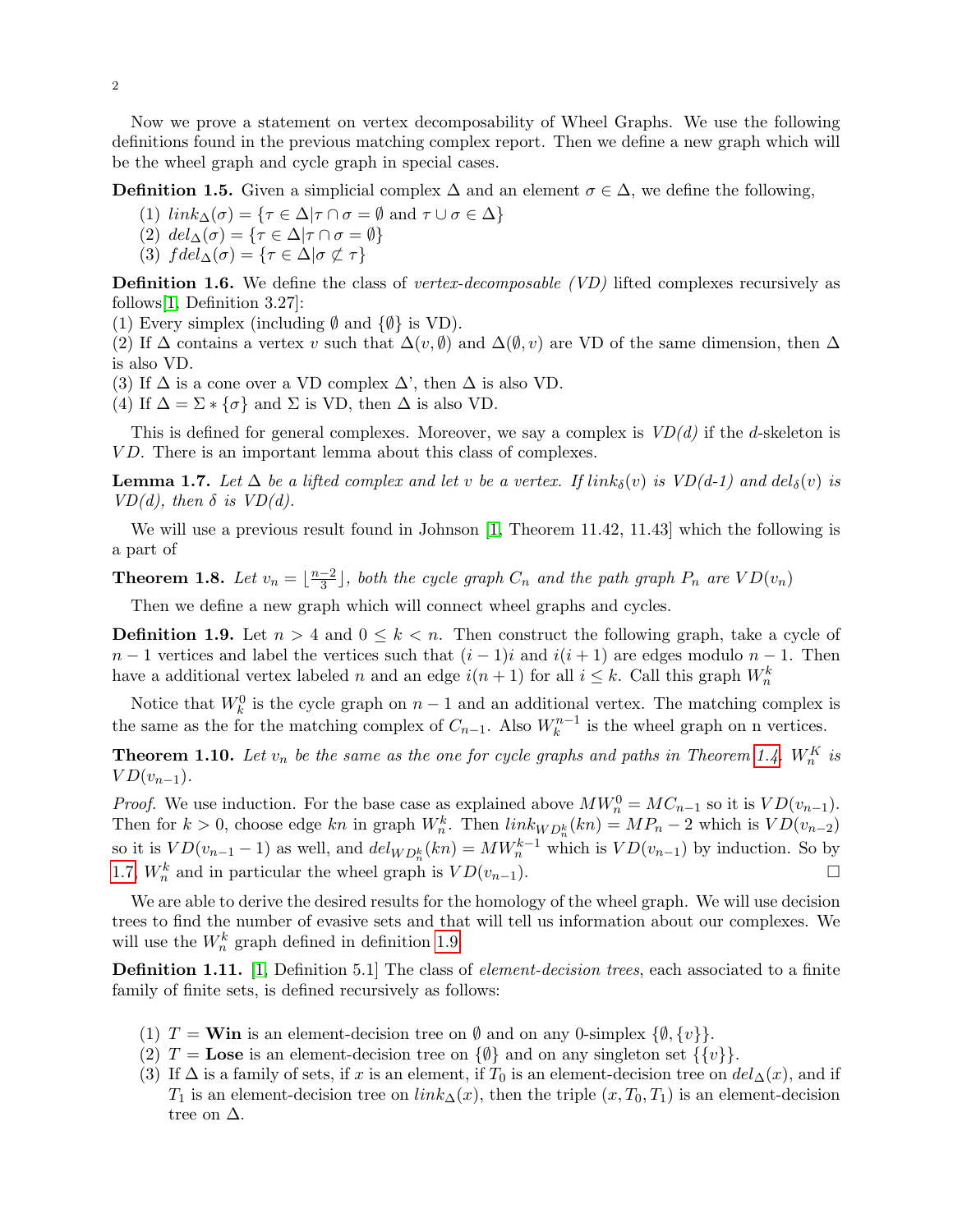Then we can define a non-evasive (and evasive) set.

<span id="page-2-4"></span>**Definition 1.12.** [\[1,](#page-36-0) p.70] Given a simplicial complex  $\Delta$  and a decision tree T of  $\Delta$ , a set  $\tau \in \Delta$ is nonevasive if any of the following hold

(1)  $T = \textbf{Win}$ 

(2)  $T = (x, T_0, T_1)$  for some  $x \notin \tau$  and  $\tau$  is nonevasive with respect to  $T_0$ .

(3)  $T = (x, T_0, T_1)$  for some  $x \in \tau$  and  $\tau - x$  is nonevasive with respect to  $T_1$ .

A simplex is evasive if it is not non-evasive. We can replace the nonevasive with evasive in condition  $(2)$  and  $(3)$  and it will still hold.

Then the following theorems from Forman's work on Morse Theory will be useful. These form of the theorems are taken from Jonnson's work [\[1\]](#page-36-0) but is originally from Forman's paper[\[2\]](#page-36-1). We further modified the language in places since we are just working with simplicial complexes.

**Definition 1.13.** Given a simplicial complex  $\Delta$  we say M is a matching on  $\Delta$  if the elements of M are pairs of simplicies of  $\Delta$  such that each simplex is in at most one pair and each pair is of form  $(\sigma, \tau)$  where  $\sigma, \tau \in \Delta$  and  $\tau = \sigma \cup x, x \notin \sigma$ .

We call simplices that are unmatched in a matching of a simplicial complex *critical* or *unmatched*. Then given a matching M of  $\Delta$ , we can draw a graph whose vertices are simplices and there is an edge between  $\sigma$  and  $\tau$  if  $\tau = \sigma \cup x$  for some  $x \notin \sigma$ . Then for all edge pairs in the matching M, orient the edge as  $(\sigma, \tau)$ . For all remaining edges orient it as  $(\tau, \sigma)$ . We say a matching is **acyclic** if there is no directed cycle  $e_1, e_2, ..., e_n$  such that for all  $i \in [n]$ ,  $e_i$  only contains simplices of dimension k and  $k + 1$  for some k.

<span id="page-2-0"></span>**Theorem 1.14.** [\[1,](#page-36-0) Theorem 5.2] Let  $\Delta$  be a simplicial complex and T a decision tree of  $\Delta$ . Then there is an acyclic matching on  $\Delta$  such that the critical sets are precisely the evasive sets in  $\Delta$ with respect to T. Furthermore  $\Delta$  is homotopy equivalent to a CW complex with exactly one cell of dimension p for each evasive set in  $\Delta$  of dimension p and one additional 0-cell.

The following theorem is particularly useful in our case and will give us a lot of information about matching complexes of wheel graphs.

<span id="page-2-1"></span>**Theorem 1.15.** [\[1,](#page-36-0) Theorem 4.8] Let  $\Delta$  be a simplicial complex. If all critical faces of  $\Delta$  are of the same dimension d, then  $\Delta$  is homotopy equivalent to a wedge of spheres of dimension d.

**Theorem 1.16.** [\[1,](#page-36-0) Corollary 4.6] If a simplicial complex  $\Delta$  does not contain any critical faces, then  $\Delta$  is collapsible and hence contractable to a point.

By [1.14](#page-2-0) the number of spheres wedged together by [1.15](#page-2-1) is the same as the number of critical points. Furthermore the homology of spheres and spheres wedged together are known.

<span id="page-2-3"></span>**Theorem 1.17.** The homology of an n-dimensional sphere  $S<sup>n</sup>$  is

$$
H_k(S^n) = \begin{cases} \mathbb{Z} & k=0, n \\ \{0\} & else \end{cases}
$$

The wedge of parts under taking homology will be a direct sum of the homology of the parts. In particular the homology of a wedge of spheres is the sum of the homology of each individual sphere

The following is part of the proof for the homology of matching complexes for paths  $P_n$  and cycles  $C_n[1,$  $C_n[1,$  Theorem 11.42,11.43].

<span id="page-2-2"></span>**Theorem 1.18.** There exists an element decision tree for  $MP_n$ , such that there is one evasive simplex of dimension  $v_n$  when  $n \equiv 0, 1 \mod 3$  and no evasive faces when  $n \equiv 2 \mod 3$ Furthermore there exists an element decision tree for  $MC_n$ , such that there is one evasive simplex of dimension  $v_n$  for  $n \equiv 1, 2 \mod 3$  and two evasive faces of dimension  $v_n$  when  $n \equiv 0 \mod 3$ .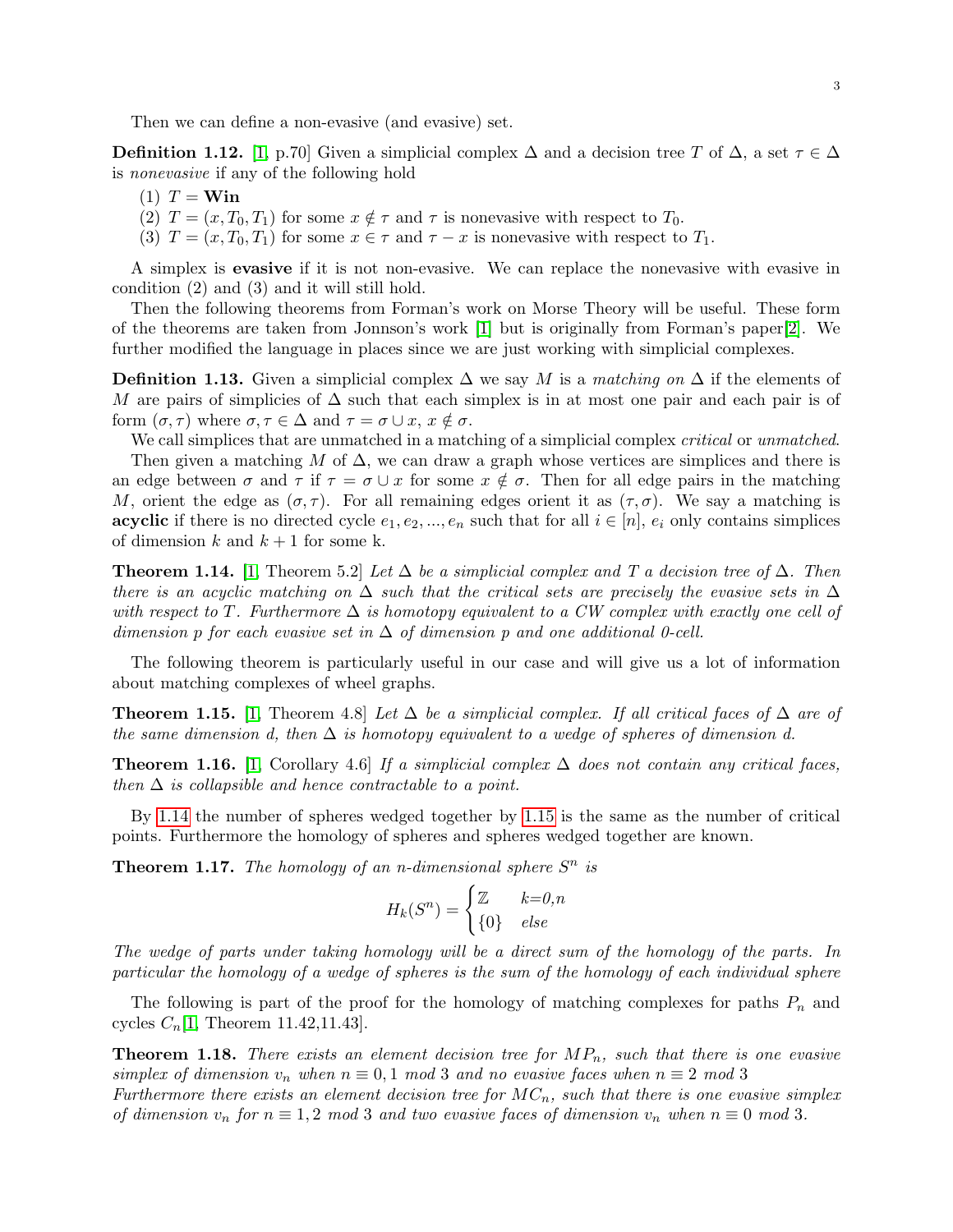Now we will prove the homology results for wheel graphs. For notation we mark the wedge of  $k$ copies of some space X as  $X^{\wedge k}$ .

**Proposition 1.19.** For  $n > 3$ ,  $k < n$ , and  $v_n = \lfloor \frac{n-2}{3} \rfloor$  $\frac{-2}{3}$ ,

$$
MW_n^k = \begin{cases} S^{v_n} \wedge S^{v_n} & \text{when } n \equiv 1 \text{ mod } 3\\ (S^{v_n})^{\wedge k+1} & \text{when } n \equiv 0 \text{ mod } 3\\ (S^{v_n})^{\wedge k-1} & \text{when } n \equiv 2 \text{ mod } 3 \end{cases}
$$

We let  $(S^{v_n})^{\wedge 0}$  be a point.

*Proof.* Label the vertices of  $W_n^k$  as in Definition [1.9.](#page-1-1) We use induction on k up to the value of  $n-1$ .

First we consider when  $n \equiv 1 \mod 3$ . We get an element decision tree of  $MW_n^1$  as  $(1n, T_0, T_1)$ , with  $T_0$  an element decision tree for  $del_\Delta(1n) = MW_n^0 = MC_{n-1}$  and  $T_1$  an element decision tree for  $link_{\Delta}(1n) = MPa_{n-2}$ . From Theorem [1.18](#page-2-2) we know there is a decision tree  $T_1$  with no evasive sets since  $n - 2 \equiv 2 \mod 3$  and  $T_0$  with two evasive sets of dimension  $v_n = v_{n-1}$  since  $n-2 \equiv 0 \mod 3$ . So  $MW_n^1$  will have two evasive faces dimension  $v_n$ 

Then for  $MW_n^k$ , we get the element decision tree  $(kn, T_0, T_1)$  where  $T_0$  is an element decision tree for  $del_\Delta(1n) = MW_n^{k-1}$  and  $T_1$  is an element decision tree for  $link_\Delta(1n) = MPa_{n-2}$ . There exists a  $T_1$  that also has no evasive sets again and by induction  $T_0$  has two evasive sets of dimension  $v_n$ . Then by Theorem [1.14](#page-2-0) there are exactly two critical simplicies of dimension  $v_n$  and Theorem [1.15](#page-2-1) gives us the Proposition.

For  $n \equiv 0 \mod 3$ , we get an element decision tree of  $MW_n^1$  as  $(1n, T_0, T_1)$ , with  $T_0$  an element decision tree for  $del_{\Delta}(1n) = MW_n^0 = MC_{n-1}$  and  $T_1$  an element decision tree for  $link_{\Delta}(1n) =$  $MPa_{n-2}$  again. This time there exists  $T_0$  that has one evasive set of dimension  $v_{n-1} = v_n$  and  $T_1$ that has one evasive set of dimension  $v_{n-2} = v_n - 1$ . Then if  $\tau$  is an evasive set of  $T_1$  then  $\tau + 1n$ is an evasive set of  $MW_n^1$ . So  $MW_n^1$  has 2 evasive sets of dimension  $v_n$ .

Then for  $MW_n^k$ , we again get the element decision tree  $(kn, T_0, T_1)$  where  $T_0$  is an element decision tree for  $del_\Delta(1n) = MW_n^{k-1}$  and  $T_1$  is an element decision tree for  $link_\Delta(1n) = MPa_{n-2}$ .  $MW_n^{k-1}$  will have a tree with k evasive sets dimension  $v_n$  and  $MP_{n-2}$  will have a tree with an evasive set of dimension  $v_n - 1$  again. Then by the same argument for the base case  $MW_n^k$  will have  $k + 1$  evasive sets dimension  $v_n$ . [1.14](#page-2-0) and [1.15](#page-2-1) again will give us the proposition.

Finally consider  $n \equiv 2 \mod 3$ . We will use a different decision tree for  $MW_n^1$  this time. We look at edge 12 instead of 1n. Then we get an element tree of  $MW_n^1$ ,  $(12, T_0, T_1)$ , where  $T_0$  is an element decision tree for  $del_\Delta(12) = MP_n$  and  $T_1$  is an element decision tree for  $link_\Delta(12) = MPa_{n-3}$ . Then since  $n \equiv n - 3 \equiv 2 \mod 3$ , by [1.18](#page-2-2) we know there is a tree with no evasive sets. So  $MW_n^1$ collapses to a single point.

The rest of the proof follows as before. We get the element decision tree  $(kn, T_0, T_1)$  where  $T_0$  is an element decision tree for  $del_\Delta(1n) = MW_n^{k-1}$  and  $T_1$  is an element decision tree for  $link_{\Delta}(1n) = MPa_{n-2}$ . The tree for  $MW_n^{k-1}$  this time has  $k-2$  evasive sets of dimension  $v_n$  and the exists a tree for  $MPa_{n-2}$  has one with dimension  $v_n - 1 = v_{n-2}$ . Put them together to get  $k-1$  evasive sets dimension  $v_n$ .

Then we get homology results as a direct corollary using [1.17.](#page-2-3)

Corollary 1.20. For  $n > 3$  and  $k < n$   $v_n = \lfloor \frac{n-2}{3} \rfloor$  $\left[\frac{-2}{3}\right]$ , for  $n \equiv 1 \mod 3$ 

$$
H_i(MW_n^k) = \begin{cases} \mathbb{Z}^2 & i = v_n \\ 0 & else \end{cases}
$$

For  $n \equiv 0 \mod 3$ ,

$$
H_i(MW_n^k) = \begin{cases} \mathbb{Z}^{k+1} = \mathbb{Z}^{3v_n+3} & i = v_n \\ 0 & else \end{cases}
$$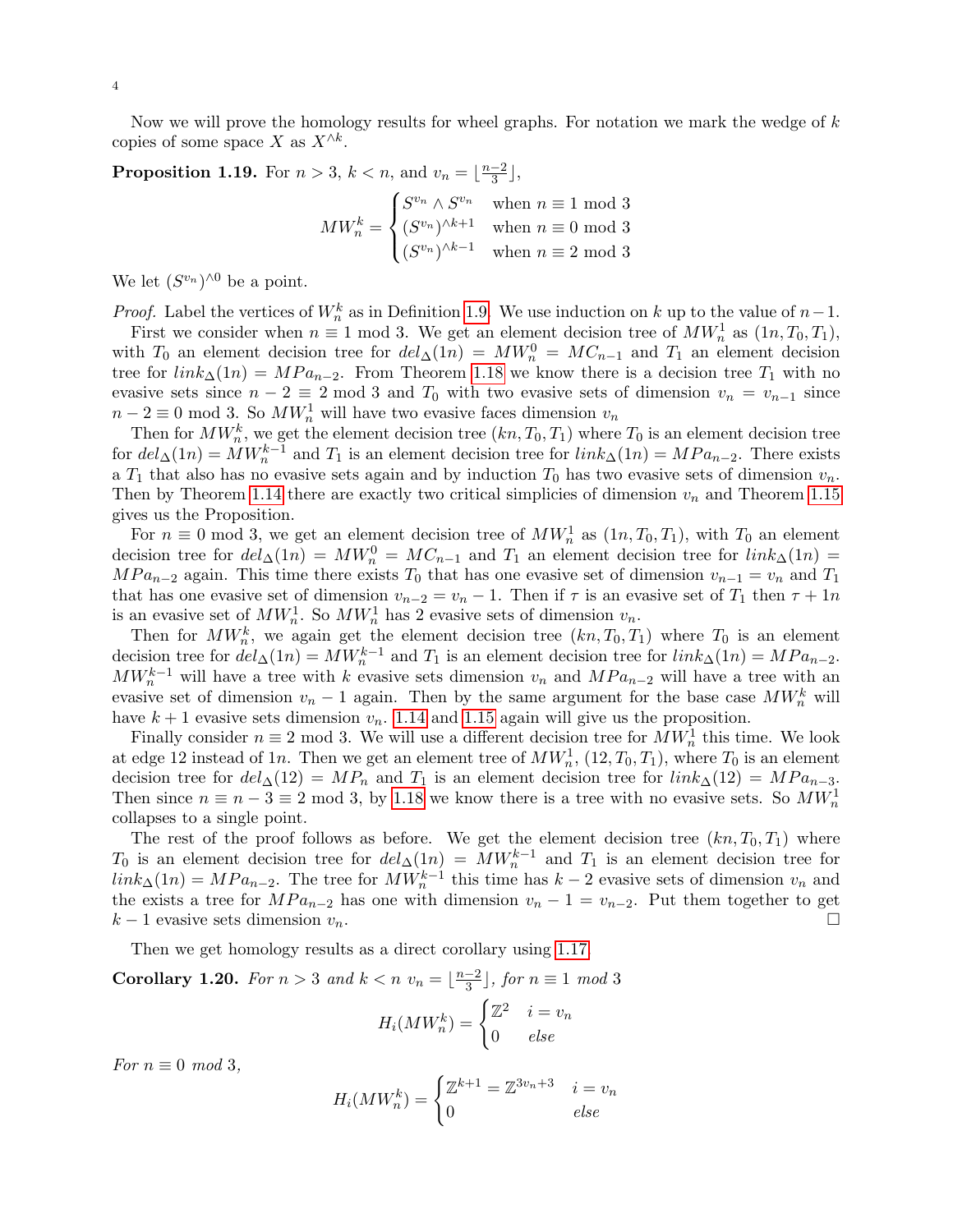For  $n \equiv 2 \mod 3$ ,

$$
H_i(MW_n^k) = \begin{cases} \mathbb{Z}^{k-1} = \mathbb{Z}^{3v_n} & i = v_n \\ 0 & else \end{cases}
$$

*Proof.* When  $n \equiv 0 \mod 3$ ,  $k + 1 = 3v_n + 3$  and when  $n \equiv 2 \mod 3$ ,  $k - 1 = 3v_n$ 

Now we wish to write code that will compute if a set is evasive given a decision tree. Recall in Definition [1.11,](#page-1-2) we defined a decision tree inductively from the top down. So if we have a ordering of the 0-dimension simplicies, then it will define a decision tree. For example if we have a 3 0-dimensional simplicies, then if we have order 0,1,2 then we get a tree of the simplicial complex by decomposing as  $(0, T_0, T_1)$ . Then in the next step we would decompose the tree as  $(1, T_0, T_1)$ , and so on.

So first we will write code that will take a simplicial complex, order and a simplex as input and give us a boolean output on if it is evasive or not. We introduce another type of decision tree to make this a little easier. We replace the elements with sets and deletion with face deletion.

**Definition 1.21.** [\[1,](#page-36-0) Definition 5.3] The class of *set-decision trees*, each associated to a finite family of finite sets, is defined recursively as follows:

- (1)  $T = \textbf{Win}$  is an element-decision tree on  $\emptyset$  and on any 0-simplex  $\{\emptyset, \{v\}\}.$
- (2)  $T = \text{Loss}$  is an element-decision tree on  $\{\emptyset\}$  and on any singleton set  $\{\{v\}\}.$
- (3) If  $\Delta$  is a family of sets, if x is an element, if  $T_0$  is an element-decision tree on  $fdel_{\Delta}(x)$ , and if  $T_1$  is an element-decision tree on  $link_{\Delta}(x)$ , then the triple  $(x, T_0, T_1)$  is an element-decision tree on  $\Delta$ .

We define evasive sets on the tree in the same way as Definition [1.12.](#page-2-4) Then we have a similar theorem to Theorem [1.14.](#page-2-0)

**Theorem 1.22.** [\[1,](#page-36-0) Theorem 5.4] Let  $\Delta$  be a finite simplicial complex and T be a set-decision tree on  $\Delta$ . Then there is an acyclic matching on  $\Delta$  such that the critical sets are precisely the evasive sets in  $\Delta$  with respect to T. Conversely, given an acyclic matching M on  $\Delta$ , there is a set-decision tree on  $\Delta$  such that the evasive sets are precisely the critical sets with respect to M.

So now the theorem contains a converse and we can go back and forth between set-decision trees and acyclic matchings. In particular, we know that a simplex is topologically realized as a ball of the same dimension. This is homotopy equivalent to a point and so it is contractable and has a acyclic matching. This will allow us when trying to determine if a set is non-evasive to ask if the resulting complex from taking the link or deletion is a simplex instead of empty or  $\{\emptyset, \{v\}\}.$ 

The code is provided in Section [13.](#page-28-0)

2. Decision Tree for Complete and r-partite matching complexes

**Definition 2.1.** Given a graph  $G = (V, E)$  and a subset S of the edges E let  $G[E - S]$  be the subgraph of G with the edges in S deleted.  $G[E-S] = G(V, E-S)$ 

We will also use a fact from discrete morse theory that will give us a bound for the dimension of the homology.

**Theorem 2.2.** Given any acyclic matching of a simplicial complex  $\Delta$ , with k critical faces of dimension i, then dim $(H_i(\Delta)) \leq k$ 

We will now look at decision trees of the complete graph. Let us label the verteces of the complete graph on n vertices  $K_n$  from 1 to n. Then we will first consider edge 12. The link will remove all edges containing vertex 1 or 2, so  $link_{MK_n}(12) = MK_{n-2}$ . The deletion will give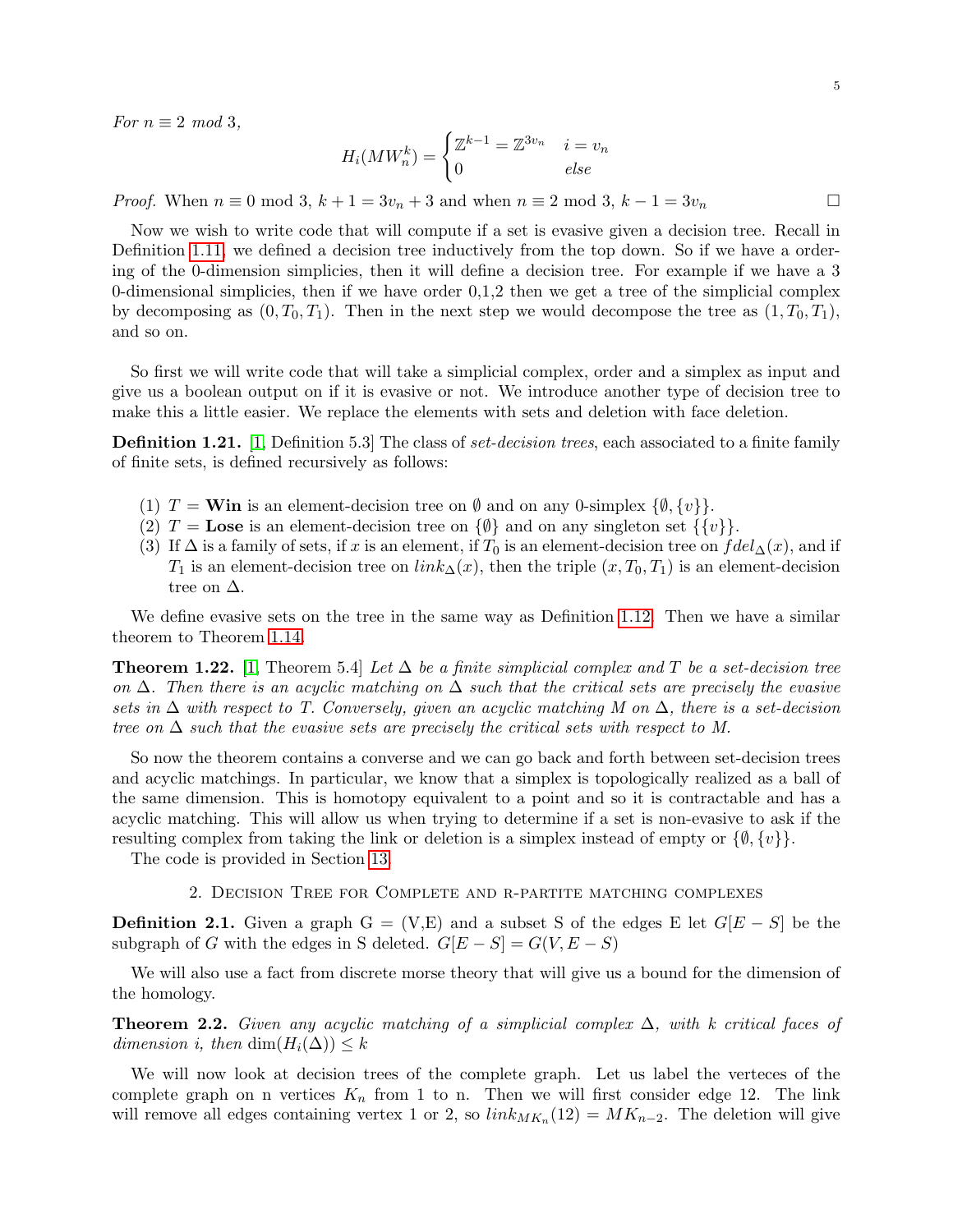us  $M(K_n(E - \{12\}))$ , the matching complex of the complete graph without edge 12. Then we will further decompose the deletion. Next we consider edge 13 in  $M(K_n(E - \{12\}))$ . The link will remove all edges connected to vertex 1 or 3. Notice that the edge 12 we previously deleted from our graph would be deleted from the graph as well if it were still there. This means that  $link_{M(K_n(E - \{12\}))}(13) = link_{M(K_n)}(13) = MK_{n-2}$ . Then we also take the deletion again to get  $M(K_n(E-\{12, 13\}))$ . We can continue doing this on edges 14, 15, ..., 1n and this will give a decision tree with  $n-1$  copies of  $M_{n-2}$  and a copy of  $M_{n-1}$ . We can then replace  $MK_{n-1}$  and  $MK_{n-2}$ with their respective trees. This gives us the following by adding in trees that will minimize the number of evasive sets of a given dimension:

**Theorem 2.3.** Let  $ev(k, n)$  be the minimum number of evasive sets dimension k possible from a decision tree of  $MK_n$ . Then

$$
\dim(H_i(MK_n)) \le ev(i,n) \le (n-1)ev(i-1,n-2) + ev(i,n-1)
$$

If there is a single set decision tree such that it has  $ev(i, n)$  evasive sets of dimension i for all i and  $\dim(H_i(MK_n)) = ev(i, n)$ , we call the complex **semi-collapsible** (over some field or  $\mathbb{Z}$ ). We also call this decision tree the optimal decision tree. There are propositions however that will tell us that complex is not semi-collapsible in most cases.

**Proposition 2.4** ([\[1\]](#page-36-0) Proposition 5.9,5.10). If a complex is semi-collapsible over  $\mathbb Q$  then it is semicollapsible over  $\mathbb{Z}$ . Furthermore if the complex is semi-collapsible over  $\mathbb{Q}$  then the  $\mathbb{Z}$  homology is free.

We know that torsion does appear in the Z-homology of certain matching complexes so it will not be semi-collapsible.

We can do the same process of constructing a decision tree for matching complexes of bipartite and r-partite graphs in the same manner. Again this will give us a bound for homology in terms of minimal evasive sets.

#### 3. 3-partite Graphs

We have the following partial result. For 3-partite graphs we proved that it vanishes for  $v_{r,s,t} - 1$ ,  $v_{r,s,t} = min\{\frac{r+s+t+1/3}{3}$  $\frac{x+1}{3}, s$ . We will assume for now and hopefully prove later the case when  $2s < r + t$ . This is when s is the minimum and not  $\frac{r+s+t+1/3}{3}$ .

The following theorem gives the generators of matching complexes of complete graphs.

<span id="page-5-0"></span>**Theorem 3.1.** [\[6,](#page-36-2) Lemma 2.5] Suppose  $n = 0, 1 \mod 3$ . Then  $H_n(M_n)$  is generated by elements of the form

$$
(\sigma(1)\sigma(2)-\sigma(1)\sigma(3))\wedge (\sigma(4)\sigma(5)-\sigma(4)\sigma(6))\wedge\ldots\wedge (\sigma(N-2)\sigma(N-1)-\sigma(N-2)\sigma(N))
$$

where  $\sigma \in S_n$  and  $N = 3\vert n/3\vert$ . Here wedge denotes concatenating disjoint elements together to make a larger matching.

**Theorem 3.2.** Let  $r \geq s \geq t$  and  $2s \geq r+t$  (Assume the case otherwise for now...). Then homology of  $M_{r,s,t}$  does not vanish at  $v_{r,s,t}$ .

*Proof.* We use induction. We know that the case for  $s = 0$  and  $t = 0$  holds. Then for  $r + s + t \equiv$ 0, 1 mod 3, we embed  $M_{r,s,t}$  into  $M_{r+s+t}$ . This can be done since  $K_{r,s,t}$  is a subgraph of  $K_{r+s+t}$ . This injection will induce a function  $H_t(M_{r,s,t}) \to H_t(M_{r+s+t})$ . So if we can find a element of  $H_t(M_{r,s,t})$ whose image is the one mentioned in Theorem [3.1](#page-5-0) then we will have found a non-trivial element of the homology group of  $M_{r,s,t}$ . So we will construct the generator as follows. Let  $C_1, C_2, C_3$  be the components of the 3-partite graph  $K_{r,s,t}$ . The vertices are  $C_1 = \{x_1, x_2, ..., x_r\}$ ,  $C_2 = \{y_1, y_2, ..., y_s\}$ , and  $C_3 = \{z_1, z_2, ..., z_t\}$ . Then for as many vertices  $y_i \in C_2$  we match it with two vertices from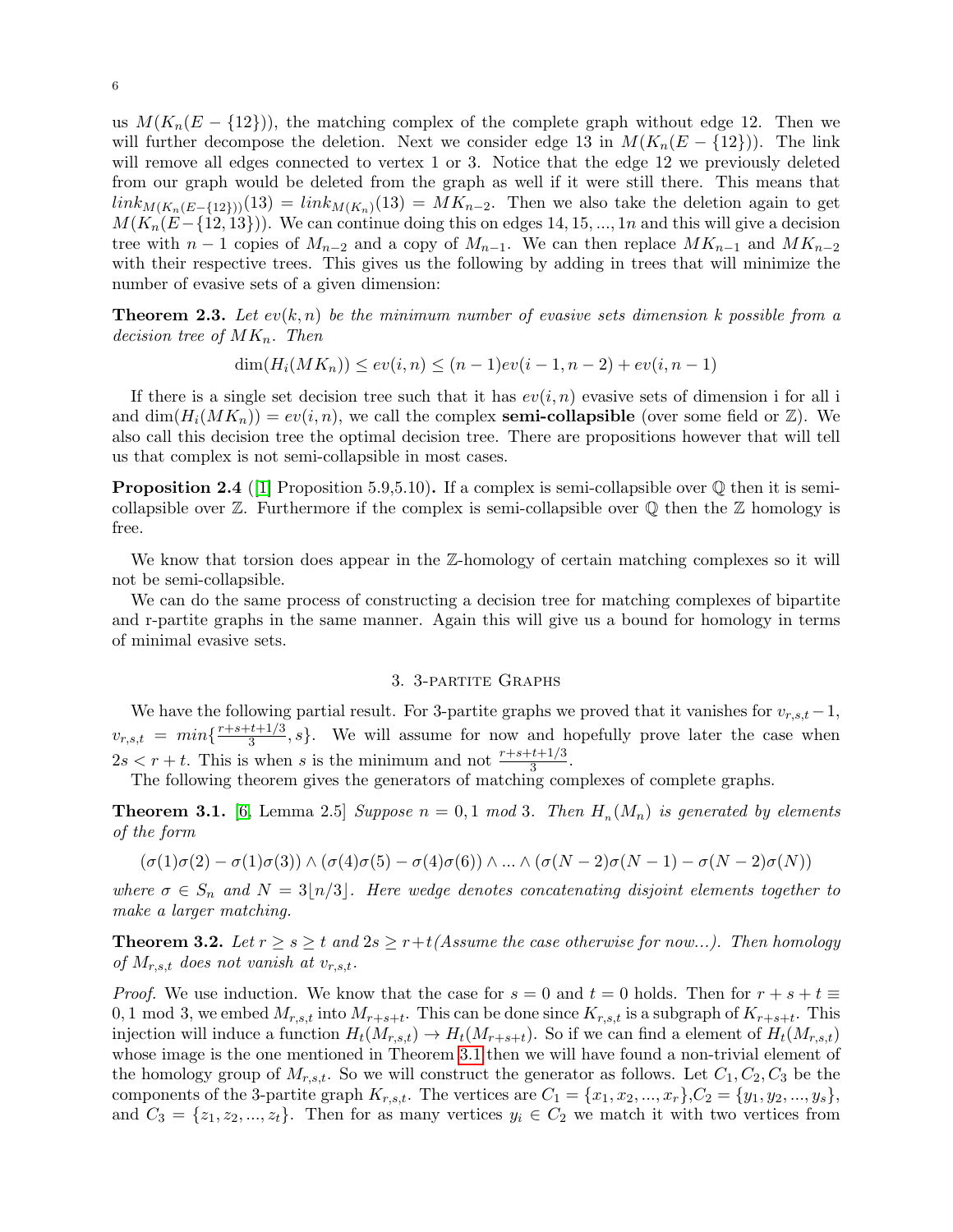either  $x_j, z_k \in C_1, C_3, x_j \neq x_k \in C_1$ , or  $z_j \neq z_k \in C_1, C_3$  so we have triples  $y_i x_j - y_i z_k, y_i x_j - y_i x_k$ , or  $y_iz_j - y_iz_k$ .

In the case there is a single vertex v in  $C_1$  or  $C_3$  left unpaired then make the triple  $vy_i-vy_j$  where  $y_i$   $y_j$  are unmatched vertices left in  $C_2$ . If this cannot be done then we have paired  $N = 3(r+s+t/3)$ of our vertices and we are done.

Then there will be  $s - \lfloor \frac{r+t}{2} \rfloor$  unmatched vertices in  $C_2$  remaining if  $r+t$  is even and  $s-\lfloor \frac{r+t}{2} \rfloor - 2$ unmatched vertices in  $C_2$  remaining if  $r + t$  is odd. Then take a vertex triple  $xy_1 - zy_1$  already made with  $y_1 \in C_2$  and  $x, z \notin C_2$  already made. Then if we have  $y_2, y_3, y_4 \in C_2$  unpaired vertices then we make the new pairings  $xy_1 - xy_2$  and  $zy_3 - zy_4$ . Then we will be unable to do this when we have less then 3 unpaired vertices in  $C_2$  so then we will have paired  $N = 3[r + s + t/3]$  of the vertices. Then take the sum and we have our generator.

For the case of  $r + s + t \equiv 2 \mod 3$  we look at the tail end of the exact sequence derived from Theorem [1.3](#page-0-1)

$$
\cdots \xrightarrow{\phi} H_{v_{r,s,t}}(M(G)) \xrightarrow{\psi} H_{v_{r,s,t}-2}(\bigoplus_{i,j} M(G[V - \{1, 2, i, j\}])) \to 0
$$

Then by induction  $H_{v_{r,s,t}-2}(\bigoplus_{i,j} M(G[V - \{1,2,i,j\}]))$  is non-zero so  $H_{v_{r,s,t}}(M(G))$  must be nonzero.  $\square$ 

We now introduce more objects that will help us compute the homotopy equivalences for some complexes. We define these objects combinatorially but will often use theorems and properties known about their topological realization.

<span id="page-6-0"></span>**Definition 3.3.** A cone on a x is a simplicial complex  $\Delta$  such that each simplex  $\sigma$  either contains x or can be extended so that it contains x, i.e.  $\sigma \cup x \in \Delta$ .

Then we know an important fact on cones

<span id="page-6-1"></span>Theorem 3.4. Cones are homotopy equivalent to a point. It follows that their homology is trivial everywhere.

#### 4. Important notes from Reiner and Roberts

<span id="page-6-2"></span>**Definition 4.1.** A semi-group is a set with an associative binary operation. A sub-semigroup is a subset of the semigroup closed under the binary operation of the semigroup.

Let  $\Lambda$  be a finitely generated additive sub-semigroup of  $\mathbb{N}^d$  and let  $\mathcal{M} \subseteq \mathbb{N}^d$  be a finitely-generated Λ-module. Consider the semigroup ring  $k[\Lambda]$  (where k is any field). Then  $k[\Lambda]$  may be identified with a subalgebra of  $k[z_1, \ldots, z_d]$  generated by monomials  $m_1, \ldots, m_n$ . So we have the finitely generated module  $M = k\mathcal{M}$  over  $k[\Lambda]$  inside  $k[\mathbf{z}]$  by taking the k-span of monomials of the form  $\mathbf{z}^{\mu}$  with  $\mu \in \mathcal{M}$ . Surjecting  $A = k[x_1, \ldots, x_n]$  onto  $k[\Lambda]$  via  $x_i \mapsto m_i$ , we endow  $k[\Lambda]$  and M the structure of finitely generated A-modules. Given  $\mu \in \mathcal{M}$  set  $[n] := \{1, \ldots, n\}$  then we have the simplicial complex:

$$
K_{\mu} := \{ F \subseteq [n] \mid \frac{\mathbf{z}^{\mu}}{\prod_{i \in F} m_i} \in M \} \text{ where } \mathbf{z}^{\mu} := z_1^{a_1} \dots z_d^{a_d}
$$

**Proposition 4.2.** For any  $\gamma \notin \mathcal{M}$ ,  $Tor_i^A(M, k)_{\gamma} = 0$  and we have

$$
\operatorname{Tor}_i^A(M,k)_{\mu} \cong \tilde{H}_{i-1}(K_{\mu};k)
$$

Now Segre $(m, n, 0)$  is the semigroup ring for the submonoid of  $\mathbb{N}^m \times \mathbb{N}^n$  generated by the set  $\{(e_i, e_j) : 1 \le i \le m \text{ and } 1 \le j \le n\}.$  Here  $e_k$  is the k<sup>th</sup> standard basis vector. Veronese(n, 2, 0) is the semigroup ring for the submonoid of  $\mathbb{N}^n$  generated by  $\{(e_i + e_j)\}_{1 \leq i \leq j \leq n}$ . In general, for any multidegree  $\gamma$  in Veronese $(n, 2, r)$  the complex  $K_{\gamma}$  can be identified with the bounded degree graph-complex  $\Delta_{\gamma}$  whose vertices correspond to the possible loops and edges in a complete graph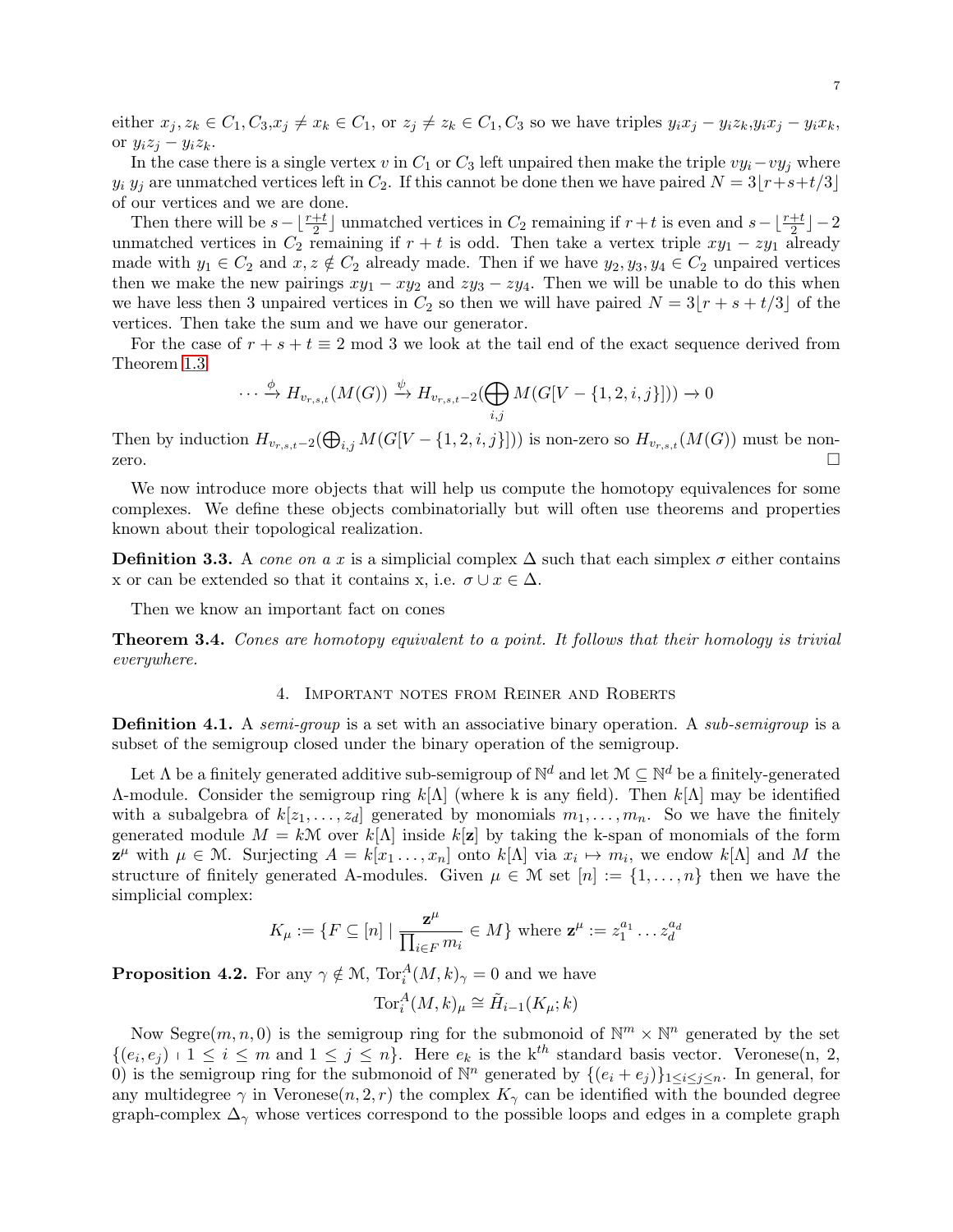on n vertices, and whose faces are the subgraphs (with loops allowed) in which the degree of vertex *i* is bounded by  $\gamma_i$ . Here a loop on a vertex is counted as adding 2 to the degree of the vertex. (So setting  $\gamma = (1, \ldots, 1)$  we have  $\Delta_{\gamma} = \Delta_n$  the matching complex on n vertices's).

<span id="page-7-0"></span>**Definition 4.3.** The Chessboard complex with multiplicities  $\Delta_{\gamma,\delta}$  is defined to be the simplicial complex with a vertex set of the squares on an  $m \times n$  chessboard and whose simplices are the sets of squares having no more than  $\gamma_i$  squares from row i and no more than  $\delta_j$  squares on row j.

When the weighting  $\gamma = (1, \ldots, 1)$  the complex  $K_{\gamma}$  (the  $K_{\mu}$  complex above with  $\mu = \gamma$ ) is the matching complex  $\Delta_n$  for a complete graph on n vertices.

#### <span id="page-7-1"></span>Proposition 4.4.

$$
\operatorname{Tor}_{i}^{A_{m,n}}(Segre(m,n,r),k)_{(\gamma,\delta)} \cong \tilde{H}_{i-1}(\Delta_{\gamma,\delta};k)
$$

$$
\operatorname{Tor}_{i}^{A_n}(Veronese(n,2,r),k)_{\gamma} \cong \tilde{H}_{i-1}(\Delta_{\gamma};k)
$$

And for  $|\gamma| > 2i$  all torsion groups vanish. (Here  $A_{m,n} = k[x_{ij}]$  with  $1 \le i \le m$  and  $1 \le j \le n$  and  $A_n = k[x_1, \ldots, x_n]$ , so by surjecting  $A_{m,n}$  and  $A_n$  onto the semigroup ring we give the semigroup ring a finitely generated  $A_{m,n}$ -module and  $A_n$ -module structure)

So if we only consider the square free multidegree's  $(\gamma, \delta) = ((1, \ldots, 1), (1, \ldots, 1))$  and  $\gamma =$  $(1,\ldots,1)$  we have that  $\Delta_{\gamma,\delta} = \Delta_{m,n}$  so we can relate the torsion groups of the Segre chain complex to the reduced homology groups of the standard chessboard complex and similarly the torsion groups of certain Veronese chain complexes to reduced homology groups of standard matching complexes. However by varying these multidegree's we get a correspondence with the chessboard complex with multiplicities and multi-matching complex's, respectively.

#### 5. Representation theory

**Definition 5.1.** The polynomial ring  $S = k[x_1, x_2, \ldots, x_n]$  is multigraded by A if it has been given a degree map  $deg: \mathbb{Z}^n \to A$ .

**Definition 5.2.** An *Associative algebra* over a field  $k$  is a unital vector space A over k with associative bilinear operation  $a, b \mapsto ab$  for  $a, b \in A$ .

**Definition 5.3.** A *Representation* of an associative algebra A is a vector space V equipped with homomorphism (action)  $\rho: A \to \text{End}(V)$ . A *Subrepresentation* of a representation V is a subspace  $U \subseteq V$  which is invariant under  $\rho(a)$  for all  $a \in A$ . If  $V_1, V_2$  are two representations of A then  $V_1 \bigoplus V_2$  is a representation of A.

**Definition 5.4.** A nonzero representation  $V$  of  $\tilde{A}$  is called *irreducible* if its only subrepresentations are 0 and  $V$ .  $V$  is called *indecomposable* if it cannot be written as the direct sum of two nonzero representations.

**Proposition 5.5.** Let  $V_1, V_2$  two representations of an algebra A over a field. Now let  $\phi: V_1 \to V_2$ be a nonzero homomorphism. Then:

- (1) If  $V_1$  is irreducible,  $\phi$  is injective.
- (2) if  $V_2$  is irreducible,  $\phi$  is surjective.

**Definition 5.6.** A Tensor Algebra TV of a vector space V is defined as  $TV := \bigoplus_{n\geq 0} V^{\otimes n}$  with operation  $a \cdot b = a \otimes b$ .

**Definition 5.7.** (1) The Symmetric Algebra Sym(V) of a vectorspace V is  $TV/((v \otimes w - w \otimes v))$ for  $v, w \in V$ .

(2) The Exterior Algebra  $\wedge V$  of a vector space V is  $TV/(v \otimes v)$  for  $v \in V$ .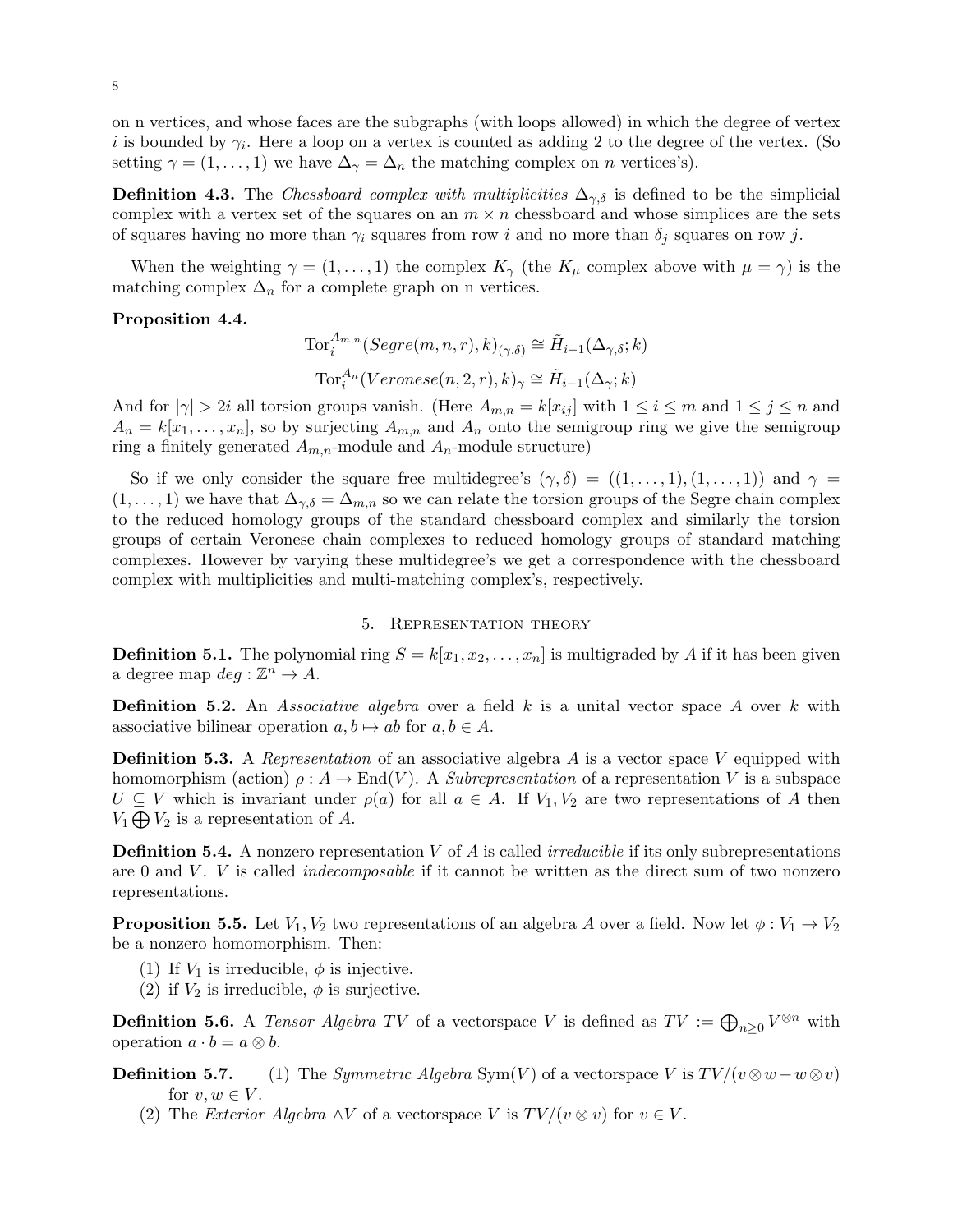**Definition 5.8.** Let R be a ring and G a group. A group ring  $R[G]$  or simply RG is an R-module generated by the elements of  $G$  and consists of all finite formal  $R$ -linear combinations of elements of G, with multiplication defined by extending the group operation in G.

**Example 5.9.** Let  $R = \mathbb{C}$  and  $G = C_3$ . Then

$$
\mathbb{C}C_3 = \{z_11_G + z_2a + z_3a^2 : z_i \in \mathbb{C}\}
$$

with addition

$$
(z_11_G + z_2a + z_3a^2) + (w_11_G + w_2a + w_3a^2) = (z_1 + w_1)1_G + (z_2 + w_2)a + (z_3 + w_3)a^2
$$

and multiplication

$$
(z_11_G + z_2a + z_3a^2)(w_11_G + w_2a + w_3a^2) = (z_1w_1 + z_2w_3 + z_3w_2)1_G + (z_1w_2 + z_2w_1 + z_3w_3)a + (z_1w_3 + z_2w_2 + z_3w_1)a^2
$$

**Definition 5.10.** For a finite group G, let U be a  $\mathbb{C}G$ -module. Let  $[g]: U \to U$  such that  $u \mapsto gu$ . The *character* of U is the map

 $\chi_U: G \to \mathbb{C}$ 

such that

$$
\chi_U(g)=tr([g]),
$$

the trace of [g] when represented in matrix form. Note that if  $\rho: G \to GL(U)$  is the representation of  $G$  corresponding to  $U$ , then

$$
\chi_U(g) = tr(\rho(g)).
$$

For example,  $\chi_U(1) = \dim_{\mathbb{C}} U$ .

The character of U has some very interesting properties. Let  $g \in G$  be of order n, then

- $\rho(g)$  is diagonalizable
- $\chi_U(g)$  is the sum (with multiplicities) of eigenvalues of  $\rho(g)$
- $\chi_U(g)$  is the sum of  $\chi_U(1)$   $n^{th}$  roots of unity
- $\chi_U(g^{-1}) = \overline{\chi_U(g)}$ , the complex conjugate of  $\chi_U(g)$
- $|\chi_U(g)| \leq \chi_U(1)$
- $\{x \in G : \chi_U(x) = \chi_U(1)\}$  is a normal subgroup of G

**Definition 5.11.** If  $\lambda = (\lambda_1, \lambda_2, ..., \lambda_l)$  is such that  $\lambda_1 \geq \lambda_2 \geq ... \geq \lambda_l$  and  $\sum_{i=1}^l \lambda_i = n$  then  $\lambda$  is a partition of n, written  $\lambda \vdash n$ .

**Definition 5.12.** Suppose  $\lambda \vdash n$ . The Ferrers diagram, or shape of  $\lambda$  is an array of n dots into l left-justified rows with row i containing  $\lambda_i$  dots. For example, the partition  $(3, 3, 2, 1)$  has Ferrers diagram

- • • • •
- •
- •

where the dot in row i and column j has coordinates  $(i, j)$ .

**Definition 5.13.** Let  $\lambda = (\lambda_1, ..., \lambda_l) \vdash n$ . Then the corresponding Young subgroup of  $S_n$  is  $S_{\lambda} = S_{\{1,2,\ldots,\lambda_1\}} \times S_{\{\lambda_1+1,\lambda_1+2,\ldots,\lambda_1+\lambda_2\}} \times \ldots \times S_{\{n-\lambda_1+1,n-\lambda_1+2,\ldots,n\}}.$ 

Example 5.14.  $S_{(3,3,2,1)} = S_{\{1,2,3\}} \times S_{\{4,5,6\}} \times S_{\{7,8\}} \times S_{\{9\}} \cong S_3 \times S_3 \times S_2 \times S_1$ .

In general,  $S_{(\lambda_1,\dots,\lambda_l)}$  and  $S_{\lambda_1} \times \dots \times S_{\lambda_l}$  are isomorphic as groups.

**Definition 5.15.** Suppose  $\lambda \vdash n$ . A *Young tableau, t, of shape*  $\lambda$  is an array obtained by replacing the dots of the Ferrers diagram of  $\lambda$  with the numbers 1, 2, ..., n bijectively. There are n! many Young tableaux for any shape  $\lambda \vdash n$ , one for each permutation in  $S_n$ .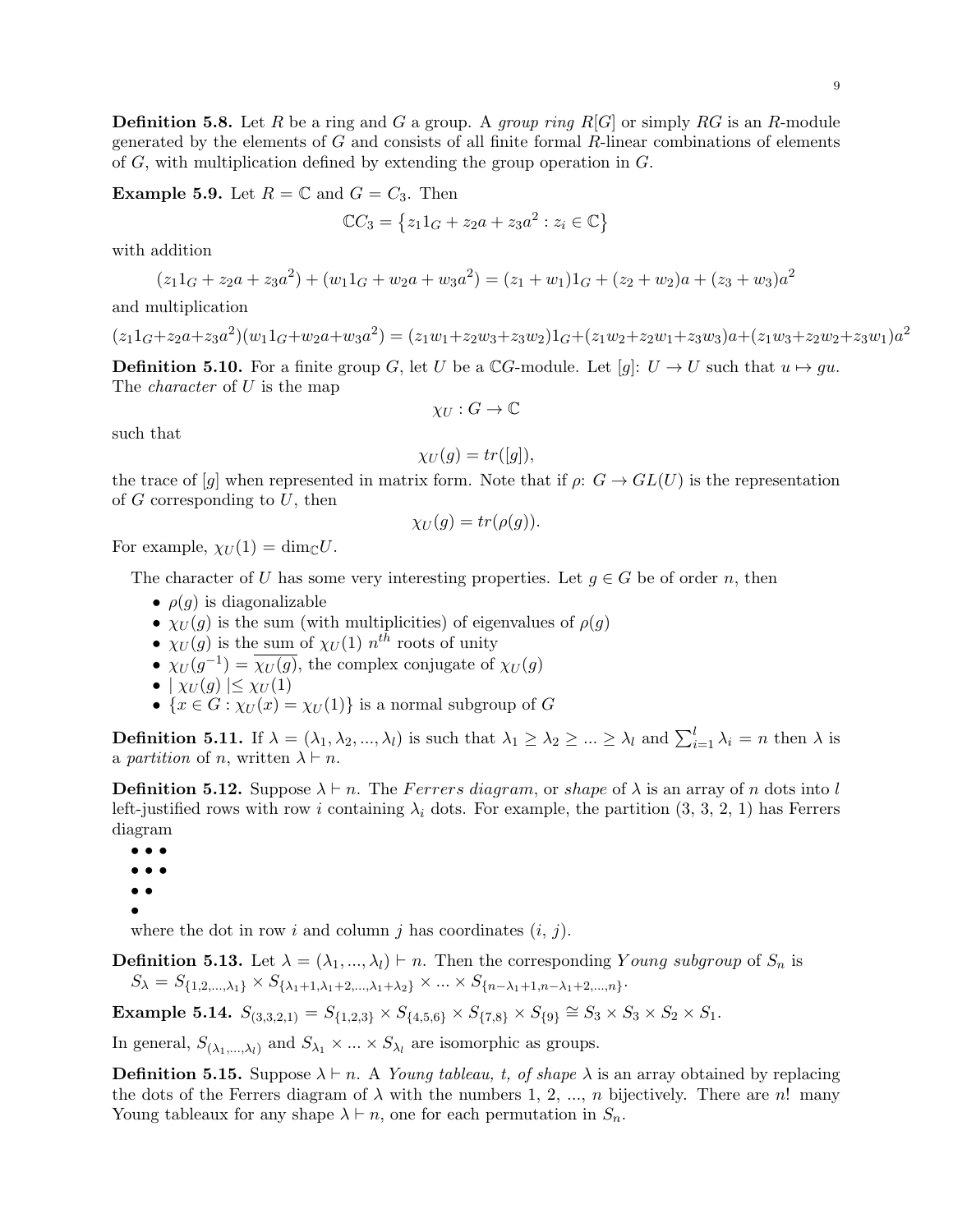Let  $t_{i,j}$  stand for the entry of t in position  $(i, j)$ . A Young tableau of shape  $\lambda$  is also called a  $\lambda - tableau$ , denoted by  $t^{\lambda}$ . Alternatively, one can write sh  $t = \lambda$ , or the *shape* of t is that of  $\lambda$ .

**Definition 5.16.** Two  $\lambda$ -tableaux  $t_1$  and  $t_2$  are row equivalent,  $t_1 \sim t_2$ , if corresponding rows of the two tableaux contain the same elements. A tabloid of shape  $\lambda$ , or  $\lambda$ -tabloid is then

$$
[t] = \{t_1 : t_1 \sim t\}
$$

where sh  $t = \lambda$ . If  $\lambda = (\lambda_1, ..., \lambda_l) \vdash n$ , then the number of tableaux in any given equivalence class is  $\lambda_1! \lambda_2! \ldots \lambda_l! =: \lambda!$ . Then the number of  $\lambda$ -tabloids is  $n!/\lambda!$ .

Example 5.17. The tableaux

$$
\begin{smallmatrix}1&2\\3&\end{smallmatrix}\sim\begin{smallmatrix}2&1\\3\end{smallmatrix}
$$

are row-equivalent and their corresponding tabloid can be written

$$
\frac{1}{3} \underline{2}
$$

with horizontal lines indicating that it is a tabloid and thus that it is a representative of an equivalence class where the other row-equivalent permutations of the representative tableau are in.

Tableau t is acted upon by permutation  $\pi \in S_n$  by  $\pi t = (\pi(t_{(i,j)})$ . Note that we will use cycle notation to describe permutations. For example

$$
(1\; 2\; 3)\;\;\frac{1}{3}\;\;\frac{2}{2}\;\;=\;\frac{2}{1}\;\;\frac{3}{4}
$$

**Theorem 5.18.** The action of  $S_n$  on the tabloids by  $\pi[t] = [\pi t]$  is well-defined.

*Proof.* For this proof we must show that for all  $\pi \in S_n$ ,  $t \sim t' \Rightarrow \pi t \sim \pi t'$ . We use induction on the two-cycle decomposition of  $\pi$ . First let  $\sigma \in S_n$  be a two-cycle, i.e.  $\sigma$  switches two elements on the tableaux t and t'. That is to say,  $\sigma(t_{(a,b)}) = t_{(c,d)}, \sigma(t_{(c,d)}) = t_{(a,b)}$ , and  $\sigma(t_{(i,j)}) = t_{(i,j)}$  for all  $(i, j) \neq (a, b), (c, d)$ . Similarly for  $\sigma(t')$ . Now if  $t_{(a,b)} = t'_{(a,b')}$  then  $\sigma(t_{(a,b)}) = t_{(c,d)} = t'_{(c,d')}$  $\sigma(t'_{(a,b')})$ .  $\sigma(t'_{(a,b')})$  must be in the  $c^{th}$  row of t' because it is in the  $c^{th}$  row of t and  $t \sim t'$ . Therefore for two-cycle  $\sigma, t \sim t' \Rightarrow \sigma t \sim \sigma t'$ . Now  $\forall \pi \in S_n$   $\pi = \prod_{i=1}^k \sigma_i$  such that  $\sigma_i$  is a two-cycle. Let the hypothesis be true for the product of k two-cycles. That is,  $t \sim t' \Rightarrow \prod_{i=1}^k \sigma_i t \sim \prod_{i=1}^k \sigma_i t'$ . To prove for  $k+1$ , we have  $\prod_{i=1}^{k+1} \sigma_i t = \sigma_{k+1} \prod_{i=1}^k \sigma_i t$  and  $\prod_{i=1}^k \sigma_i t \sim \prod_{i=1}^k \sigma_i t'$  therefore by the induction hypothesis,  $\sigma_{k+1} \Pi_{i=1}^k \sigma_i t \sim \sigma_{k+1} \Pi_{i=1}^k \sigma_i t'$  and therefore  $\forall \pi \in S_n$   $t \sim t' \Rightarrow \pi t \sim \pi t'$ .

**Definition 5.19.** Let  $\lambda \vdash n$ . Define  $M^{\lambda} := \mathbb{C}[[t_1], ..., [t_k]]$  where  $[t_1], ..., [t_k]$  is the complete list of λ-tabloids.  $M^{\lambda}$  is called the *permutation module corresponding to*  $\lambda$ . It is a  $\mathbb{C}S_n$ -module.

**Example 5.20.** If  $\lambda = (n)$ , then  $M^{(n)} = \mathbb{C}[\overline{12...n}]$  is the trivial C-module.

**Example 5.21.** Let  $\lambda = (1, 1, ..., 1)$  *n* times, or  $\lambda = (1^n)$ . Then each equivalence class [t] consists of a single tableau, identified with a permutation in  $S_n$ . Then  $M^{(1^n)} \cong \mathbb{C}[S_n]$ .

**Example 5.22.** Let  $\lambda = (n-1,1)$ . Each tabloid is uniquely determined by the single element in the second row, which can be an integer from 1 to n. Therefore  $M^{(n-1,1)} \cong \mathbb{C}[1, 2, ..., n]$ 

**Definition 5.23.** Let t be a tableau with rows labeled  $R_1, R_2, ..., R_l$  and columns labeled  $C_1, C_2, ..., C_k$ . Then

$$
R_t = S_{R_1} \times S_{R_2} \times \ldots \times S_{R_l}
$$

and

 $C_t = S_{C_1} \times S_{C_2} \times ... \times S_{C_l}$ 

are the row-stabilizer and column-stabilizer of t, respectively.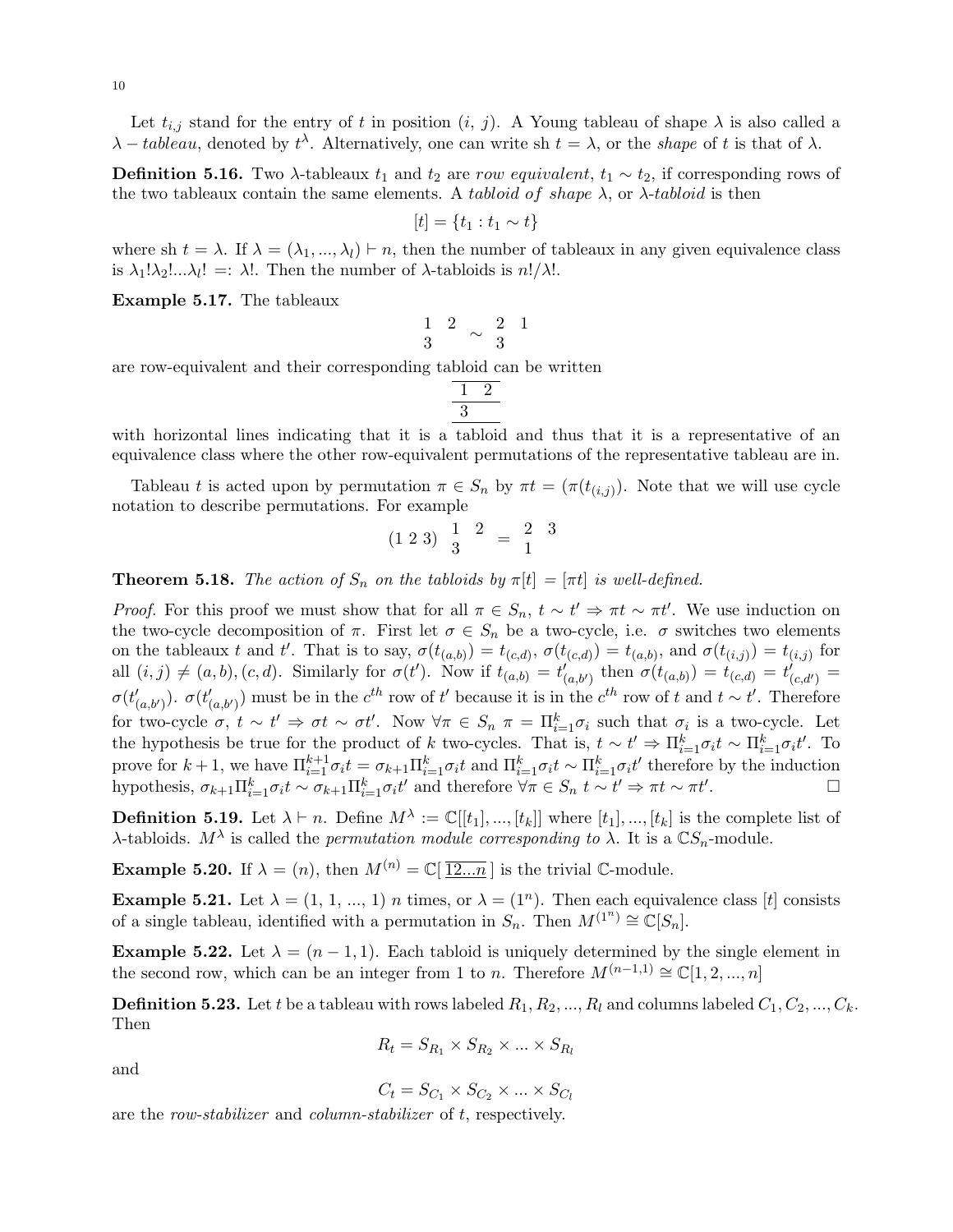Note that the tabloid equivalence classes can be expressed as  $[t] = R_t t$ . Given a subset  $H \subseteq S_n$ , we can form

$$
H^+=\sum_{\pi\in H}\pi
$$

and

$$
H^- = \sum_{\pi \in H} sgn(\pi)\pi
$$

in  $\mathbb{C}S_n$ . We can then define

$$
\kappa_t := C_t^- = \sum_{\pi \in C_t} sgn(\pi)\pi
$$

**Definition 5.24.** If  $t$  is a tableau, then the associated *polytabloid* is

$$
e_t = \kappa_t[t]
$$

and for any partition  $\lambda \vdash n$ , the *Specht module*,  $S^{\lambda}$ , is the submodule of  $M^{\lambda}$  spanned by the polytabloids  $e_t$ .

**Definition 5.25.** A tableau t is *standard* if the rows and columns of t are increasing sequences. For example

is standard, but

is not.

The set  $\{e_t : t \text{ is a standard } \lambda\text{-tableau}\}\$ is a basis for  $S^{\lambda}$  (proof is long, see Sagan).

The goal is to connect Schur functors to multigraded Betti numbers and thereby use representation theory to contextualize our findings.

**Definition 5.26.** Let R be a commutative ring, E and M R-modules and  $\lambda \vdash n$ . Let t be a Young tableau of shape  $\lambda$ . Index the n-fold direct product  $E \times E \times ... \times E$  with the cells of t. A Schur functor is a map  $\phi: E^{\times n} \to M$  such that

- (1)  $\phi$  is multilinear
- (2)  $\phi$  is alternating in the entries indexed by the columns of t
- (3)  $\phi$  satisfies an exchange condition that if  $I \subset \{1, 2, ..., n\}$  are numbers of column i of t then

$$
\phi(x) = \sum_{x'} \phi(x')
$$

where  $x'$  is an *n*-tuple obtained from x by exchanging the elements indexed by I with any | I | elements indexed by the numbers in column  $i-1$  in order.

The Schur functor is a functor from the category of modules over a commutative ring to itself and is indexed by partitions.

**Example 5.27.** For an example of the exchange condition (3) let  $\lambda = (2,2,1)$  and

$$
t = \begin{array}{ccc} & 1 & 4 \\ 2 & 5 \\ & 3 \end{array}
$$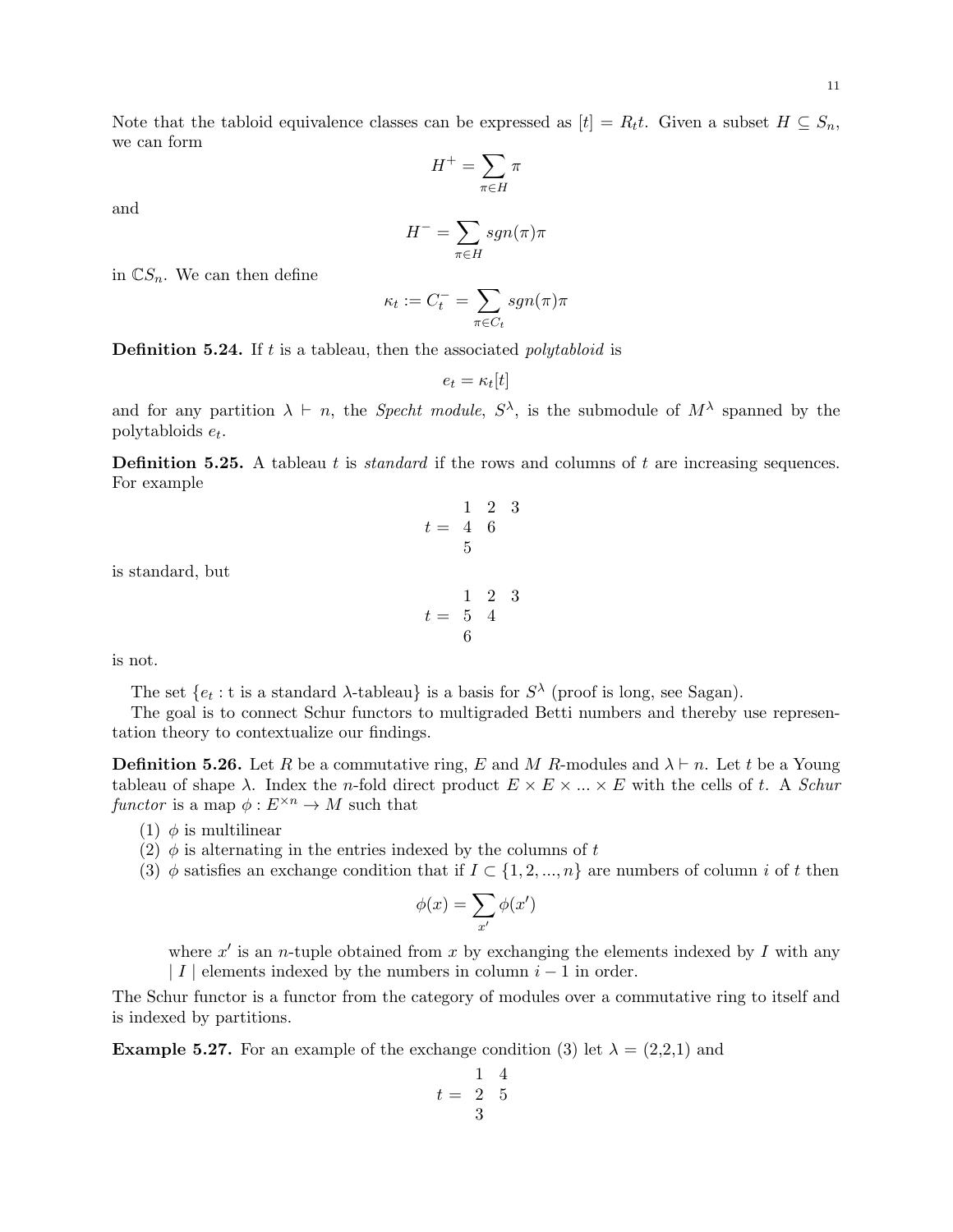Let  $I = \{4, 5\}$ , or the entries in the second column, then we get

$$
\phi(x_1, x_2, x_3, x_4, x_5) = \phi(x_4, x_5, x_3, x_1, x_2) + \phi(x_4, x_2, x_5, x_1, x_3) + \phi(x_1, x_4, x_5, x_2, x_3)
$$

and taking  $I = \{5\}$  gives

 $\phi(x_1, x_2, x_3, x_4, x_5) = \phi(x_5, x_2, x_3, x_4, x_1) + \phi(x_1, x_5, x_3, x_4, x_2) + \phi(x_1, x_2, x_5, x_4, x_3)$ 

Let  $I_i$  be the  $i^{th}$  column of t,  $I_{i-1}$  be the  $(i-1)^{th}$  and  $I \subset I_i$ . Then in general this equivalence will have  $\binom{I_{i-1}}{I}$  $\binom{-1}{I}$  summands.

**Definition 5.28.** Let  $\lambda \vdash n$  have a Ferrers diagram L. For each cell  $(i, j)$  in L, the hook  $H_{\lambda}(i, j)$ of  $(i, j)$  is the set of cells  $(a, b)$  such that  $a = i$  and  $b \geq j$  or  $a \geq i$  and  $b = j$ . The hook-length  $h_{\lambda}(i, j)$  is the number of cells in the hook  $H_{\lambda}(i, j)$ 

The hook-length formula expresses the number of standard  $\lambda$ -tableaux as  $d_{\lambda}$  as

$$
d_{\lambda} = \frac{n!}{\prod h_{\lambda}(i,j)}
$$

where the product is over all the cells of L. Each partition  $\lambda \vdash n$  corresponds to an irreducible representation of  $S_n$  and the degree of each representation is the number of standard tableaux in the shape of its corresponding partition. In other words, let  $Y$  be an irreducible representation of  $S_n$  and  $\lambda$  its corresponding partition. Then deg  $Y = d_{\lambda}$ .

How does a partition  $\lambda \vdash n$  correspond to an irreducible representation of  $S_n$ ? First, it may be helpful to understand how partitions correspond with conjugacy classes of the symmetric group. For any symmetric group, the *cycle* of a permutation determines that permutation's conjugacy class. In other words, two permutations are conjugates iff they have the same number of cycles of each size.

Let  $\lambda = (\lambda_1, ..., \lambda_l)$   $\vdash n$  such that the first  $k_1$  entries are equal, then the next  $k_2$  are equal and so on. Then  $\lambda$  corresponds to the conjugacy class containing permutations composed of  $k_1$ disjoint  $\lambda_1$ -cycles,  $k_2$  disjoint  $\lambda_{k_1+1}$ -cycles,  $k_3$  disjoint  $\lambda_{k_1+k_2+1}$ -cycles, and so on, or  $k_i$  disjoint  $\lambda_{k_1+k_2+\ldots+k_i+1}$ -cycles.

**Example 5.29.** For  $n = 4$ , we have the following partitions  $\lambda \vdash 4$  and their corresponding conjugacy classes in  $S_4$ 

| Partition | Conjugacy Class                                                          |
|-----------|--------------------------------------------------------------------------|
| (1,1,1,1) | $()$ identity                                                            |
| (2,1,1)   | $(1,2), (1,3), (1,4), (2,3), (2,4), (3,4)$                               |
| (2,2)     | (1,2)(3,4), (1,3)(2,4), (1,4)(2,3)                                       |
| (3,1)     | $(1,2,3), (1,3,2), (1,2,4), (1,4,2), (1,3,4), (1,4,3), (2,3,4), (2,4,3)$ |
| (4)       | $(1,2,3,4), (1,2,4,3), (1,3,2,4), (1,3,4,2), (1,4,2,3), (1,4,3,2)$       |

This comprises all of the conjugacy classes of  $S_4$ .

Since each conjugacy class corresponds of  $S_n$  with an irreducible representation, so must each partition  $\lambda \vdash n$ .

We want to use this information to generalize Theorem 3.3 of the Reiner and Roberts paper. This theorem demonstrates the isomorphism between the direct sum of weight spaces  $\bigoplus_{\lambda} V^{\lambda}_{\gamma}$  and  $\bigoplus_{(\lambda,\mu)} (V^{\lambda} \otimes W^{\mu})_{(\gamma,\delta)}$  and the reduced homologies  $\tilde{H}_{\bullet}(\Delta_{\gamma};k)$  and  $\tilde{H}_{\bullet}(\Delta_{\gamma,\delta};k)$  of the complete graph matching complex  $\Delta_{\gamma}$  and the chessboard complex  $\Delta_{\gamma,\delta}$ , respectively. If these isomorphisms could be generalized for arbitrarily many partitions, or at least for three, then it will become much easier to understand the homologies given by the tripartite graphs. This requires a greater understanding of weight spaces.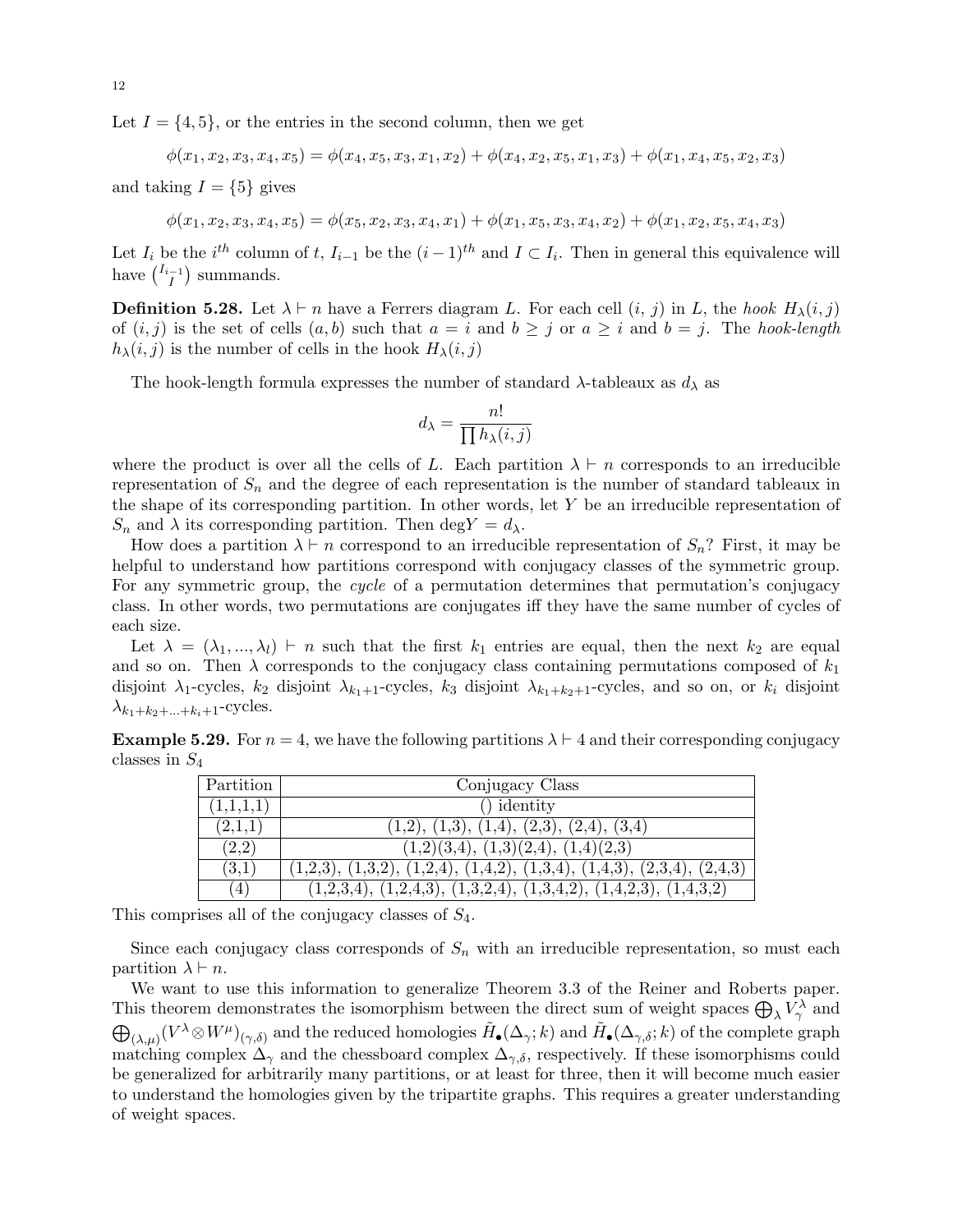Recall from the Reiner and Roberts paper that

$$
Segree(m, n, r) = \bigoplus_{a, b \ge 0, a=b+r} \text{Sym}^a V \otimes \text{Sym}^b W.
$$

We would like to iterate on this equation to find some subalgebra  $X(m, n, s, r)$  of  $k[\mathbf{x}, \mathbf{y}, \mathbf{z}]$  that corresponds to a projective embedding similar to the Segre embedding

$$
\sigma: \mathbb{P}^m \times \mathbb{P}^n \hookrightarrow \mathbb{P}^{(m+1)(n+1)-1}
$$

such that

$$
\sigma([X_0:X_1:...:X_m],[Y_0:Y_1:...:Y_n])=[X_0Y_0:X_0Y_1:...:X_iY_j:...:X_mY_n].
$$

Since the Segre subalgebra is used in the proof of Theorem 3.3 of the Reiner and Roberts paper, iterating upon it to accommodate three symmetric algebras could be invaluable to our investigation of tripartite graphs. Iterating on this yields an embedding

$$
\delta: \mathbb{P}^m \times \mathbb{P}^n \times \mathbb{P}^s \hookrightarrow \mathbb{P}^{(m+1)(n+1)(s+1)-1}
$$

which we may use to better understand the subalgebra of  $k[\mathbf{x}, \mathbf{y}, \mathbf{z}]$  and to better understand the homology given by tripartite graphs.

#### 6. Taylor Complex

The Taylor complex is a (in general non-minimal) resolution of a monomial ideal. The complex is a natural generalization of the Koszul complex.

**Definition 6.1.** [\[8,](#page-36-3) Excercise 17.11] Let  $S = k[x_1, \ldots, x_n]$  where k is any ring. Let  $m_1, \ldots, m_r$ be monomials in terms of the  $x_j$ 's (that is  $m_i = x_1^{p_1} x_2^{p_2} \dots x_n^{p_n}$  for some  $p_1, \dots, p_n$ ). The Taylor Complex, denoted  $T(m_1, \ldots, m_r)$ , is the resolution

$$
T(m_1, \ldots, m_r): 0 \to F_r \xrightarrow{d_r} \cdots \xrightarrow{d_1} F_0
$$

Where  $F_s$  is the free module on basis elements  $e_I$  where  $I \subseteq \{1, ..., r\}$ . Set  $m_I = \text{lcm}\{m_i : i \in I\}$ . For each pair of subsets I, J where  $|I| = s$  and  $|J| = s - 1$ , let  $I = \{i_1, \ldots, i_s\}$  and suppose that  $i_1 < i_2 < \ldots < i_s$ . Now define:

$$
C_{I,J} = \begin{cases} 0 & \text{if } J \not\subset I \\ (-1)^k \frac{m_I}{m_J} & \text{if } I = J \cup \{i_k\} \text{ for some } k \end{cases}
$$

and

$$
d_s: F_s \to F_{s-1}
$$
 by  $e_I \mapsto \sum_J C_{I,J}e_J$ 

To compute our data we will use Macaulay 2 to compute specific Segre ideals. Since we are studying Segre ideals, which are toric ideals, not monomial ideals, we will use the initial terms of every term of a Gröbner basis as generators for our monomial ideal.

Here we give the length of the Taylor Resolution for various Segre embeddings (with two parts,  $n_1$ ) and  $n_2$  not the sub-algebra discussed at the end of section 4). Since the process is very memory

intensive we are not able to calculate larger  $n$  values than those listed in the table.

| $\sim$<br>$\iota$ |  |  |
|-------------------|--|--|
|                   |  |  |
|                   |  |  |

Due to the memory requirements and the immediate extreme gap between the length of the actual resolution compared to the taylor resolution we will not pursue this approach further.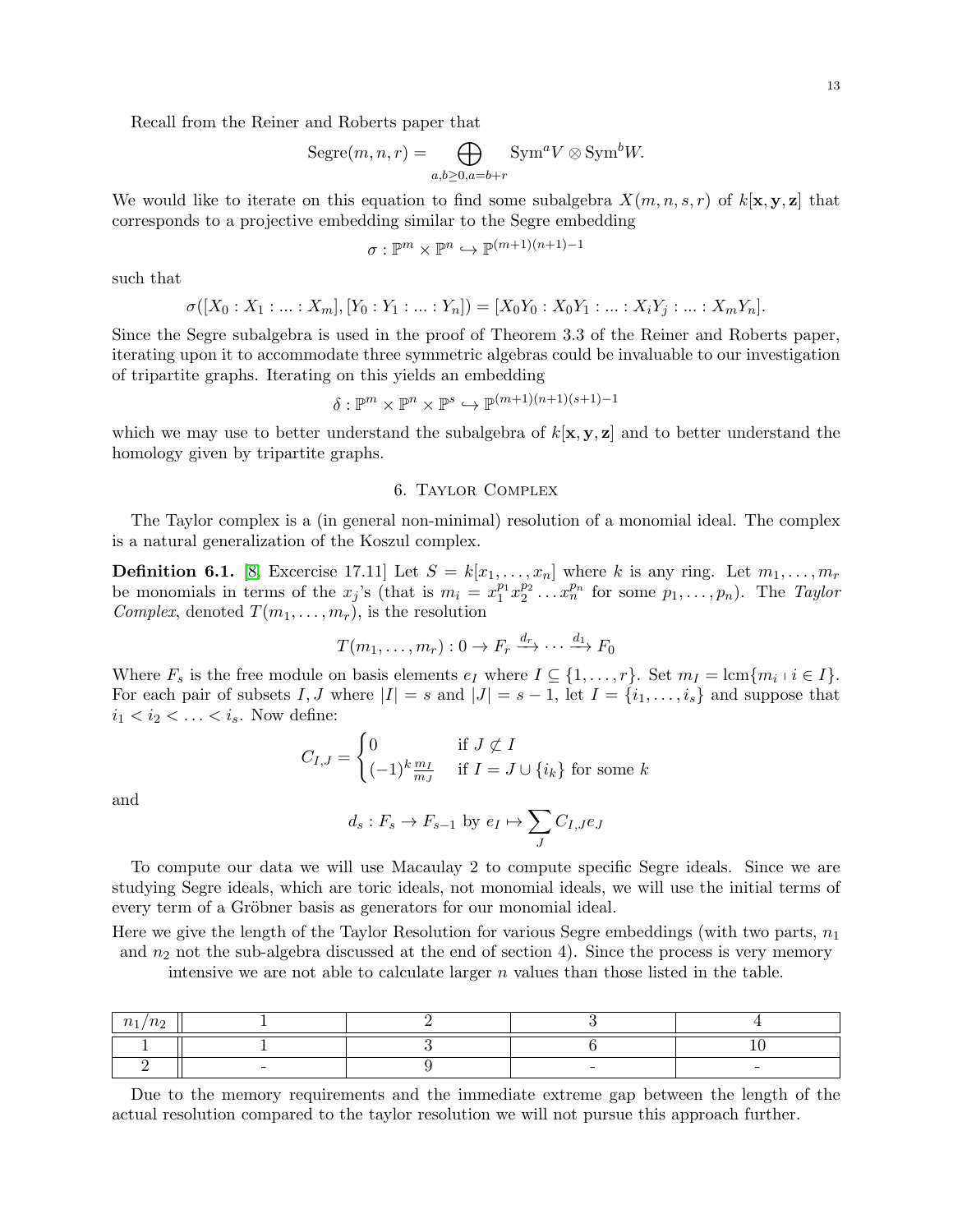## 7. Bounded Degree Graph Complexes and Homology for specific cases of Bounded Degree Graph Complexes

We introduce a new complex and a new type of simplicial complex.

**Definition 7.1.** A *Complete Graph with Loops on n vertices* is the graph constructed from the complete graph on n vertices by adding a loop edge at each vertex.

**Definition 7.2.** Let  $G = (V, E)$  be a graph and  $n = |V|$ . Furthermore label the vertices of V form 1 to n and let  $\lambda = (\lambda_1, \lambda_2, ..., \lambda_n)$  with  $\lambda_i \in \mathbb{N}$  for all  $0 < i \leq n$ . A bounded degree graph complex of a graph G with a bound  $\lambda$  is the simplicial complex whose faces are edge sets of subgraphs of G whose vertex degree at vertex i is less then or equal to  $\lambda_i$ . We label these graphs  $BD(G, \lambda)$ 

In other words we have a list of bounds on the vertex that the subgraph must meet. This bound requirement is closed under edge deletion so this is indeed a simplicial complex. The case of  $\lambda_i = 1$ for  $0 < i \leq n$  is the matching complex since a subgraph is a matching if and only if each vertex has degree at most 1. This is also a generalization of Definition [4.3,](#page-7-0) we can use a bipartite graph for G with vertex partitions  $V_1$  and  $V_2$  and label the vertical edge of the chessboard with elements of  $V_1$  and the horizontal edge with elements of  $V_2$ . This will give us the same complex.

The notation used in [\[1\]](#page-36-0) and other sources for the bounded degree complex for complete graphs and complete graphs with loops on n vertices are  $BD_n^{\lambda}$  and  $\overline{BD_n^{\lambda}}$  respectively. We avoid this since we will consider various other graphs. Furthermore we may choose to split  $\lambda$ , i.e. given  $\lambda = (\lambda_1, ..., \lambda_k, \lambda_{k+1}, ..., \lambda_n), BD(G, \lambda) = BD(G, (\lambda_1, ..., \lambda_k), (\lambda_{k+1}, ..., \lambda_n)).$  We will do this when it is still clear what the vertex assignment of the bounds are.

We provide the proof of homologies or homotopy equivalences for specific cases of the various bounded degree graphs in Sections [8](#page-13-0) [,9,](#page-15-0) [10](#page-17-0) [,11.](#page-21-0)

For bounded degree complete graphs because of the symmetry of the underlying complete graph, we are able to replace any vertex in the underlying graph with another vertex. This means that we given a degree bound, any permutation of the bounds will yield isomorphic spaces. This will allow us to reduce the number of computations needed. In Sections [8](#page-13-0) [,9,](#page-15-0) [10](#page-17-0) [,11,](#page-21-0) increasing sequences were used to index different sets of bounds. We did this because there was more apparent pattern in the bottom non-vanishing homology when we ordered them lexicographically in this indexing. In this section we use weakly decreasing sequences or partitions because they are slightly easier to work with.

The degree of a vertex of complete graphs on n vertices's is  $n-1$ , so the maximum values for the bounds  $\lambda_i$  we need to consider is  $n-1$ .

<span id="page-13-1"></span>**Theorem 7.3.** For bounded degree complex of a complete graph on n vertices,  $BD(K_n, \lambda)$ , and suppose  $\lambda$  is of or is a permutation of partition  $(n-1, n-1, \lambda_3, ..., \lambda_n)$ . Then  $BD(K_n, \lambda)$  is homotopy equivalent to a point. Thus the homology is trivial everywhere and there is no torsion.

*Proof.* Consider  $BD(K_n,(n-1,n-1,\lambda_3,...,\lambda_n))$ , all other cases are isomorphic. The vertices 1 and 2 have the maximum bounds  $n-1$ . So given a subgraph that meets the bound requirements it either contain the edge 12 or can be extended to include 12. Thus the simplex is a cone described in Definition [3.3](#page-6-0) and is homotopy equivalent to a point by [3.4.](#page-6-1)  $\Box$ 

We can generalize this, the proof is similar to the one for Theorem [7.3](#page-13-1)

**Theorem 7.4.** Given a graph G (possibly with loops) and a bound  $\lambda = (\lambda_1, \lambda_2, ..., \lambda_n)$  such that for some vertex i and j (possibly non-distinct) connected by an edge,  $\lambda_i$  and  $\lambda_j$  are equal to the degree of vertex i and j respectively,  $BD(G, \lambda)$  is homotopy equivalent to a point.

### 8. Data for Bounded Degree Complete Graphs

<span id="page-13-0"></span>Below is some data of the homology of several bounded degree graph complexes. The rational homology for some of the bounded degree graph complexes are known as a result of Proposition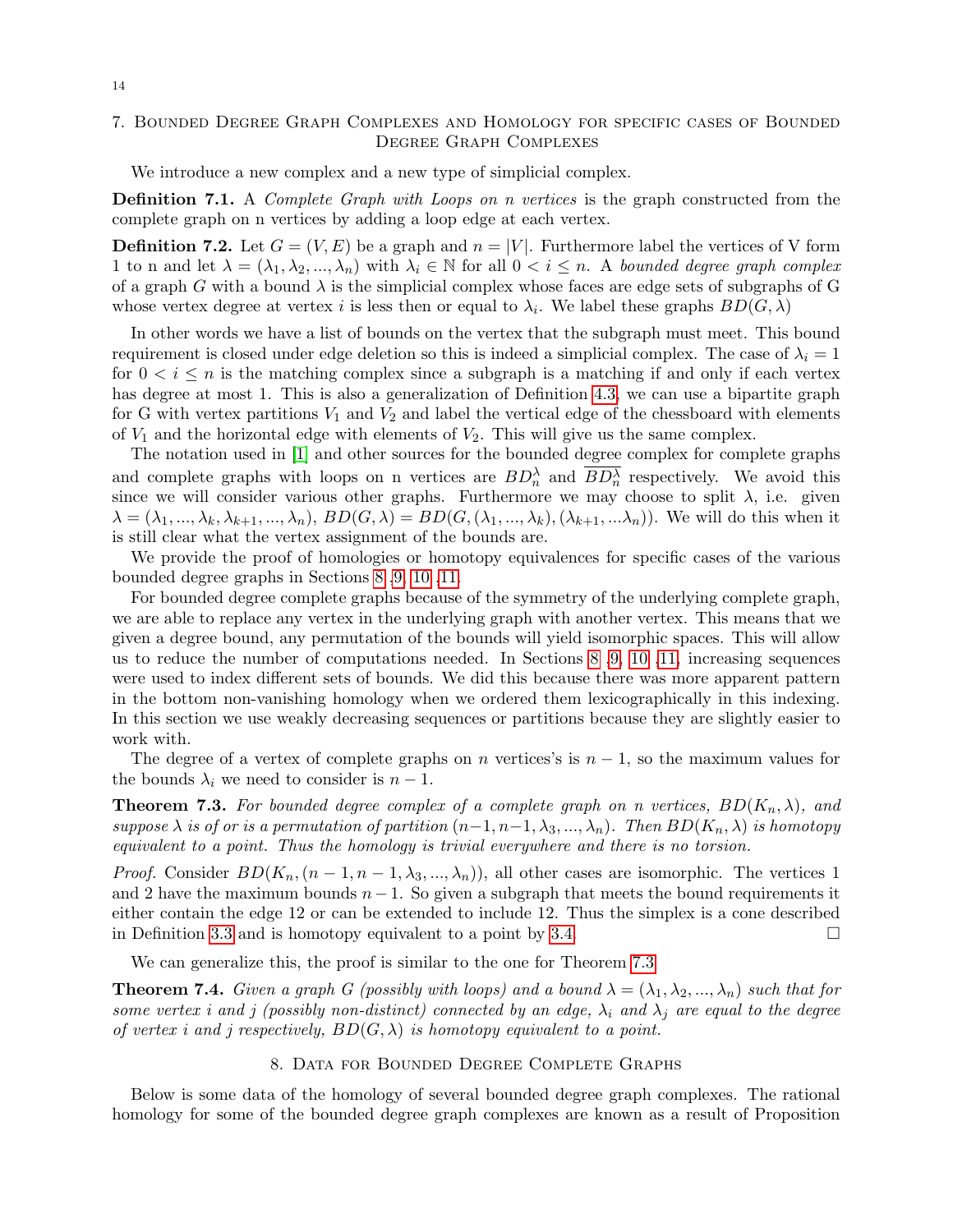[4.4.](#page-7-1) We will be looking for any torsion present in those cases. The code we used is given in Section [13.](#page-28-0)

The following is the data for the complete graph with bounded degree(multiplicity). These are not the ones that correspond to Veronese Ideals, those are given later in the section(to be added). The ones listed below are the non-vanishing ones, other bounds give us vanishing homology. For complete graphs because of the symmetry we only need to consider weakly increasing sequences for the bounds and the maximum bound we need to consider is the number of vertices−1. All other bounds can be achieved by relabeling the vertices.

| Partition/Homology |    |                 | Euler |
|--------------------|----|-----------------|-------|
| (1,1,1,1)          |    |                 |       |
| (1,1,1,2)          |    |                 |       |
| 1,1,2,2            | ‴. |                 |       |
| 1,1,2,3            | ,, |                 |       |
| (2,2,2,2)          |    |                 |       |
| (2,2,2,3)          |    | $\overline{77}$ |       |

Complete Graph on 4 vertices, non-vanishing homology bounds

| Partition/Homology       | $\overline{0}$   | $\mathbf 1$      | $\overline{2}$           | 3                         | $\overline{4}$           | $\overline{5}$           | $\overline{6}$    | 7                        | Euler          |
|--------------------------|------------------|------------------|--------------------------|---------------------------|--------------------------|--------------------------|-------------------|--------------------------|----------------|
| $\overline{(1,1,1,1,1)}$ | $\overline{0}$   | $\mathbb{Z}^6$   | $\overline{\phantom{a}}$ | $\overline{\phantom{a}}$  | $\overline{\phantom{a}}$ | $\overline{\phantom{a}}$ | $\qquad \qquad -$ | $\overline{\phantom{a}}$ | $-\frac{5}{5}$ |
| $\overline{(1,1,1,1,2)}$ | $\overline{0}$   | $\mathbb{Z}^6$   | $\overline{\phantom{a}}$ |                           | $\qquad \qquad -$        |                          | -                 |                          | $-\frac{5}{5}$ |
| $\overline{(1,1,1,1,3)}$ | $\overline{0}$   | $\mathbb{Z}^3$   | $\overline{\mathbb{Z}}$  | $\theta$                  | $\overline{\phantom{0}}$ |                          | -                 |                          | $-1$           |
| $\overline{(1,1,1,1,4)}$ | $\overline{0}$   | $\mathbb{Z}^3$   | $\overline{0}$           | $\theta$                  | $\overline{\phantom{0}}$ | $\overline{\phantom{0}}$ | -                 |                          | $-2$           |
| $\overline{(1,1,1,3,3)}$ | $\overline{0}$   | $\overline{0}$   | $\mathbb{Z}^2$           | $\overline{0}$            | $\qquad \qquad -$        | $\overline{\phantom{a}}$ | -                 | $\overline{\phantom{a}}$ | $\overline{3}$ |
| $\overline{(1,1,1,3,4)}$ | $\overline{0}$   | $\boldsymbol{0}$ | $\overline{\mathbb{Z}}$  | $\overline{0}$            | $\overline{\phantom{0}}$ | $\overline{\phantom{0}}$ | -                 | $\qquad \qquad -$        | $\overline{2}$ |
| $\overline{(1,1,2,2,2)}$ | $\overline{0}$   | $\overline{0}$   | $\mathbb{Z}^6$           | $\overline{0}$            | $\overline{\phantom{0}}$ |                          |                   |                          | $\overline{7}$ |
| $\overline{(1,1,2,2,3)}$ | $\overline{0}$   | $\overline{0}$   | $\mathbb{Z}^2$           | $\theta$                  | $\overline{\phantom{0}}$ | $\overline{\phantom{a}}$ | -                 | $\overline{\phantom{0}}$ | $\overline{3}$ |
| (1,1,2,2,4)              | $\overline{0}$   | $\overline{0}$   | $\mathbb{Z}^2$           | $\overline{0}$            | $\qquad \qquad -$        | $\overline{\phantom{a}}$ | -                 | $\overline{\phantom{a}}$ | $\overline{3}$ |
| (1,2,2,2,2)              | $\overline{0}$   | $\overline{0}$   | $\mathbb{Z}^3$           | $\overline{0}$            | $\overline{\phantom{0}}$ | $\overline{\phantom{a}}$ | $\qquad \qquad -$ |                          | $\overline{4}$ |
| (1,2,2,2,3)              | $\overline{0}$   | $\overline{0}$   | $\boldsymbol{0}$         | $\overline{\mathbb{Z}^2}$ | $\overline{0}$           |                          |                   |                          | $-1$           |
| $\overline{(1,2,2,3,3)}$ | $\overline{0}$   | $\boldsymbol{0}$ | $\overline{0}$           | $\overline{\mathbb{Z}^2}$ | $\overline{0}$           | $\overline{\phantom{a}}$ |                   |                          | $-1$           |
| $\overline{(1,2,2,3,4)}$ | $\overline{0}$   | $\overline{0}$   | $\overline{0}$           | $\overline{\mathbb{Z}}$   | $\overline{0}$           | $\overline{\phantom{a}}$ | -                 | $\overline{\phantom{0}}$ | $\overline{0}$ |
| (2,2,2,2,2)              | $\boldsymbol{0}$ | $\overline{0}$   | $\boldsymbol{0}$         | $\mathbb{Z}^9$            | $\overline{0}$           | $\overline{\phantom{a}}$ | -                 |                          | $-8$           |
| (2,2,2,2,3)              | $\overline{0}$   | $\overline{0}$   | $\boldsymbol{0}$         | $\mathbb{Z}^5$            | $\overline{0}$           |                          |                   |                          | $-4$           |
| $\overline{(2,2,2,2,4)}$ | $\overline{0}$   | $\overline{0}$   | $\overline{0}$           | $\mathbb{Z}^3$            | $\overline{0}$           | $\overline{\phantom{a}}$ |                   |                          | $-2$           |
| (2,2,3,3,3)              | $\overline{0}$   | $\overline{0}$   | $\boldsymbol{0}$         | $\overline{0}$            | $\mathbb{Z}^3$           | $\overline{0}$           | -                 | ۰                        | $\overline{4}$ |
| $\overline{(2,2,3,3,4)}$ | $\overline{0}$   | $\boldsymbol{0}$ | $\boldsymbol{0}$         | $\overline{0}$            | $\mathbb{Z}^3$           | $\overline{0}$           | -                 | ۰                        | $\overline{4}$ |
| $\overline{(3,3,3,3,3)}$ | $\overline{0}$   | $\overline{0}$   | $\overline{0}$           | $\overline{0}$            | $\overline{0}$           | $\mathbb{Z}^4$           | $\boldsymbol{0}$  | ۰                        | $-\frac{5}{5}$ |
| (3,3,3,3,4)              | $\overline{0}$   | $\overline{0}$   | $\overline{0}$           | $\overline{0}$            | $\overline{0}$           | $\overline{\mathbb{Z}}$  | $\overline{0}$    | $\theta$                 | $\overline{0}$ |

Complete Graph on 5 vertices, non-vanishing homology bounds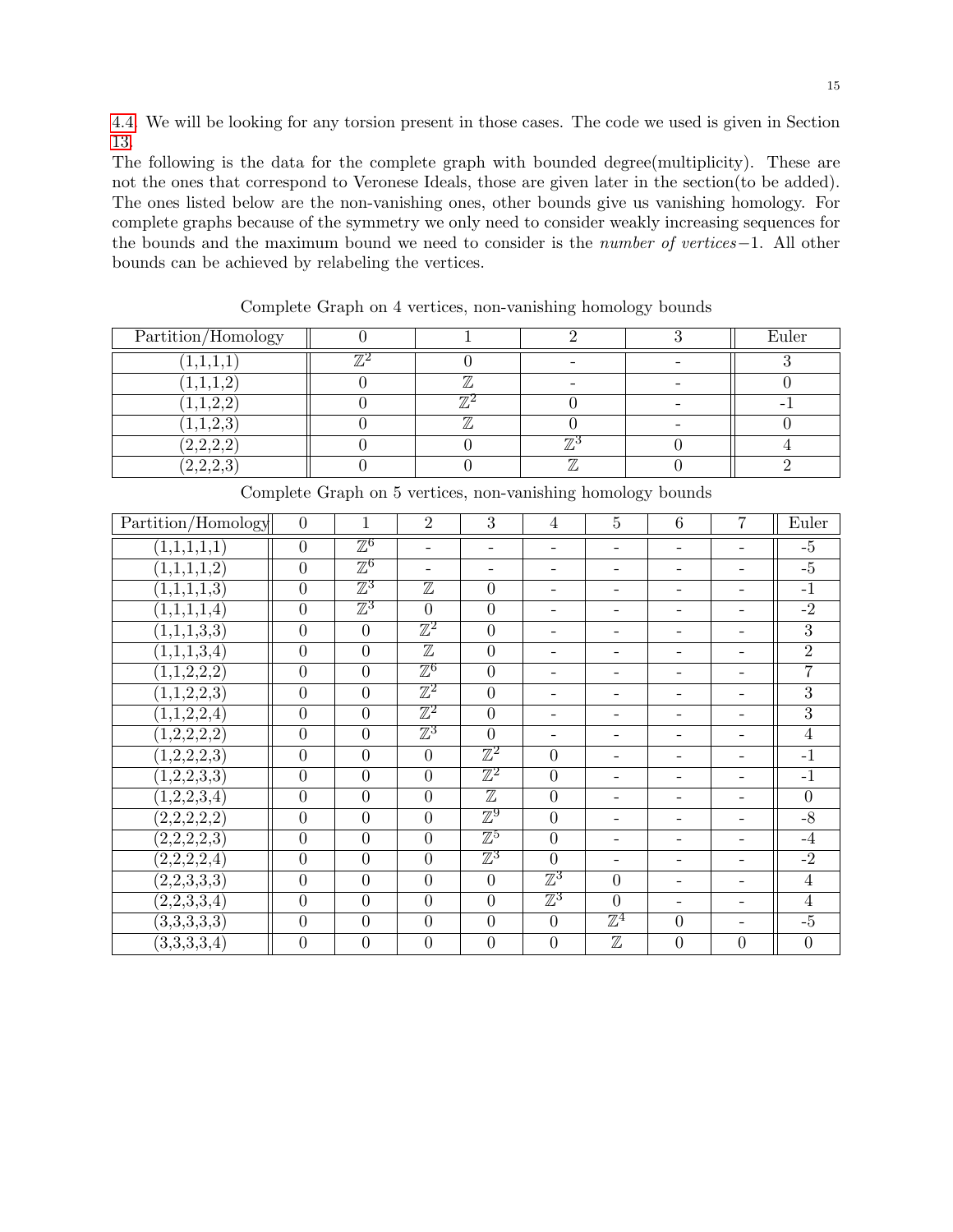| Complete graph vertices | Euler Characteristic |
|-------------------------|----------------------|
| ച                       |                      |
| ച<br>$\cdot$            | 3                    |
|                         | 3                    |
|                         | $-5$                 |
|                         | $-15$                |
|                         | 21                   |
| 8                       | 133                  |
| 9                       | $-27$                |
| 10                      | $-1215$              |
| 11                      | $-935$               |
| 12                      | 12441                |

More Euler Characteristic Data for various  $(1, \ldots 1)$  partition complete graphs

#### 9. Data for Bounded Degree Complete Graphs with loops

<span id="page-15-0"></span>These correspond to the Veronese Ideals from Proposition [4.4](#page-7-1) and the code adjusted for loops is in Section [13.](#page-28-0) We look back at the simplicial complex defined in Section [4.](#page-6-2) These bounded degree subgraphs of complete graphs with loops corresponds to Veronese subalgebras. If the multidegree has all ones entries then the bounded degree complexes for complete graphs and complete graphs with loops are isomorphic since loops contribute two degrees to a vertex. The weight spaces of  $Tor^{A_n}(Veronese(n, 2, 0), k)$  correspond to the bounded degree complexes of a complete graph with loops and n vertices's whose components of the multidegree sum up to an even number even. Likewise the weight spaces of  $Tor_i^{A_n}(Veronese(n, 2, 1), k)$  correspond to the multidegrees with an odd sum. For example the bounded degree complete graph with loops on 5 vertices with multidegree  $(1,1,1,1,1)$  will correspond to a weight spaces of  $Tor_i^{A_n}(Veronese(5,2,1),k)$ .

Below is the data for bounded degree complexes of complete graphs on 3 and 4 vertices. We furthermore have data for 5 vertices which is omitted because of the size. We use weakly increasing sequences for the multidegrees. Any multidegree obtained from a permutation of the values in an increasing sequences will yield an isomorphic complex. All complexes with trivial homology are omitted. Below in the tables we see that for both  $n = 3$  and  $n = 4$ , the homology groups of any of the bounded degree complexes have torsion. This is also true for  $n=5$ , the homology groups are all free. This tells us that  $Tor_i^{A_n}(Veronese(n, 2, r), k)$  is not dependent on characteristic for  $n < 6$ . We are still computing the case of  $n = 6$ , we have about  $1/6$  of all possible bounded degree complexes for  $n = 6$  computed and we have not found any torsion yet.

For the case of  $n = 7$  we know that the matching complex of the complete graph on 7 vertices is  $\mathbb{Z}/3\mathbb{Z}$ , so this tells us that the resolution for  $V$  eronese(7, 2, 1) is at least dependent on whether we work in characteristic 3 or not. It is also mentioned by Reiner and Roberts [\[5\]](#page-36-4) that it has been proven by direct computation of homology of the bounded chessboard complex for  $n = 7$ and multidegree  $(2, 2, 2, 2, 2, 2, 2)$  that  $Tor_5^{A_7}(Veronese(n, 2, 0), k)$  is dependent on if the field is characteristic 5.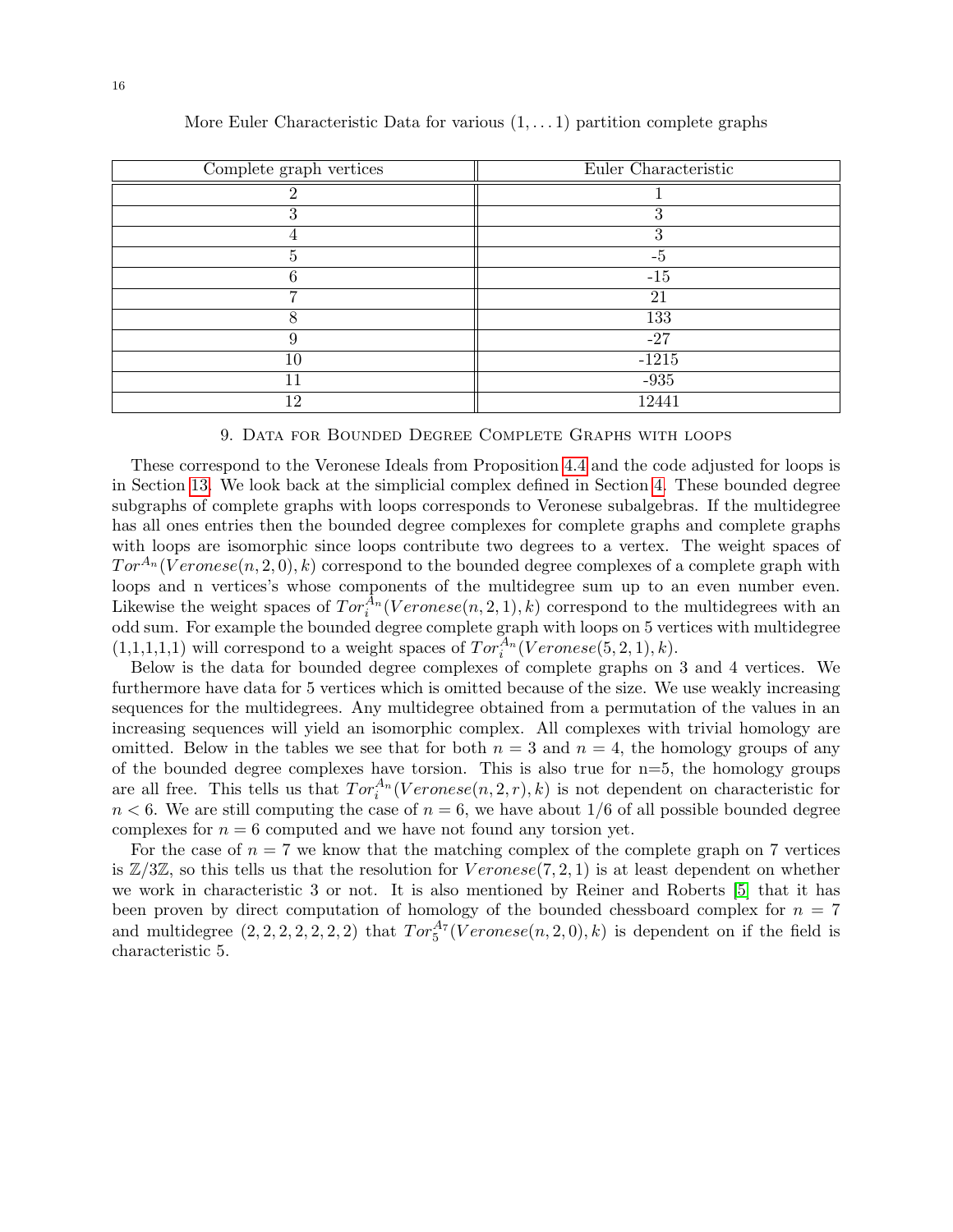| Partition/Homology |                 |    |  |
|--------------------|-----------------|----|--|
| л,                 |                 |    |  |
| л.                 |                 |    |  |
| <b>L</b>           | $\overline{r}$  |    |  |
| ച                  |                 |    |  |
| 2, 3               | $\overline{77}$ |    |  |
| (2, 2,             |                 |    |  |
| (2, 3, 3)          |                 | 77 |  |

Complete Graph with loops on 3 vertices, homology

| Partition/Homology           | $\overline{0}$            | 1                | $\overline{2}$           | 3                        | 4                        | $\overline{5}$           | 6                        | 7                        | Euler          |
|------------------------------|---------------------------|------------------|--------------------------|--------------------------|--------------------------|--------------------------|--------------------------|--------------------------|----------------|
| (1, 1, 1, 1)                 | $\overline{\mathbb{Z}^2}$ | $\overline{0}$   | $\overline{\phantom{a}}$ | $\overline{\phantom{0}}$ | $\overline{\phantom{0}}$ | $\overline{\phantom{a}}$ | $\overline{\phantom{a}}$ | $\overline{\phantom{a}}$ | $\overline{3}$ |
| (1, 1, 1, 2)                 | $\overline{0}$            | $\mathbb{Z}^3$   | $\overline{\phantom{a}}$ | $\overline{\phantom{0}}$ | $\overline{\phantom{a}}$ | -                        | $\overline{\phantom{a}}$ | $\overline{\phantom{a}}$ | $-2$           |
| (1, 1, 1, 3)                 | $\overline{0}$            | $\mathbb{Z}^2$   | $\overline{0}$           | $\overline{\phantom{0}}$ | $\overline{\phantom{a}}$ | -                        | $\overline{\phantom{a}}$ | $\overline{\phantom{a}}$ | $-1$           |
| (1, 1, 1, 4)                 | $\boldsymbol{0}$          | $\boldsymbol{0}$ | $\mathbb Z$              | $\overline{\phantom{0}}$ | $\overline{\phantom{a}}$ | -                        | $\qquad \qquad -$        | $\overline{\phantom{a}}$ | $\overline{2}$ |
| (1, 1, 2, 2)                 | $\overline{0}$            | $\mathbb{Z}^4$   | $\overline{0}$           | -                        | $\overline{\phantom{a}}$ | -                        | -                        | $\overline{\phantom{a}}$ | $-3$           |
| (1, 1, 2, 3)                 | $\overline{0}$            | $\boldsymbol{0}$ | $\overline{\mathbb{Z}}$  | $\overline{\phantom{a}}$ | $-$                      | $\overline{\phantom{a}}$ | $\overline{\phantom{a}}$ | $\overline{\phantom{a}}$ | $\overline{2}$ |
| (1, 1, 2, 4)                 | $\overline{0}$            | $\boldsymbol{0}$ | $\overline{\mathbb{Z}}$  | $\theta$                 | $\overline{\phantom{a}}$ | -                        | $\overline{\phantom{a}}$ | $\overline{\phantom{a}}$ | $\overline{2}$ |
| (1, 1, 3, 3)                 | $\overline{0}$            | $\overline{0}$   | $\mathbb{Z}^2$           | $\overline{0}$           | $\overline{\phantom{0}}$ | Ξ.                       | $\overline{\phantom{0}}$ | $\overline{\phantom{a}}$ | $\overline{3}$ |
| (1, 2, 2, 2)                 | $\overline{0}$            | $\overline{0}$   | $\overline{\mathbb{Z}}$  | $\equiv$                 | $\overline{\phantom{a}}$ | $\overline{\phantom{a}}$ | -                        | $\overline{\phantom{a}}$ | $\overline{2}$ |
| $(\overline{1,2,2,3})$       | $\overline{0}$            | $\overline{0}$   | $\mathbb{Z}^4$           | $\overline{0}$           | $-$                      | -                        | -                        | $\overline{\phantom{a}}$ | $\overline{5}$ |
| (1, 2, 3, 3)                 | $\overline{0}$            | $\overline{0}$   | $\overline{\mathbb{Z}}$  | $\overline{0}$           | $\overline{\phantom{a}}$ | -                        | -                        | $\overline{\phantom{a}}$ | $\overline{0}$ |
| $(\overline{1,2,3,4})$       | $\overline{0}$            | $\boldsymbol{0}$ | $\boldsymbol{0}$         | $\mathbb Z$              | $\theta$                 | $\overline{\phantom{0}}$ | $\qquad \qquad -$        | $\overline{\phantom{a}}$ | $\overline{0}$ |
| $\overline{(1,3,3,3)}$       | $\overline{0}$            | $\overline{0}$   | $\overline{0}$           | $\mathbb{Z}^2$           | $\overline{0}$           | $\overline{\phantom{0}}$ | $\overline{\phantom{a}}$ | $\overline{\phantom{a}}$ | $-1$           |
| (1, 3, 3, 4)                 | $\boldsymbol{0}$          | $\boldsymbol{0}$ | $\boldsymbol{0}$         | $\overline{\mathbb{Z}}$  | $\overline{0}$           | $\overline{\phantom{a}}$ | $\overline{\phantom{a}}$ | $\overline{\phantom{a}}$ | $\overline{0}$ |
| $(2,\,2,\,\overline{2,\,2)}$ | $\overline{0}$            | $\overline{0}$   | $\mathbb{Z}^6$           | $\overline{0}$           | $\overline{\phantom{0}}$ | $\overline{\phantom{0}}$ | $\overline{\phantom{a}}$ | $\overline{\phantom{a}}$ | $\overline{7}$ |
| $(\overline{2,2,2,3})$       | $\overline{0}$            | $\overline{0}$   | $\overline{\mathbb{Z}}$  | $\overline{0}$           | $\overline{\phantom{0}}$ | -                        | $\overline{\phantom{a}}$ | $\overline{\phantom{a}}$ | $\overline{2}$ |
| $(2,\,2,\,\overline{2,\,4)}$ | $\overline{0}$            | $\boldsymbol{0}$ | $\overline{0}$           | $\mathbb{Z}^2$           | $\overline{0}$           | $\overline{\phantom{0}}$ | $\overline{\phantom{a}}$ | $\overline{\phantom{a}}$ | $-1$           |
| $(2,\overline{2,\,3,\,3)}$   | $\overline{0}$            | $\boldsymbol{0}$ | $\boldsymbol{0}$         | $\mathbb{Z}^4$           | $\overline{0}$           | -                        | -                        |                          | $-3$           |
| $\overline{(2,\,3,\,3,\,3)}$ | $\overline{0}$            | $\overline{0}$   | $\overline{0}$           | $\mathbb{Z}^3$           | $\overline{0}$           | $\overline{\phantom{0}}$ | $\overline{\phantom{a}}$ | $\overline{\phantom{a}}$ | $-2$           |
| $(\overline{3,3,3,3})$       | $\boldsymbol{0}$          | $\boldsymbol{0}$ | $\boldsymbol{0}$         | $\boldsymbol{0}$         | $\mathbb{Z}^2$           | $\boldsymbol{0}$         | $\overline{\phantom{a}}$ | $\overline{\phantom{a}}$ | $\overline{3}$ |
| (3, 3, 3, 4)                 | $\boldsymbol{0}$          | $\overline{0}$   | $\overline{0}$           | $\overline{0}$           | $\mathbb{Z}^2$           | $\overline{0}$           |                          |                          | $\overline{3}$ |

Complete Graph with loops on 4 vertices, homology

The relationship between the growth of the homology and the partition may be correlated to the increase of the number of tabloids for each partition. This number is given by the formula in 4.17. As the number of possible tabloids for each partition increases, so too does the minimal homology given by that partition. Therefore there may exist bounds indicating the minimal homology given by a partition.

Another possibility we've considered was that the minimal homology of a partition was given by the number of standard tableaux given by that partition's shape. This is given by the hook-length formula in 4.29. This however does not seem to be the case, because there are more standard tableaux given by  $(1,1,1,1,4)$  than  $(1,1,2,2,2)$  but the latter has a greater minimal homology than the former.

The correlation between the minimal nontrivial homology and the number of tabloids given by the corresponding partitions seems to still hold under the pairs.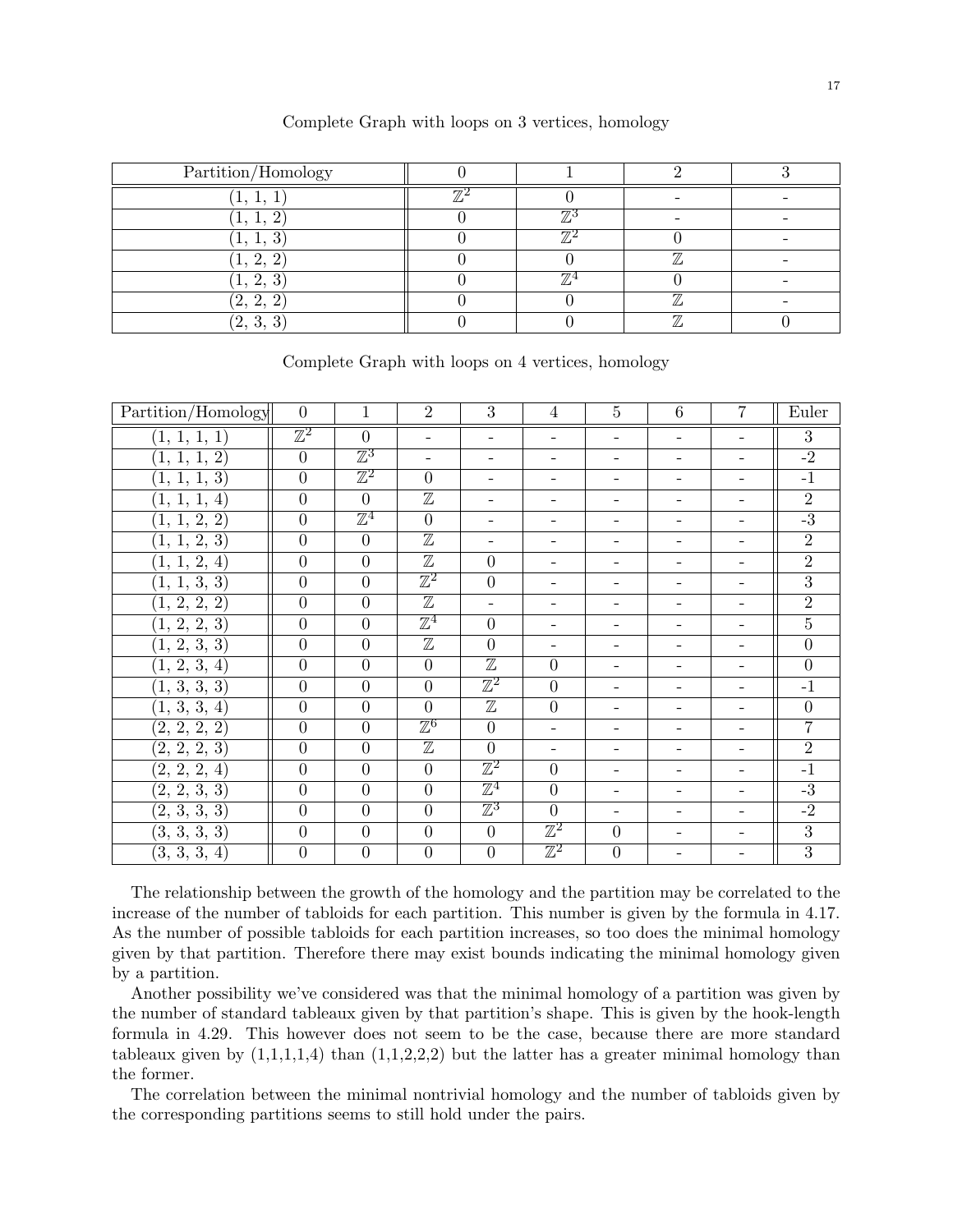| $\, n$ | $H_{\nu_v}(M_n)$                                                       |
|--------|------------------------------------------------------------------------|
|        | $\mathbb{Z}/3\mathbb{Z}$                                               |
|        | $\overline{\mathbb{Z}}^{132}$                                          |
|        | $\mathbb{Z}^{42} \bigoplus (\mathbb{Z}/3\mathbb{Z})^8$                 |
| 10     | $\mathbb{Z}/3\mathbb{Z}$                                               |
| 11     | $\overline{\mathbb{Z}^{1188} \bigoplus (\mathbb{Z}/3\mathbb{Z})^{45}}$ |
| 12     | $(\mathbb{Z}/3\mathbb{Z})^{56}$                                        |
| 13     | $\mathbb{Z}/3\mathbb{Z}$                                               |

For valuse of  $n > 6$  we recall the following table for matching complexes form earlier,

Furthermore there is a theorem in Shareshian and Wachs [\[6\]](#page-36-2)

**Theorem 9.1.** [\[6,](#page-36-2) Theorem 1.3] For  $n > 3$ ,  $v_n = \lfloor \frac{n+1}{3} \rfloor$  $\frac{+1}{3}$ ] – 1  $H_{v_n}(MK_n)$  is finite iff  $n \geq 7$  and  $n \notin \{8, 9, 11\}.$ 

From the table we see that for  $n = 9,11$  the bottom nonvanishing homologies contain a copy of  $\mathbb{Z}/3\mathbb{Z}$ . This tells us for  $n \geq 9$  and n even that  $T_{v_n+1}^{A_n}(Veronese(n, 2, 0), k)$  is dependent on the characteristic of k. Furthermore for  $n \geq 7$  and n odd that  $T_{v_n+1}^{A_n}(Veronese(n, 2, 1), k)$  is dependent on the characteristic of k.

We can run some calculation for higher n values given the multidegree contains small numbers. The result(s) below are the homology results that are not free.

Select Homology for Bounded Degree Complete Graphs With Loops on 8 Vertices's

| mu<br>$\cdots$<br>omc<br>$\sim$ $\sim$ $\sim$<br>w<br>J. |  |                                                                                                                          |           |
|----------------------------------------------------------|--|--------------------------------------------------------------------------------------------------------------------------|-----------|
| .<br><b>.</b><br>-                                       |  | $\overline{77}$<br>$\mathbf{r}$<br>11.41<br>◡<br>Щ<br>$\overline{\phantom{a}}$<br>◡<br>and the state of the state of the | 773ত<br>" |

The above tells us that  $Tor_3^{A_8}(V$  *eronese*(8, 2, 1), k) is dependent on the character of k. We have not been able to find any characteristic dependence for  $Tor_i^{A_8}(Veronese(8, 2, 0), k)$ .

## 10. Data for Chessboard Complex

<span id="page-17-0"></span>We have collected the data for various different sized Chessboard Complexes (i.e. the data corresponding to a the complex created from a bipartite graph), the complete data for the  $(2, 2), (2, 3), (3, 3)$ and partial data for the  $(3, 4)$  and  $(5, 5)$  cases are included in this report but we have similar data for  $(4, 4)$  and  $(2, 4)$ . For each case we have also computed the associated betti numbers.

The bounded degree chessboard complexes correspond to Segre subalgebras. Again going back to Section [4,](#page-6-2) We look at the complex  $K_{(\mu,\delta)}$  defined there.  $K_{(\mu,\delta)}$  will be non-empty when we let the module M from Section [4](#page-6-2) be  $Segre(n, m, r)$ , where  $r = \sum_{i=1}^{n} \mu_i - \sum_{j=1}^{m} \delta_j$ . In such case  $K_{(\mu,\delta)}$  will be isomorphic to the bounded degree chessboard complex with multiplicities  $\mu$  and  $\delta$ . Thus the bounded degree chessboard complexes on  $(n, m)$  vertices correspond to weight spaces of  $Tor_i^{A_{m,n}}(Segre(n,m,r),k)$ , where  $r = \sum_i^n \mu_i - \sum_j^m \delta_j$ .

From the tables below and data we have omitted we show that  $Tor_i^{A_{m,n}}(Segre(n,m,r),k)$  is not dependent on the characteristic of the field k when  $n \leq 4$  and  $m \leq 4$ .

Chessboard Complex with  $m = 2$ ,  $n = 2$  partition non-vanishing homology bounds

| Partition/Homology                           |  |                          | 11 le1 |
|----------------------------------------------|--|--------------------------|--------|
| <b>LA</b><br>.<br><b>.</b><br>$\bullet$<br>- |  | $\overline{\phantom{a}}$ |        |
| .<br><u>.</u><br>∼<br><b>.</b><br>$\bullet$  |  |                          |        |

Chessboard Complex with  $m = 2$ ,  $n = 3$  partition non-vanishing homology bounds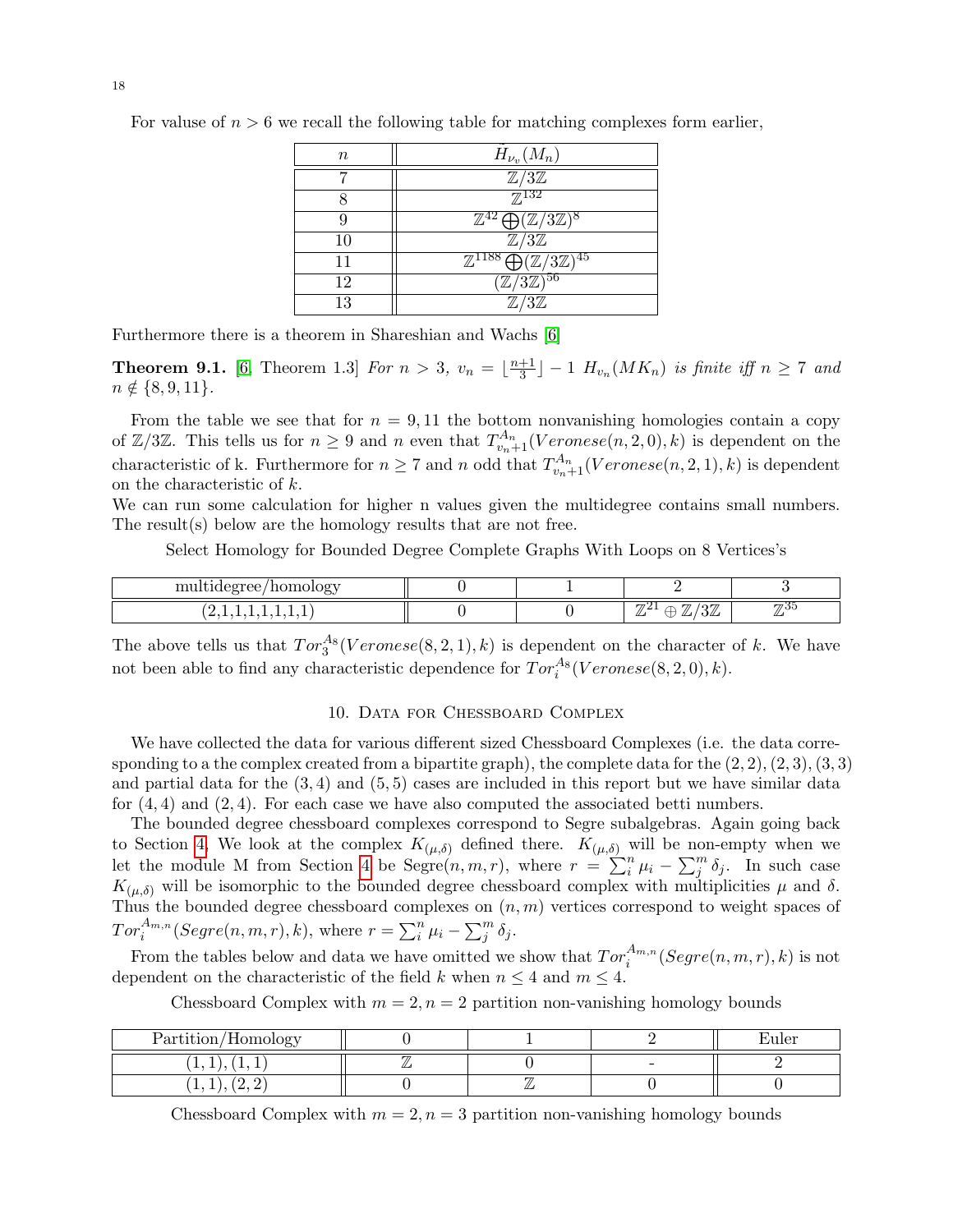| Partition/Homology                     |                |                          |     | Euler |
|----------------------------------------|----------------|--------------------------|-----|-------|
| $(1,\overline{1}), (1,\overline{1,1})$ | $\mathbb Z$    |                          |     |       |
| (1,1), (1,1,2)                         | $\mathbb{Z}^2$ |                          |     |       |
| (1,1), (1,2,2)                         | $\mathbb{Z}^3$ |                          |     |       |
| (1,1), (2,2,2)                         | $\mathbb{Z}^4$ |                          |     |       |
|                                        | $\mathbb Z$    |                          |     |       |
| (1,2),(1,2,2)                          |                | $\mathbb Z$              |     |       |
| (1,2),(2,2,2)                          |                | 77'2                     |     |       |
| (2,2),(1,1,1)                          | $\mathbb Z$    |                          |     |       |
| (2,2),(2,2,2)                          |                |                          | 77, |       |
| (3,3),(1,1,1)                          |                | $\overline{\mathcal{H}}$ |     |       |

Chessboard Complex with  $m = 3, n = 3$  partition non-vanishing homology bounds

| Partition/Homology           | $\boldsymbol{0}$ | 1                       | $\overline{2}$            | 3                        | $\overline{4}$            | $\overline{5}$           | Euler            |
|------------------------------|------------------|-------------------------|---------------------------|--------------------------|---------------------------|--------------------------|------------------|
| (1,1,1),(1,1,1)              | $\boldsymbol{0}$ | $\mathbb{Z}^4$          | $\boldsymbol{0}$          | $\overline{\phantom{0}}$ | $\overline{\phantom{0}}$  | $\qquad \qquad -$        | $-3$             |
| (1,1,1),(1,1,2)              | $\overline{0}$   | $\overline{\mathbb{Z}}$ | $\overline{0}$            | $\overline{a}$           | -                         | ÷.                       | $\boldsymbol{0}$ |
| (1,1,1),(1,2,2)              | $\overline{0}$   | $\overline{0}$          | $\mathbb{Z}^2$            | Ξ.                       | $\overline{\phantom{0}}$  | $\overline{\phantom{0}}$ | $\overline{3}$   |
| (1,1,1),(1,2,3)              | $\overline{0}$   | $\overline{0}$          | $\overline{\mathbb{Z}^3}$ | $\overline{\phantom{a}}$ | $\overline{\phantom{a}}$  | $\overline{\phantom{a}}$ | $\overline{4}$   |
| (1,1,1),(1,3,3)              | $\overline{0}$   | $\overline{0}$          | $\mathbb{Z}^4$            | $\overline{a}$           | $\overline{a}$            | $\overline{\phantom{0}}$ | $\overline{5}$   |
| $\overline{(1,1,1),(2,2,2)}$ | $\overline{0}$   | $\overline{0}$          | $\mathbb{Z}^5$            | Ξ.                       |                           |                          | $\overline{6}$   |
| $\overline{(1,1,1),(2,2,3)}$ | $\overline{0}$   | $\overline{0}$          | $\mathbb{Z}^6$            | $\overline{\phantom{a}}$ | $\overline{\phantom{a}}$  | $\overline{\phantom{a}}$ | $\overline{7}$   |
| $\overline{(1,1,1),(2,3,3)}$ | $\overline{0}$   | $\overline{0}$          | $\mathbb{Z}^7$            | $\overline{\phantom{0}}$ | $\qquad \qquad -$         | $\overline{\phantom{0}}$ | $\overline{8}$   |
| $\overline{(1,1,1),(3,3,3)}$ | $\overline{0}$   | $\overline{0}$          | $\mathbb{Z}^8$            | $\overline{\phantom{0}}$ | $\overline{\phantom{0}}$  |                          | $\overline{9}$   |
| $(1,\overline{1,2),(1,1,2)}$ | $\overline{0}$   | $\boldsymbol{0}$        | $\mathbb Z$               | $\overline{0}$           | $\overline{\phantom{a}}$  | $\overline{\phantom{0}}$ | $\overline{2}$   |
| $\overline{(1,1,2),(1,2,2)}$ | $\overline{0}$   | $\boldsymbol{0}$        | $\overline{\mathbb{Z}}$   | $\overline{0}$           | $\qquad \qquad -$         | $\qquad \qquad -$        | $\overline{2}$   |
| (1,1,2),(1,3,3)              | $\overline{0}$   | $\boldsymbol{0}$        | $\boldsymbol{0}$          | $\overline{\mathbb{Z}}$  | $\overline{\phantom{0}}$  | -                        | $\overline{0}$   |
| $\overline{(1,1,2),(2,2,2)}$ | $\overline{0}$   | $\boldsymbol{0}$        | $\boldsymbol{0}$          | $\overline{\mathbb{Z}}$  | $\overline{\phantom{a}}$  | $\overline{\phantom{a}}$ | $\overline{0}$   |
| (1,1,2),(2,2,3)              | $\overline{0}$   | $\overline{0}$          | $\overline{0}$            | $\mathbb{Z}^2$           | $\overline{\phantom{a}}$  | $\overline{\phantom{a}}$ | $-1$             |
| (1,1,2),(2,3,3)              | $\overline{0}$   | $\overline{0}$          | $\overline{0}$            | $\mathbb{Z}^3$           | $\overline{\phantom{0}}$  | -                        | $-2$             |
| $\overline{(1,1,2),(3,3,3)}$ | $\overline{0}$   | $\boldsymbol{0}$        | $\boldsymbol{0}$          | $\mathbb{Z}^4$           | $\overline{\phantom{0}}$  | ÷.                       | $-3$             |
| $\overline{(1,2,2),(2,2,2)}$ | $\overline{0}$   | $\overline{0}$          | $\overline{0}$            | $\overline{\mathbb{Z}}$  | $\overline{0}$            | $\overline{\phantom{a}}$ | $\overline{0}$   |
| $\overline{(1,2,2),(2,3,3)}$ | $\overline{0}$   | $\overline{0}$          | $\boldsymbol{0}$          | $\boldsymbol{0}$         | $\overline{\mathbb{Z}}$   | $\overline{\phantom{a}}$ | $\overline{2}$   |
| $\overline{(1,2,2),(3,3,3)}$ | $\overline{0}$   | $\boldsymbol{0}$        | $\boldsymbol{0}$          | $\overline{0}$           | $\overline{\mathbb{Z}^2}$ | $\equiv$                 | $\overline{3}$   |
| (2,2,2), (2,2,2)             | $\overline{0}$   | $\overline{0}$          | $\overline{0}$            | $\overline{\mathbb{Z}}$  | $\overline{0}$            | $\overline{0}$           | $\overline{0}$   |
| (2,2,2), (3,3,3)             | $\overline{0}$   | $\overline{0}$          | $\overline{0}$            | $\overline{0}$           | $\boldsymbol{0}$          | $\overline{\mathbb{Z}}$  | $\boldsymbol{0}$ |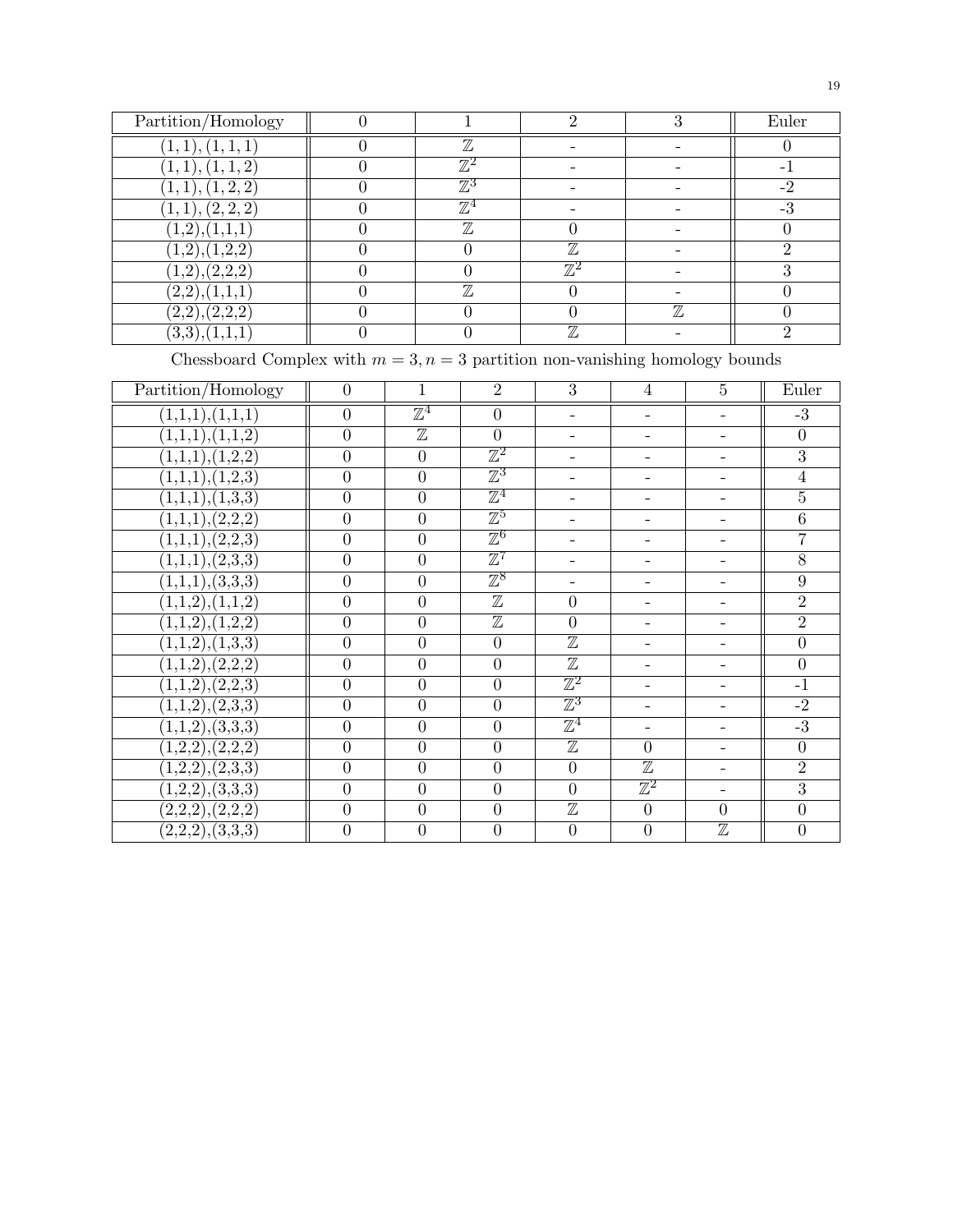| Partition/Homology                 | $\overline{0}$   | 1                | $\overline{2}$            | 3                        | $\overline{4}$           | 5                        | 6                        | 7                        | 8                        | Euler            |
|------------------------------------|------------------|------------------|---------------------------|--------------------------|--------------------------|--------------------------|--------------------------|--------------------------|--------------------------|------------------|
| (1,1,1),(1,1,1,1)                  | $\overline{0}$   | $\mathbb{Z}^2$   | $\overline{\mathbb{Z}}$   | $\overline{\phantom{a}}$ | $\overline{\phantom{a}}$ | $\qquad \qquad -$        | -                        | $\qquad \qquad -$        | $\qquad \qquad -$        | $\boldsymbol{0}$ |
| (1,1,1),(1,1,1,2)                  | $\overline{0}$   | $\overline{0}$   | $\overline{\mathbb{Z}^5}$ | $\overline{\phantom{0}}$ | $\overline{\phantom{a}}$ | $\overline{\phantom{a}}$ | $\overline{\phantom{0}}$ | $\overline{\phantom{a}}$ | $\overline{\phantom{a}}$ | $\overline{6}$   |
| (1,1,1),(1,1,1,3)                  | $\overline{0}$   | $\overline{0}$   | $\mathbb{Z}^6$            | $\frac{1}{2}$            |                          |                          |                          |                          |                          | $\overline{7}$   |
| (1,1,1),(1,1,2,2)                  | $\overline{0}$   | $\overline{0}$   | $\mathbb{Z}^{11}$         | $\overline{a}$           |                          |                          |                          | $\overline{\phantom{0}}$ |                          | $\overline{12}$  |
| (1,1,1),(1,1,2,3)                  | $\overline{0}$   | $\overline{0}$   | $\mathbb{Z}^{12}$         | $\overline{\phantom{0}}$ | $\overline{\phantom{a}}$ | $\overline{\phantom{a}}$ | $\overline{\phantom{0}}$ | $\overline{\phantom{a}}$ | $\qquad \qquad -$        | 13               |
| (1,1,1),(1,1,3,3)                  | $\overline{0}$   | $\overline{0}$   | $\mathbb{Z}^{13}$         | $\overline{\phantom{a}}$ | $\overline{\phantom{a}}$ | $\overline{\phantom{a}}$ | $\overline{\phantom{0}}$ | $\overline{\phantom{a}}$ | $\overline{\phantom{a}}$ | 14               |
| $(1,1,1),(1,\overline{2,2,2})$     | $\overline{0}$   | $\overline{0}$   | $\mathbb{Z}^{17}$         | $\equiv$                 |                          |                          |                          |                          |                          | 18               |
| (1,1,1),(1,2,2,3)                  | $\overline{0}$   | $\overline{0}$   | $\mathbb{Z}^{18}$         |                          |                          |                          |                          | $\qquad \qquad -$        |                          | 19               |
| (1,1,1),(1,2,3,3)                  | $\overline{0}$   | $\overline{0}$   | $\mathbb{Z}^{19}$         | $\qquad \qquad -$        | $\overline{\phantom{a}}$ | $\qquad \qquad -$        | $\qquad \qquad -$        | $\overline{\phantom{a}}$ | $\overline{\phantom{a}}$ | 20               |
| (1,1,1),(1,3,3,3)                  | $\overline{0}$   | $\overline{0}$   | $\mathbb{Z}^{20}$         | $\overline{\phantom{0}}$ | $\overline{\phantom{a}}$ | $\overline{\phantom{a}}$ | $\qquad \qquad -$        | $\overline{\phantom{a}}$ | $\qquad \qquad -$        | $\overline{21}$  |
| (1,1,1),(2,2,2,2)                  | $\overline{0}$   | $\theta$         | $\mathbb{Z}^{23}$         | $\equiv$                 | $\overline{\phantom{a}}$ |                          |                          | $\overline{\phantom{0}}$ | $\overline{\phantom{0}}$ | 24               |
| (1,1,1),(2,2,2,3)                  | $\overline{0}$   | $\overline{0}$   | $\mathbb{Z}^{24}$         |                          |                          |                          |                          | $\qquad \qquad -$        |                          | $\overline{25}$  |
| (1,1,1),(2,2,3,3)                  | $\overline{0}$   | $\overline{0}$   | $\mathbb{Z}^{25}$         | $\overline{a}$           |                          |                          |                          | $\overline{\phantom{0}}$ |                          | $\overline{26}$  |
| (1,1,1),(2,3,3,3)                  | $\overline{0}$   | $\overline{0}$   | $\mathbb{Z}^{26}$         | $\qquad \qquad -$        | $\overline{\phantom{a}}$ | $\overline{\phantom{0}}$ | $\overline{\phantom{0}}$ | $\qquad \qquad -$        | $\qquad \qquad -$        | $\overline{27}$  |
| (1,1,1),(3,3,3,3)                  | $\overline{0}$   | $\overline{0}$   | $\mathbb{Z}^{27}$         | $\blacksquare$           | $\overline{\phantom{a}}$ | $\overline{\phantom{a}}$ | $\qquad \qquad -$        | $\overline{\phantom{0}}$ | $\overline{\phantom{a}}$ | $\overline{28}$  |
| (1,1,2),(1,1,1,1)                  | $\overline{0}$   | $\overline{0}$   | $\mathbb{Z}^5$            | $\overline{0}$           | $\equiv$                 |                          |                          |                          |                          | $\overline{6}$   |
| (1,1,2),(1,1,1,2)                  | $\overline{0}$   | $\overline{0}$   | $\mathbb{Z}^2$            | $\overline{0}$           |                          | $\overline{\phantom{a}}$ | $\overline{\phantom{0}}$ | $\overline{\phantom{0}}$ |                          | $\overline{3}$   |
| (1,1,2),(1,1,2,2)                  | $\overline{0}$   | $\overline{0}$   | $\overline{0}$            | $\mathbb{Z}^3$           | $\overline{\phantom{a}}$ | $\overline{\phantom{0}}$ | -                        | $\overline{\phantom{0}}$ | $\overline{\phantom{0}}$ | $-2$             |
| (1,1,2),(1,1,2,3)                  | $\overline{0}$   | $\theta$         | $\overline{0}$            | $\mathbb{Z}^5$           | $\overline{\phantom{a}}$ | $\overline{\phantom{a}}$ | $\qquad \qquad -$        | -                        | $\overline{\phantom{a}}$ | $-4$             |
| (1,1,2),(1,1,3,3)                  | $\overline{0}$   | $\overline{0}$   | $\overline{0}$            | $\mathbb{Z}^7$           | $\overline{\phantom{a}}$ |                          |                          | $\overline{\phantom{0}}$ | $\equiv$                 | $-6$             |
| (1,1,2),(1,2,2,2)                  | $\overline{0}$   | $\overline{0}$   | $\overline{0}$            | $\mathbb{Z}^{10}$        |                          |                          |                          | $\qquad \qquad -$        |                          | $-9$             |
| (1,1,2),(1,2,2,3)                  | $\overline{0}$   | $\overline{0}$   | $\overline{0}$            | $\mathbb{Z}^{12}$        | $\equiv$                 | $\qquad \qquad -$        | $\overline{\phantom{0}}$ | $\qquad \qquad -$        | $\overline{\phantom{a}}$ | $-11$            |
| (1,1,2),(1,2,3,3)                  | $\overline{0}$   | $\overline{0}$   | $\overline{0}$            | $\mathbb{Z}^{14}$        | $\overline{\phantom{a}}$ | $\overline{\phantom{a}}$ | $\qquad \qquad -$        | $\overline{\phantom{a}}$ | $\overline{\phantom{a}}$ | $-13$            |
| (1,1,2),(1,3,3,3)                  | $\overline{0}$   | $\overline{0}$   | $\theta$                  | $\mathbb{Z}^{16}$        | $\equiv$                 | $\overline{\phantom{a}}$ |                          | $\overline{\phantom{0}}$ | $\overline{\phantom{0}}$ | $-15\,$          |
| (1,1,2),(2,2,2,2)                  | $\overline{0}$   | $\boldsymbol{0}$ | $\overline{0}$            | $\mathbb{Z}^{19}$        |                          |                          |                          | $\qquad \qquad -$        | $\overline{\phantom{0}}$ | $-18\,$          |
| (1,1,2),(2,2,2,3)                  | $\overline{0}$   | $\overline{0}$   | $\overline{0}$            | $\mathbb{Z}^{21}$        | $\bar{\phantom{a}}$      | $\overline{\phantom{a}}$ | $\overline{\phantom{0}}$ | $\overline{\phantom{0}}$ | $\overline{\phantom{a}}$ | $-20$            |
| (1,1,2),(2,2,3,3)                  | $\overline{0}$   | $\overline{0}$   | $\overline{0}$            | $\mathbb{Z}^{23}$        | $\blacksquare$           | $\overline{\phantom{0}}$ | $\overline{\phantom{0}}$ | $\qquad \qquad -$        | $\qquad \qquad -$        | $-22$            |
| (1,1,2),(2,3,3,3)                  | $\overline{0}$   | $\overline{0}$   | $\overline{0}$            | $\mathbb{Z}^{25}$        | $\blacksquare$           |                          | $\qquad \qquad -$        | $\overline{\phantom{0}}$ | $\overline{\phantom{a}}$ | $-24$            |
| (1,1,2),(3,3,3,3)                  | $\overline{0}$   | $\theta$         | $\overline{0}$            | $\mathbb{Z}^{27}$        | $\overline{a}$           | $\equiv$                 | $\overline{\phantom{0}}$ | $\overline{\phantom{0}}$ | $\blacksquare$           | $-26$            |
| (1,1,3), (1,1,1,1)                 | $\overline{0}$   | $\overline{0}$   | $\overline{\mathbb{Z}}$   | $\overline{0}$           |                          |                          |                          |                          |                          | $\overline{2}$   |
| (1,1,3), (1,1,1,2)                 | $\overline{0}$   | $\overline{0}$   | $\overline{0}$            | $\overline{\mathbb{Z}}$  | $\overline{0}$           |                          | $\overline{\phantom{0}}$ | $\qquad \qquad -$        |                          | $\overline{0}$   |
| $\overline{(1,1,3)}$ , $(1,1,2,2)$ | $\overline{0}$   | $\overline{0}$   | $\overline{0}$            | $\overline{\mathbb{Z}}$  | $\overline{0}$           |                          |                          |                          |                          | $\boldsymbol{0}$ |
| $\overline{(1,1,3)}$ , $(1,1,3,3)$ | $\overline{0}$   | $\overline{0}$   | $\boldsymbol{0}$          | $\boldsymbol{0}$         | $\overline{\mathbb{Z}}$  |                          | $\overline{\phantom{0}}$ | $\overline{\phantom{a}}$ | $\overline{\phantom{a}}$ | $\overline{2}$   |
| (1,1,3), (1,2,2,2)                 | $\overline{0}$   | $\overline{0}$   | $\overline{0}$            | $\overline{0}$           | $\overline{\mathbb{Z}}$  |                          |                          |                          |                          | $\overline{2}$   |
| (1,1,3), (1,2,2,3)                 | $\boldsymbol{0}$ | $\boldsymbol{0}$ | $\boldsymbol{0}$          | $\boldsymbol{0}$         | $\mathbb{Z}^2$           | $\overline{\phantom{a}}$ | $\overline{\phantom{0}}$ | $\qquad \qquad -$        | $\overline{\phantom{a}}$ | $\overline{3}$   |
| (1,1,3), (1,2,3,3)                 | $\boldsymbol{0}$ | $\boldsymbol{0}$ | $\boldsymbol{0}$          | $\boldsymbol{0}$         | $\mathbb{Z}^3$           | $\overline{\phantom{a}}$ | $\overline{\phantom{a}}$ | Ξ.                       | $\equiv$                 | $\overline{4}$   |
| (1,1,3),(1,3,3,3)                  | $\overline{0}$   | $\overline{0}$   | $\overline{0}$            | $\overline{0}$           | $\mathbb{Z}^4$           | $\overline{\phantom{a}}$ | $\overline{\phantom{0}}$ | $\overline{\phantom{a}}$ | $\overline{\phantom{a}}$ | $\overline{5}$   |
| (1,1,3), (2,2,2,2)                 | $\overline{0}$   | $\overline{0}$   | $\overline{0}$            | $\overline{0}$           | $\mathbb{Z}^5$           | $\overline{\phantom{0}}$ | $\overline{\phantom{0}}$ | $\overline{\phantom{0}}$ | $-$                      | $\overline{6}$   |
| (1,1,3), (2,2,2,3)                 | $\overline{0}$   | $\boldsymbol{0}$ | $\boldsymbol{0}$          | $\boldsymbol{0}$         | $\mathbb{Z}^6$           | $\overline{\phantom{a}}$ | $\overline{\phantom{0}}$ | $\overline{\phantom{a}}$ | $\overline{\phantom{a}}$ | $\overline{7}$   |
| (1,1,3), (2,2,3,3)                 | $\overline{0}$   | $\overline{0}$   | $\overline{0}$            | $\overline{0}$           | $\mathbb{Z}^7$           | $\overline{\phantom{a}}$ | $\overline{\phantom{a}}$ | $\blacksquare$           | $\blacksquare$           | $\overline{8}$   |

Chessboard Complex with  $m = 3, n = 4$  partition non-vanishing homology bounds

The rest of the table is omitted as there is no torsion or other immediately noticeable interesting patterns.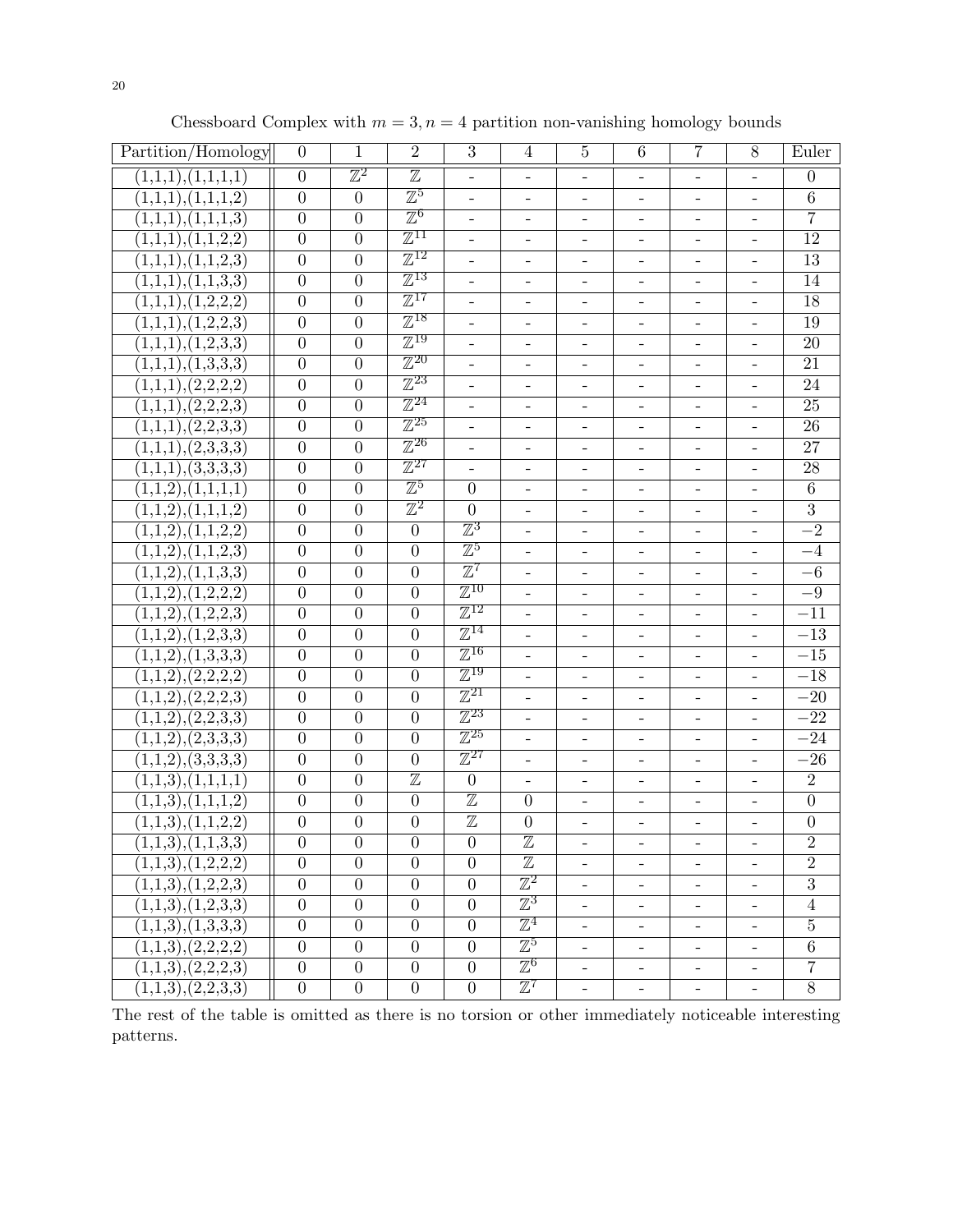| Chessboard Complex               | Euler Characteristic |
|----------------------------------|----------------------|
| $\overline{M_{1,1}}$             | $\mathbf{1}$         |
| $\overline{M_{1,2}}$             | $\overline{2}$       |
| $\overline{M_{1,3}}$             | $\overline{3}$       |
| $\overline{M_{\underline{1,4}}}$ | $\overline{4}$       |
| $\overline{M_{1,5}}$             | $\overline{5}$       |
| $\overline{M_{1,6}}$             | $\overline{6}$       |
| $\overline{M_{1,7}}$             | $\overline{7}$       |
| $\overline{M_{1,8}}$             | $\overline{8}$       |
| $\overline{M_{2,2}}$             | $\overline{2}$       |
| $\overline{M_{2,3}}$             | $\overline{0}$       |
| $\overline{M_{2,4}}$             | $-4$                 |
| $\overline{M_{2,5}}$             | $-10$                |
| $\overline{M_{2,6}}$             | $-18$                |
| $\overline{M_{2,7}}$             | $-28$                |
| $\overline{M_{2,8}}$             | $-40$                |
| $\overline{M_{3,3}}$             | $-3$                 |
| $\overline{M_{3,4}}$             | $\overline{0}$       |
| $\overline{M_{3,5}}$             | 15                   |
| $\overline{M_{3,6}}$             | $\overline{48}$      |
| $\overline{M_{3,7}}$             | 105                  |
| $\overline{M_{3,8}}$             | 192                  |
| $\overline{M_{4,4}}$             | $\overline{16}$      |
| $\overline{M}_{4,5}$             | $\overline{20}$      |
| $\overline{M_{4,6}}$             | $-36$                |
| $\overline{M_{4,7}}$             | $-224$               |
| $\overline{M_{4,8}}$             | $-640$               |
| $\overline{M_{5,5}}$             | $-55$                |
| $\overline{M_{5,6}}$             | $-150$               |
| $\overline{M_{5,7}}$             | $\overline{35}$      |
| $\overline{M_{5,8}}$             | 1160                 |
| $\overline{M_{6,6}}$             | $\overline{186}$     |
| $\overline{M_{6,7}}$             | 1092                 |
| $\overline{M_{6,8}}$             | 888                  |
| $\overline{M_{7,7}}$             | $-203$               |
| $\overline{M_{7,8}}$             | $-7840$              |
| $\overline{M}_{8,8}$             | $-6208$              |

Euler Characteristic for various chessboard complexes

In general the formula for the Euler characteristic of a chessboard complex  $M_{m,n}$ , as given from the characteristic polynomial[\[7,](#page-36-5) Theorem 4.20], is:

$$
\chi_{M_{m,n}} = \begin{cases} (-1)^m L_n^{n-m} & \text{if } n > m \\ (-1)^n L_n & \text{if } n = m \end{cases}
$$

Where

$$
L_n = \sum_{k=0}^n \binom{n}{k} \frac{(-1)^k}{k!}, \ L_m^{n-m} = \sum_{k=0}^n (-1)^k \binom{2n-m}{n-k} \frac{1}{k!}
$$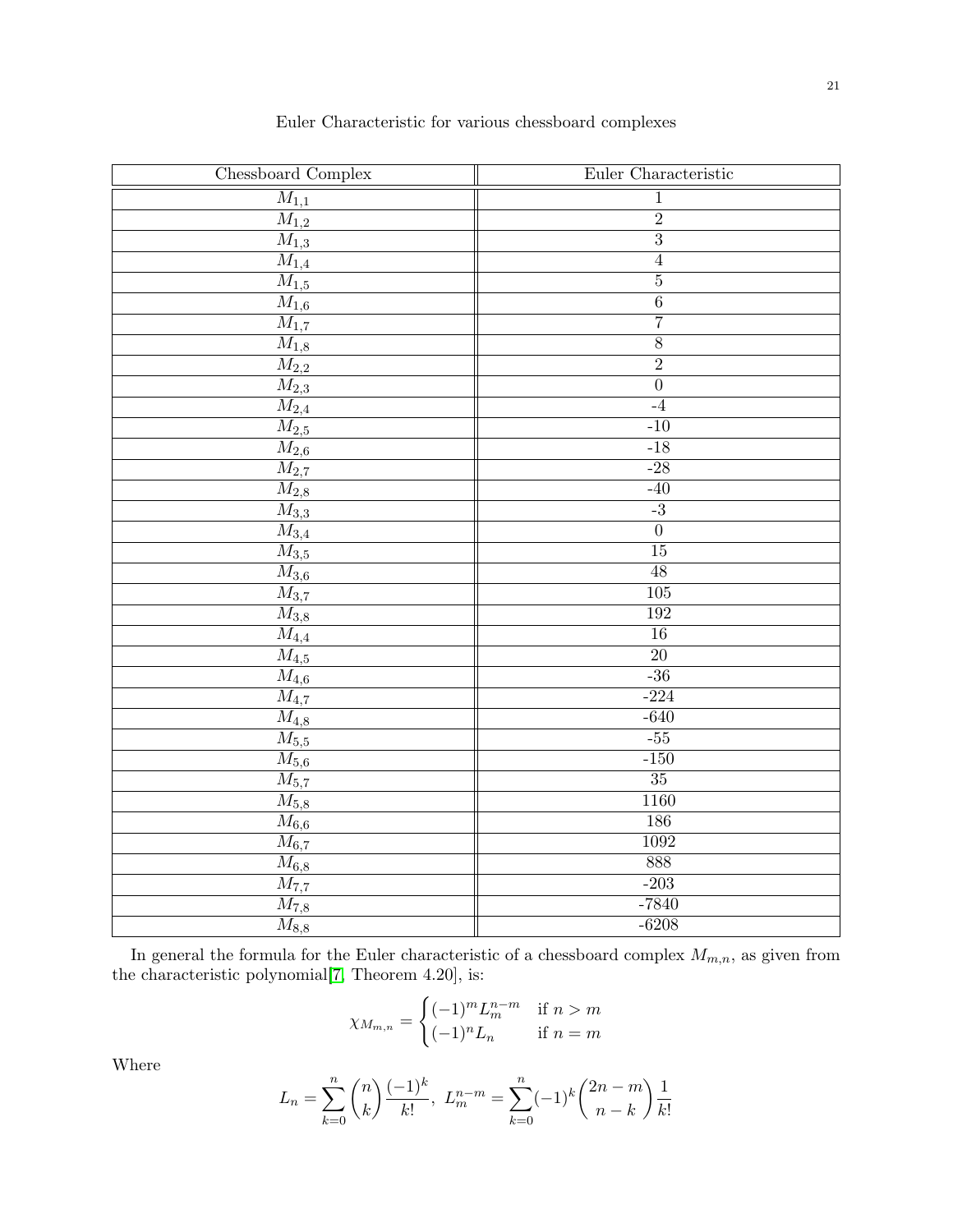The following data corresponds to the homology groups for the chessboard complex over the finite field  $\mathbb{Z}/3\mathbb{Z}$  (over any prime p this data is identical by replacing  $\mathbb{Z}/3\mathbb{Z}$  with  $\mathbb{Z}/p\mathbb{Z}$ ). We compute this data by applying the splitting property of the Universal coefficient theorem. We include the data for the chessboard complex with  $m = 2, n = 2$  and  $m = 2, n = 3$  but we have also computed the data for  $m = 2, n = 4$  and  $m = 3, n = 3$  and  $m = 3, n = 4$ .

Chessboard Complex with  $m = 2, n = 2$  partition non-vanishing reduced homology groups

| Partition/<br>/Homology         |                                                 |                          |
|---------------------------------|-------------------------------------------------|--------------------------|
| $\ldots$ + $\ldots$<br><b>.</b> | $\Omega T$<br>$\overline{77}$<br>ر ر<br>$\cdot$ |                          |
| 1, 1, 1, 2, 4                   |                                                 | U∥.<br>$^{\prime\prime}$ |

x

Chessboard Complex with  $m = 2, n = 3$  partition non-vanishing homology groups

| Partition/Homology         |   |                          | റ                          |                          |
|----------------------------|---|--------------------------|----------------------------|--------------------------|
| (1,1),(1,1,1)              |   | $\mathbb{Z}/3\mathbb{Z}$ |                            |                          |
| (1,1),(1,1,2)              |   | $\mathbb{Z}/3\mathbb{Z}$ |                            |                          |
| (1,1),(1,2,2)              |   | $\mathbb{Z}/3\mathbb{Z}$ |                            |                          |
| (1,1),(2,2,2)              |   | $\mathbb{Z}/3\mathbb{Z}$ |                            |                          |
| (1,2),(1,1,1)              | 0 | $\mathbb{Z}/3\mathbb{Z}$ | $\Omega$                   |                          |
| (1,2),(1,2,2)              |   |                          | $\mathbb{Z}/3\mathbb{Z}$   |                          |
| (1,2),(2,2,2)              |   |                          | $(\mathbb{Z}/3\mathbb{Z})$ |                          |
| $(2,2),(1,\overline{1,1})$ |   | $\mathbb{Z}/3\mathbb{Z}$ |                            |                          |
| $(2,2),(2,\overline{2,2)}$ |   |                          |                            | $\mathbb{Z}/3\mathbb{Z}$ |
| (3,3),(1,1,1)              |   |                          | $\mathbb{Z}/3\mathbb{Z}$   |                          |

#### 11. Data for Complex arising from Tripartite Graphs

<span id="page-21-0"></span>We have collected the data for various different sized complexes which arise from tripartite graphs, the complete data for the  $(2, 2, 2)$  case is included in this report. We also have data for the  $(2, 2, 3)$ , and  $(2, 3, 3)$  cases as well as partial data for the  $(3, 3, 3)$  case as well. For each case we have also computed the associated betti numbers.

Complex with parts 2, 2, 2 partition non-vanishing homology bounds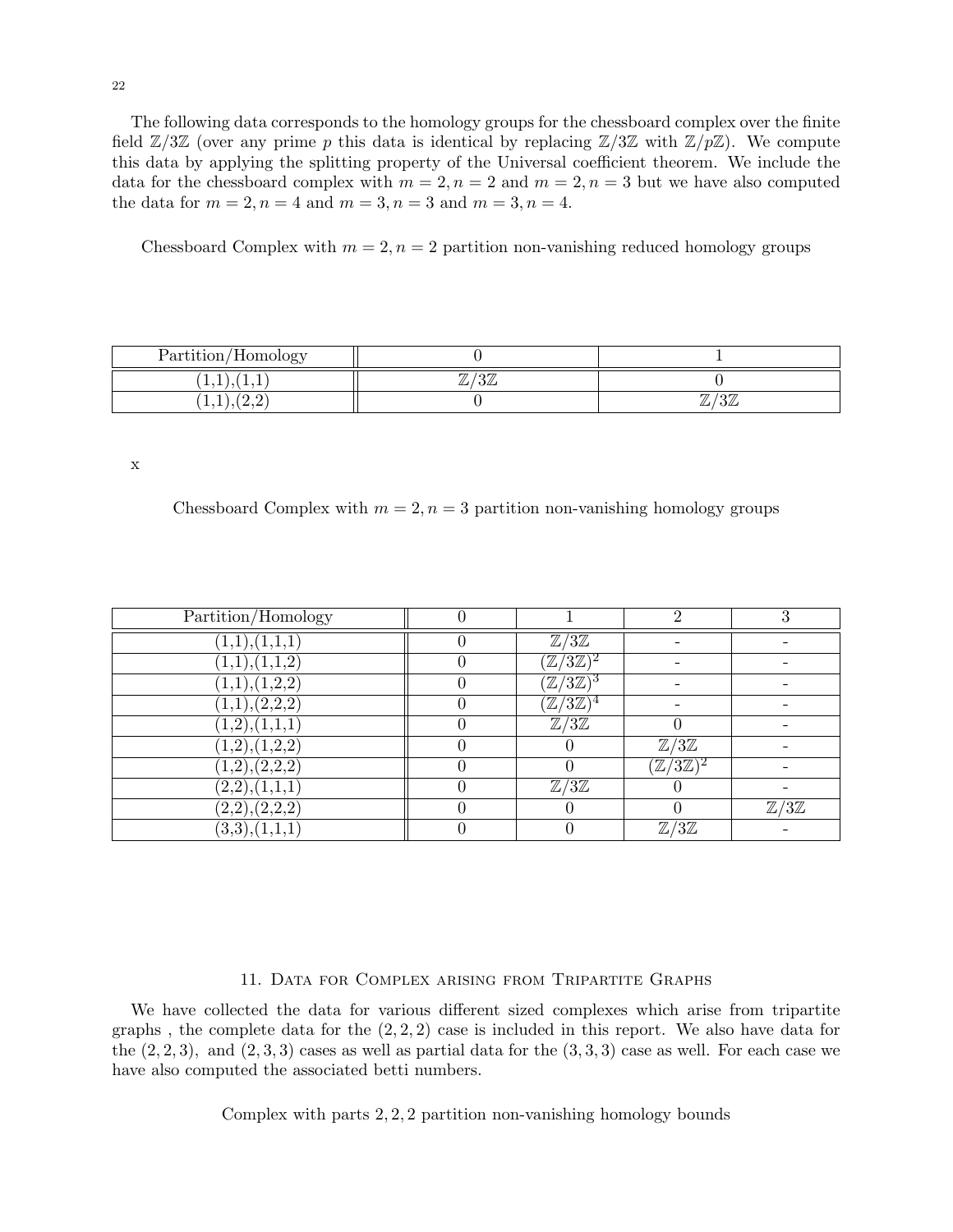| Partition/Homology                        | $\overline{0}$   | $\mathbf{1}$              | $\overline{2}$          | $\overline{3}$            | $\overline{4}$           | $\overline{5}$               | $6\phantom{.}6$          | $\overline{7}$           | 8                            |
|-------------------------------------------|------------------|---------------------------|-------------------------|---------------------------|--------------------------|------------------------------|--------------------------|--------------------------|------------------------------|
| (1,1), (1,1), (1,1)                       | $\overline{0}$   | $\mathbb{Z}^{11}$         | $\overline{0}$          | $\equiv$                  | $\equiv$                 | $\overline{\phantom{0}}$     | $\overline{\phantom{a}}$ | $\overline{\phantom{0}}$ |                              |
| (1,1),(1,1),(1,2)                         | $\overline{0}$   | $\mathbb{Z}^2$            | $\mathbb Z$             | $\blacksquare$            | $\overline{\phantom{a}}$ | $\qquad \qquad -$            | $\overline{\phantom{0}}$ | -                        | $\overline{\phantom{0}}$     |
| (1,1),(1,1),(1,3)                         | $\overline{0}$   | $\mathbb{Z}^2$            | $\overline{\mathbb{Z}}$ | $\overline{0}$            | $\overline{\phantom{a}}$ | $\qquad \qquad -$            | $\overline{\phantom{a}}$ | $\overline{\phantom{0}}$ | $\qquad \qquad -$            |
| (1,1),(1,1),(2,2)                         | $\boldsymbol{0}$ | $\mathbb{Z}^2$            | $\mathbb{Z}^5$          | $\overline{0}$            | $\overline{\phantom{a}}$ | $\qquad \qquad -$            | $\overline{\phantom{a}}$ | $\overline{\phantom{0}}$ | $\qquad \qquad -$            |
| $(1,1),(1,\overline{1}),(2,\overline{3})$ | $\overline{0}$   | $\mathbb{Z}^2$            | $\mathbb{Z}^5$          | $\overline{0}$            | $\equiv$                 | $\overline{\phantom{a}}$     | $\overline{\phantom{a}}$ | $\overline{a}$           | $\frac{1}{2}$                |
| $(1,1),(1,1),(\overline{3,3})$            | $\boldsymbol{0}$ | $\overline{\mathbb{Z}^2}$ | $\mathbb{Z}^5$          | $\overline{0}$            | $\overline{\phantom{a}}$ | $\overline{\phantom{a}}$     | $\overline{\phantom{a}}$ | $\overline{\phantom{0}}$ |                              |
| (1,1),(1,2),(1,2)                         | $\boldsymbol{0}$ | $\overline{0}$            | $\mathbb{Z}^8$          | $\overline{0}$            | $\overline{\phantom{a}}$ | $\overline{\phantom{0}}$     | $\overline{\phantom{0}}$ | $\overline{\phantom{0}}$ | $\qquad \qquad -$            |
| (1,1),(1,2),(1,3)                         | $\boldsymbol{0}$ | $\boldsymbol{0}$          | $\mathbb{Z}^3$          | $\overline{0}$            | $\overline{\phantom{a}}$ | $\overline{\phantom{a}}$     | $\overline{\phantom{a}}$ | $\overline{\phantom{a}}$ |                              |
| $(1,1),(1,2),(2,\overline{2})$            | $\boldsymbol{0}$ | $\boldsymbol{0}$          | $\mathbb{Z}^5$          | $\overline{0}$            | $\overline{\phantom{a}}$ | $\overline{\phantom{a}}$     | $\overline{\phantom{a}}$ | $\overline{\phantom{0}}$ |                              |
| (1,1),(1,2),(2,3)                         | $\boldsymbol{0}$ | $\boldsymbol{0}$          | $\mathbb{Z}^3$          | $\overline{0}$            | $\boldsymbol{0}$         | $\overline{\phantom{a}}$     | $\overline{\phantom{a}}$ | $\overline{\phantom{0}}$ |                              |
| (1,1),(1,2),(3,3)                         | $\overline{0}$   | $\overline{0}$            | $\mathbb{Z}^3$          | $\mathbb{Z}^2$            | $\overline{0}$           | $\qquad \qquad -$            | $\overline{\phantom{a}}$ | $\overline{\phantom{0}}$ | $\qquad \qquad \blacksquare$ |
| (1,1),(1,3),(2,2)                         | $\boldsymbol{0}$ | $\boldsymbol{0}$          | $\theta$                | $\overline{\mathbb{Z}}$   | $\boldsymbol{0}$         | $\frac{1}{2}$                | $\overline{\phantom{a}}$ | $\overline{\phantom{0}}$ | $\frac{1}{2}$                |
| (1,1),(1,3),(2,3)                         | $\overline{0}$   | $\boldsymbol{0}$          | $\boldsymbol{0}$        | $\overline{\mathbb{Z}}$   | $\boldsymbol{0}$         | $\overline{\phantom{0}}$     | $\overline{\phantom{a}}$ | $\overline{\phantom{0}}$ |                              |
| $(1,1),(1,\overline{3}),(3,\overline{3})$ | $\boldsymbol{0}$ | $\overline{0}$            | $\overline{0}$          | $\overline{\mathbb{Z}}$   | $\boldsymbol{0}$         | $\overline{a}$               | $\overline{\phantom{a}}$ | $\overline{a}$           | $\qquad \qquad -$            |
| (1,1),(2,2),(2,2)                         | $\boldsymbol{0}$ | $\boldsymbol{0}$          | $\overline{0}$          | $\overline{\mathbb Z^4}$  | $\boldsymbol{0}$         | $\overline{\phantom{0}}$     | $\qquad \qquad -$        | $\overline{\phantom{0}}$ | $\overline{\phantom{0}}$     |
| (1,1),(2,2),(2,3)                         | $\overline{0}$   | $\boldsymbol{0}$          | $\overline{0}$          | $\mathbb{Z}^2$            | $\boldsymbol{0}$         | $\qquad \qquad \blacksquare$ | $\overline{\phantom{0}}$ | $\overline{\phantom{0}}$ | $\qquad \qquad -$            |
| (1,1),(2,2),(3,3)                         | $\boldsymbol{0}$ | $\boldsymbol{0}$          | $\theta$                | $\mathbb{Z}^2$            | $\boldsymbol{0}$         | $\boldsymbol{0}$             | $\overline{\phantom{a}}$ | $\overline{\phantom{0}}$ | $\overline{\phantom{a}}$     |
| $(1,1),(2,\overline{2}),(3,\overline{3})$ | $\boldsymbol{0}$ | $\boldsymbol{0}$          | $\overline{0}$          | $\overline{\mathbb{Z}^2}$ | $\overline{0}$           | $\boldsymbol{0}$             | $\overline{\phantom{a}}$ | $\overline{\phantom{0}}$ | $\overline{\phantom{0}}$     |
| (1,2),(1,2),(1,2)                         | $\boldsymbol{0}$ | $\boldsymbol{0}$          | $\mathbb{Z}^5$          | $\boldsymbol{0}$          |                          | $\overline{\phantom{a}}$     | $\overline{\phantom{a}}$ | $\overline{\phantom{0}}$ |                              |
| (1,2),(1,2),(1,3)                         | $\boldsymbol{0}$ | $\boldsymbol{0}$          | $\overline{\mathbb{Z}}$ | $\mathbb{Z}^2$            | $\boldsymbol{0}$         | $\qquad \qquad -$            | $\overline{\phantom{a}}$ | $\overline{\phantom{0}}$ | $\overline{\phantom{0}}$     |
| (1,2),(1,2),(2,2)                         | $\boldsymbol{0}$ | $\boldsymbol{0}$          | $\overline{\mathbb{Z}}$ | $\mathbb{Z}^7$            | $\boldsymbol{0}$         | $\overline{\phantom{a}}$     | $\overline{\phantom{a}}$ | $\overline{\phantom{a}}$ | $\overline{\phantom{a}}$     |
| (1,2),(1,2),(2,3)                         | $\boldsymbol{0}$ | $\boldsymbol{0}$          | $\overline{\mathbb{Z}}$ | $\mathbb{Z}^5$            | $\boldsymbol{0}$         | $\overline{\phantom{a}}$     | $\overline{\phantom{a}}$ | $\overline{\phantom{0}}$ |                              |
| (1,2),(1,2),(3,3)                         | $\overline{0}$   | $\overline{0}$            | $\overline{\mathbb{Z}}$ | $\mathbb{Z}^5$            | $\overline{0}$           | $\boldsymbol{0}$             | $\overline{\phantom{a}}$ | $\overline{a}$           | $\overline{\phantom{a}}$     |
| $(1,2),(1,\overline{3}),(1,\overline{3})$ | $\boldsymbol{0}$ | $\boldsymbol{0}$          | $\boldsymbol{0}$        | $\mathbb{Z}^2$            | $\boldsymbol{0}$         | $\qquad \qquad -$            | $\overline{\phantom{a}}$ | $\overline{\phantom{0}}$ | $\overline{\phantom{0}}$     |
| (1,2),(1,3),(2,2)                         | $\overline{0}$   | $\boldsymbol{0}$          | $\boldsymbol{0}$        | $\mathbb{Z}^4$            | $\boldsymbol{0}$         | $\overline{\phantom{a}}$     | $\overline{\phantom{a}}$ | $\qquad \qquad -$        | $\qquad \qquad -$            |
| (1,2),(1,3),(2,3)                         | $\overline{0}$   | $\overline{0}$            | $\overline{0}$          | $\mathbb Z$               | $\overline{0}$           | $\boldsymbol{0}$             | $\overline{\phantom{a}}$ | $\overline{\phantom{0}}$ | $\overline{\phantom{0}}$     |
| $(1,2),(1,\overline{3}),(3,\overline{3})$ | $\boldsymbol{0}$ | $\boldsymbol{0}$          | $\overline{0}$          | $\overline{\mathbb{Z}}$   | $\overline{\mathbb{Z}}$  | $\boldsymbol{0}$             | $\qquad \qquad \Box$     | $\overline{\phantom{0}}$ | $\overline{a}$               |
| (1,2),(2,2),(2,2)                         | $\boldsymbol{0}$ | $\boldsymbol{0}$          | $\overline{0}$          | $\mathbb{Z}^{10}$         | $\boldsymbol{0}$         | $\blacksquare$               | $\overline{\phantom{0}}$ | $\overline{\phantom{0}}$ | $\overline{\phantom{0}}$     |
| (1,2),(2,2),(2,3)                         | $\boldsymbol{0}$ | $\overline{0}$            | $\overline{0}$          | $\mathbb{Z}^2$            | $\overline{\mathbb{Z}}$  | $\overline{0}$               | $\overline{\phantom{a}}$ | $\overline{\phantom{0}}$ | $\overline{\phantom{0}}$     |
| (1,2),(2,2),(3,3)                         | $\boldsymbol{0}$ | $\boldsymbol{0}$          | $\overline{0}$          | $\overline{\mathbb{Z}^2}$ | $\mathbb{Z}^3$           | $\boldsymbol{0}$             | $\overline{\phantom{a}}$ | $\overline{\phantom{0}}$ | $\overline{\phantom{a}}$     |
| (1,2),(2,3),(2,3)                         | $\boldsymbol{0}$ | $\overline{0}$            | $\boldsymbol{0}$        | $\overline{0}$            | $\mathbb{Z}^2$           | $\overline{0}$               | $\overline{\phantom{a}}$ | $\overline{\phantom{0}}$ | $\qquad \qquad -$            |
| $(1,\overline{2),(2,3),(3,3)}$            | $\boldsymbol{0}$ | $\boldsymbol{0}$          | $\boldsymbol{0}$        | $\overline{0}$            | $\overline{\mathbb{Z}}$  | $\boldsymbol{0}$             | $\boldsymbol{0}$         | $\overline{\phantom{0}}$ |                              |
| $\overline{(1,3),(1,3),(2,2)}$            | $\overline{0}$   | $\overline{0}$            | $\overline{0}$          | $\overline{0}$            | $\overline{\mathbb{Z}}$  | $\overline{0}$               | $\overline{\phantom{a}}$ | $\overline{\phantom{a}}$ | -                            |
| (1,3),(1,3),(2,3)                         | $\overline{0}$   | $\boldsymbol{0}$          | $\overline{0}$          | $\overline{0}$            | $\overline{\mathbb{Z}}$  | $\boldsymbol{0}$             | $\overline{\phantom{a}}$ | $\overline{\phantom{a}}$ | $\overline{\phantom{a}}$     |
| (1,3), (1,3), (3,3)                       | $\overline{0}$   | $\boldsymbol{0}$          | $\boldsymbol{0}$        | $\boldsymbol{0}$          | $\overline{\mathbb{Z}}$  | $\boldsymbol{0}$             | $\boldsymbol{0}$         | $\overline{\phantom{0}}$ | $\overline{\phantom{a}}$     |
| (1,3),(2,2),(2,2)                         | $\boldsymbol{0}$ | $\boldsymbol{0}$          | $\theta$                | $\overline{\mathbb{Z}}$   | $\mathbb{Z}^3$           | $\boldsymbol{0}$             | $\overline{\phantom{a}}$ | $\overline{\phantom{0}}$ |                              |
| (1,3),(2,2),(2,3)                         | $\overline{0}$   | $\overline{0}$            | $\theta$                | $\boldsymbol{0}$          | $\mathbb{Z}^4$           | $\overline{0}$               |                          | $\overline{\phantom{0}}$ | $\overline{\phantom{0}}$     |
| (1,3),(2,2),(3,3)                         | $\overline{0}$   | $\boldsymbol{0}$          | $\overline{0}$          | $\overline{0}$            | $\mathbb{Z}^3$           | $\boldsymbol{0}$             | $\overline{0}$           | $\overline{\phantom{0}}$ | $\overline{\phantom{a}}$     |
| (1,3),(2,3),(3,3)                         | $\boldsymbol{0}$ | $\boldsymbol{0}$          | $\boldsymbol{0}$        | $\overline{0}$            | $\overline{0}$           | $\mathbb Z$                  | $\overline{0}$           | $\overline{\phantom{0}}$ | $\overline{\phantom{0}}$     |
| (2,2),(2,2),(2,2)                         | $\overline{0}$   | $\overline{0}$            | $\theta$                | $\mathbb{Z}^3$            | $\mathbb{Z}^7$           | $\boldsymbol{0}$             | $\overline{\phantom{a}}$ | $\blacksquare$           | $\overline{\phantom{a}}$     |
| (2,2),(2,2),(2,3)                         | $\boldsymbol{0}$ | $\boldsymbol{0}$          | $\overline{0}$          | $\mathbb Z$               | $\mathbb{Z}^9$           | $\boldsymbol{0}$             |                          | $\overline{\phantom{0}}$ | $\overline{\phantom{0}}$     |
| (2,2),(2,2),(3,3)                         | $\boldsymbol{0}$ | $\boldsymbol{0}$          | $\overline{0}$          | $\overline{\mathbb{Z}}$   | $\mathbb{Z}^6$           | $\overline{\mathbb{Z}}$      | $\overline{0}$           | $\overline{\phantom{0}}$ | $\overline{\phantom{a}}$     |
| (2,2),(2,3),(2,3)                         | $\boldsymbol{0}$ | $\boldsymbol{0}$          | $\boldsymbol{0}$        | $\boldsymbol{0}$          | $\mathbb{Z}^2$           | $\overline{0}$               | $\overline{0}$           | $\overline{\phantom{0}}$ |                              |
| (2,2),(2,3),(3,3)                         | $\boldsymbol{0}$ | $\boldsymbol{0}$          | $\theta$                | $\overline{0}$            | $\overline{\mathbb{Z}}$  | $\mathbb{Z}^3$               | $\overline{0}$           | $\overline{\phantom{0}}$ | $\overline{\phantom{a}}$     |
| (2,2),(3,3),(3,3)                         | $\boldsymbol{0}$ | $\boldsymbol{0}$          | $\boldsymbol{0}$        | $\boldsymbol{0}$          | $\boldsymbol{0}$         | $\mathbb{Z}^2$               | $\overline{0}$           | $\overline{0}$           |                              |
| (2,3),(2,3),(2,3)                         | $\boldsymbol{0}$ | $\boldsymbol{0}$          | $\boldsymbol{0}$        | $\overline{0}$            | $\overline{0}$           | $\mathbb{Z}^4$               | $\overline{0}$           | $\overline{\phantom{a}}$ | $\overline{\phantom{0}}$     |
| (2,3),(2,3),(3,3)                         | $\overline{0}$   | $\boldsymbol{0}$          | $\overline{0}$          | $\overline{0}$            | $\boldsymbol{0}$         | $\mathbb{Z}^2$               | $\overline{0}$           | $\overline{0}$           | $\overline{\phantom{a}}$     |
| (2,3), (3,3), (3,3)                       | $\boldsymbol{0}$ | $\boldsymbol{0}$          | $\boldsymbol{0}$        | $\overline{0}$            | $\boldsymbol{0}$         | $\overline{0}$               | $\mathbb{Z}^2$           | $\overline{0}$           |                              |
| (3,3), (3,3), (3,3)                       | $\boldsymbol{0}$ | $\boldsymbol{0}$          | $\boldsymbol{0}$        | $\overline{0}$            | $\overline{0}$           | $\boldsymbol{0}$             | $\mathbb{Z}^2$           | $\overline{0}$           | $\overline{0}$               |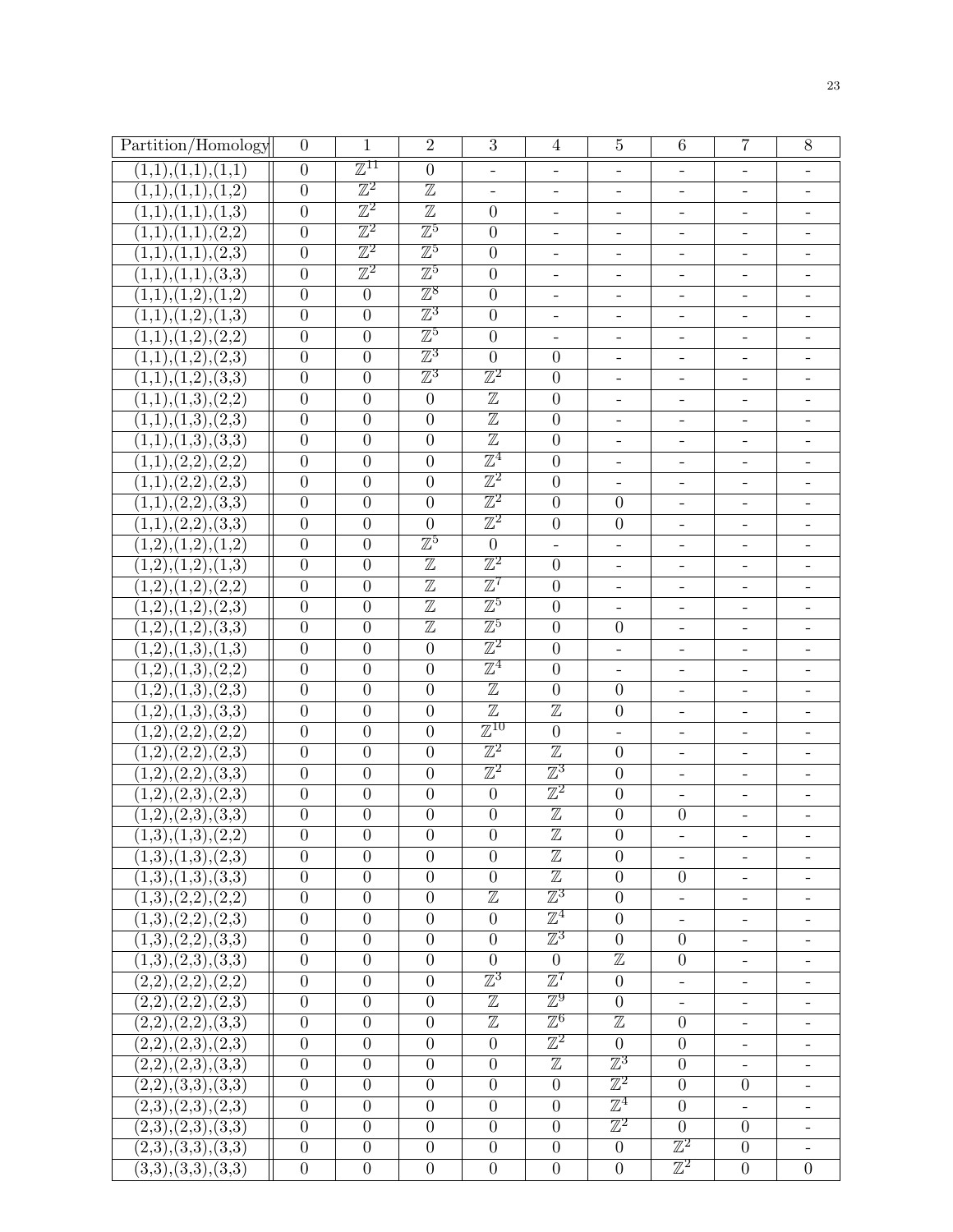For the  $(2, 2, 3)$  case (for which we have the complete data, although it is not included in this report) we found torsion only in the 1st homology group for partition  $(1, 1), (1, 1), (1, 1, 1).$ 

Specifically:

| $\sim$ $\sim$<br>$\sim$ $\sim$<br>$\cap$ n<br>$-a_{1}$ .<br>◡ |              |    |
|---------------------------------------------------------------|--------------|----|
| <b>LAL</b><br>.<br><b>.</b><br>. .<br>.                       | ഄ൰<br>╨<br>◡ | -- |

Similarly for the  $(2, 3, 3)$  case we include the partitions for which we computed torsion:

| Partition/Homology      |  | 2              |                                                         |                                                                 |                                                            |                   |  |
|-------------------------|--|----------------|---------------------------------------------------------|-----------------------------------------------------------------|------------------------------------------------------------|-------------------|--|
| (1,1), (1,1,2), (2,2,2) |  |                | $\bigoplus \mathbb{Z}/3\mathbb{Z}$<br>$\mathbb{Z}^{24}$ | $\mathbb{Z}^7$                                                  |                                                            |                   |  |
| (1,2),(1,1,1),(2,2,2)   |  | $\mathbb{Z}^3$ | $\mathbb{Z}^{39} \bigoplus \mathbb{Z}/3\mathbb{Z}$      | $\mathbb{Z}^8$                                                  |                                                            |                   |  |
| (1,2),(1,1,3),(2,2,2)   |  | 0              |                                                         | $\bigoplus \mathbb{Z}/3\mathbb{Z}$<br>$\mathbb{Z}^{12}$         | $\mathbb{Z}^6$                                             | $\theta$          |  |
| (1,2),(1,2,2),(2,2,2)   |  | $\theta$       |                                                         | $\mathbb{Z}^{26} \bigoplus \overline{(\mathbb{Z}/3\mathbb{Z})}$ | $\mathbb{Z}^{13}$                                          | $\theta$          |  |
| (2,2),(1,1,2),(2,2,2)   |  | $\theta$       |                                                         | $\bigoplus (\mathbb{Z}/3\mathbb{Z})$<br>$\mathbb{Z}^{46}$       | $\mathbb{Z}^{\Gamma}$                                      | $\Omega$          |  |
| (2,2),(1,2,2),(1,2,2)   |  | $\theta$       |                                                         | $\mathbb{Z}^{25}$<br>$\bigoplus (\mathbb{Z}/3\mathbb{Z})$       | $\mathbb{Z}^{29}$                                          | $\theta$          |  |
| (2,2),(1,2,3),(2,2,2)   |  | $\theta$       |                                                         |                                                                 | $\bigoplus \mathbb{Z}/3\mathbb{Z}$                         | $\mathbb{Z}^4$    |  |
| (2,2),(2,2,2),(2,2,2)   |  | 0              |                                                         |                                                                 | $\mathbb{Z}^{101}$<br>$\bigoplus (\mathbb{Z}/3\mathbb{Z})$ | $\mathbb{Z}^{10}$ |  |

And for  $(2,3,3)$  over  $\mathbb{Z}/3\mathbb{Z}$  we include the partitions for which we computed torsion over  $\mathbb{Z}$ :

| Partition/Homology      |          | ച                            |                                 |                                            |                                  |                            |  |
|-------------------------|----------|------------------------------|---------------------------------|--------------------------------------------|----------------------------------|----------------------------|--|
| (1,1), (1,1,2), (2,2,2) | $\Omega$ |                              | $(\mathbb{Z}/3\mathbb{Z})^{25}$ | $(\mathbb{Z}/3\mathbb{Z})^8$               |                                  |                            |  |
| (1,2),(1,1,1),(2,2,2)   | $\theta$ | $(\mathbb{Z}/3\mathbb{Z})^3$ | $(\mathbb{Z}/3\mathbb{Z})^{40}$ | $(\mathbb{Z}/3\mathbb{Z})^9$               |                                  |                            |  |
| (1,2),(1,1,3),(2,2,2)   | $\theta$ |                              |                                 | $(\mathbb{Z}/3\mathbb{Z})^{13}$            | $\mathbb{Z}/3\mathbb{Z}$         |                            |  |
| (1,2),(1,2,2),(2,2,2)   | $\Omega$ |                              |                                 | $(\mathbb{Z}/3\overline{\mathbb{Z}})^{28}$ | $(\mathbb{Z}/3\mathbb{Z})$       |                            |  |
| (2,2),(1,1,2),(2,2,2)   | $\Omega$ |                              |                                 | $(\mathbb{Z}/3\overline{\mathbb{Z}})^{48}$ | $(\mathbb{Z}/3\mathbb{Z})^{19}$  |                            |  |
| (2,2),(1,2,2),(1,2,2)   | $\theta$ |                              |                                 | $(\mathbb{Z}/3\overline{\mathbb{Z}})^{30}$ | $(\mathbb{Z}/3\mathbb{Z})^{34}$  |                            |  |
| (2,2),(1,2,3),(2,2,2)   | $\theta$ |                              |                                 |                                            | $(\mathbb{Z}/3\mathbb{Z})^{59}$  | $\mathbb{Z}/3\mathbb{Z}$ , |  |
| (2,2),(2,2,2),(2,2,2)   | $\Omega$ |                              |                                 |                                            | $(\mathbb{Z}/3\mathbb{Z})^{106}$ | $(\mathbb{Z}/3\mathbb{Z})$ |  |

And for  $(2,3,3)$  over  $\mathbb{Z}/5\mathbb{Z}$  we include the partitions for which we computed torsion over  $\mathbb{Z}$ :

| Partition/Homology                     | 1              | റ                            | ച                                       |                                            |                                            |                                                      |          |
|----------------------------------------|----------------|------------------------------|-----------------------------------------|--------------------------------------------|--------------------------------------------|------------------------------------------------------|----------|
| (1,1),(1,1,2),(2,2,2)                  | $\overline{0}$ |                              | $(\mathbb{Z}/5\mathbb{Z})^{24}$         | $(\mathbb{Z}/5\mathbb{Z})$                 |                                            |                                                      |          |
| (1,2),(1,1,1),(2,2,2)                  |                | $(\mathbb{Z}/5\mathbb{Z})^3$ | $\sqrt[6]{\mathbb{Z}/5\mathbb{Z}}^{39}$ | $(\mathbb{Z}/5\mathbb{Z})^8$               |                                            |                                                      |          |
| (1,2),(1,1,3),(2,2,2)                  | $\theta$       |                              |                                         | $(\mathbb{Z}/5\mathbb{Z})^{12}$            | $(\mathbb{Z}/5\mathbb{Z})$                 |                                                      |          |
| $\overline{(1,2),(1,2,2)}$ , $(2,2,2)$ | $\Omega$       |                              |                                         | $(\mathbb{Z}/5\mathbb{Z})^{26}$            | $(\mathbb{Z}/5\overline{\mathbb{Z}})^{13}$ |                                                      |          |
| (2,2),(1,1,2),(2,2,2)                  | $\Omega$       |                              |                                         | $(\mathbb{Z}/5\mathbb{Z})^{46}$            | $(\mathbb{Z}/5\mathbb{Z})^{17}$            |                                                      |          |
| (2,2),(1,2,2),(1,2,2)                  | $\Omega$       |                              |                                         | $(\mathbb{Z}/5\overline{\mathbb{Z}})^{25}$ | $(\mathbb{Z}/5\mathbb{Z})^{29}$            |                                                      |          |
| (2,2),(1,2,3),(2,2,2)                  | $\Omega$       |                              |                                         |                                            | $(\mathbb{Z}/5\mathbb{Z})^{58}$            | $(\mathbb{Z}/5\mathbb{Z})$                           | $\Omega$ |
| (2,2),(2,2,2),(2,2,2)                  | $\theta$       |                              |                                         |                                            | 101<br>$5\mathbb{Z}$<br>$'\mathbb{Z}_I$    | $(5\mathbb{Z})$<br>.10-<br>$\mathbb{Z}/% \mathbb{Z}$ | $\Omega$ |

Here we include an assortment of Betti numbers (over  $\mathbb{Z}$ , though identical for all  $\mathbb{Z}/p\mathbb{Z}$  when  $p \neq 3$ ) for the (2, 3, 3) tripartite graph (The 1's in the 0<sup>th</sup> homology group are not reflected in the homology table as the homology table's are reduced homology):

24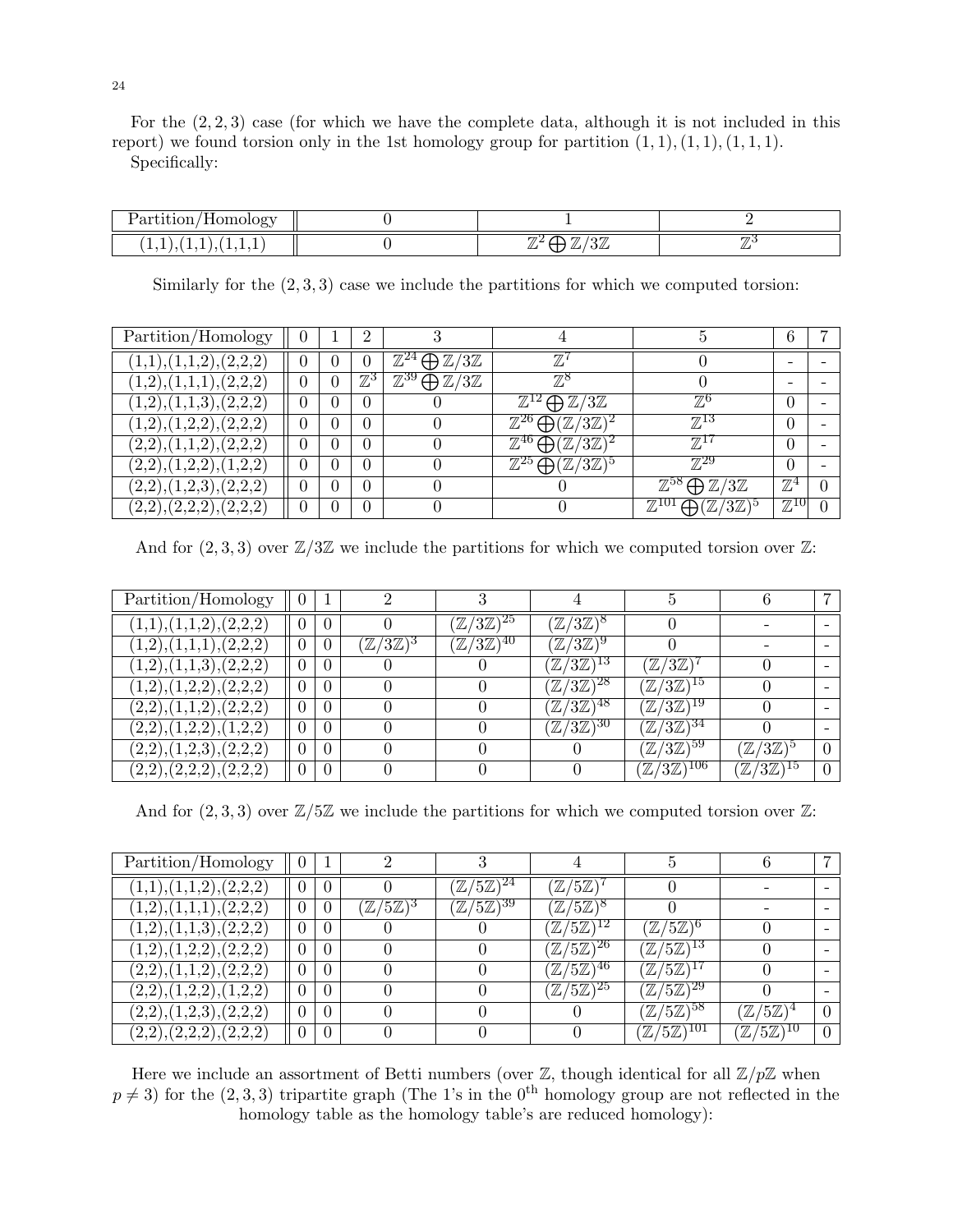| Partition/Degree        | $\overline{0}$ | $\mathbf{1}$   | $\overline{2}$  | $\overline{3}$  | $\overline{4}$ | $\overline{5}$           | $\overline{6}$           | 7                        | 8                        | 9                        | 10       |
|-------------------------|----------------|----------------|-----------------|-----------------|----------------|--------------------------|--------------------------|--------------------------|--------------------------|--------------------------|----------|
| (1,1),(1,1,1),(1,1,1)   | 1              | $\overline{0}$ | 50              | $\overline{0}$  |                |                          |                          |                          |                          |                          |          |
| (1,1),(1,1,1),(1,1,2)   | $\overline{1}$ | $\overline{0}$ | 23              | $\mathbf{1}$    |                | -                        | -                        | $\qquad \qquad -$        |                          | $\qquad \qquad -$        |          |
| (1,1), (1,1,1), (1,1,3) | $\mathbf{1}$   | $\overline{0}$ | 12              | 6               | $\overline{0}$ | -                        | $\overline{\phantom{a}}$ | $\overline{\phantom{0}}$ | -                        | $\qquad \qquad -$        |          |
| (1,1),(1,1,1),(1,2,2)   | 1              | $\overline{0}$ | 12              | 18              | $\overline{0}$ | $\overline{\phantom{0}}$ | $\overline{\phantom{a}}$ | -                        | $\overline{\phantom{a}}$ | $\qquad \qquad -$        |          |
| (1,1),(1,1,1),(1,2,3)   | $\mathbf{1}$   | $\overline{0}$ | 12              | 24              | $\overline{0}$ | $\overline{\phantom{0}}$ | $\qquad \qquad -$        | $\qquad \qquad -$        | -                        |                          |          |
| (1,1),(1,1,1),(1,3,3)   | 1              | $\theta$       | 12              | $\overline{30}$ | $\overline{0}$ | -                        |                          | $\qquad \qquad -$        |                          | $\overline{\phantom{0}}$ |          |
| (1,1),(1,1,1),(2,2,2)   | $\mathbf{1}$   | $\overline{0}$ | 12              | 46              | $\overline{0}$ | -                        | $\qquad \qquad -$        | $\qquad \qquad -$        |                          | $\overline{\phantom{0}}$ |          |
| (1,1),(1,1,1),(2,2,3)   | $\mathbf{1}$   | $\overline{0}$ | $\overline{12}$ | 42              | $\overline{0}$ | $\overline{\phantom{0}}$ | $\overline{\phantom{a}}$ | -                        | -                        | $\qquad \qquad -$        |          |
| (1,1),(1,1,1),(2,3,3)   | 1              | $\theta$       | 12              | 43              | $\overline{5}$ | -                        | $\qquad \qquad -$        | $\qquad \qquad -$        | -                        | $\qquad \qquad -$        |          |
| (1,1),(1,1,1),(3,3,3)   | $\mathbf{1}$   | $\overline{0}$ | 12              | 48              | 14             | $\overline{\phantom{0}}$ | -                        | $\qquad \qquad -$        | $\overline{\phantom{0}}$ |                          |          |
| (1,1),(1,1,2),(1,1,2)   | 1              | $\overline{0}$ | $\theta$        | $\overline{35}$ | $\theta$       | $\overline{\phantom{0}}$ |                          | $\overline{\phantom{0}}$ |                          |                          |          |
| (1,1),(1,1,3),(1,1,3)   | $\mathbf{1}$   | $\overline{0}$ | $\overline{0}$  | $\overline{0}$  | $\overline{2}$ | $\overline{0}$           | $\qquad \qquad -$        | $\overline{\phantom{0}}$ |                          | $\overline{\phantom{0}}$ |          |
| (1,1),(1,2,2),(1,2,2)   | $\mathbf{1}$   | $\overline{0}$ | $\overline{0}$  | $\overline{0}$  | 20             | $\overline{0}$           | -                        | -                        | $\overline{\phantom{a}}$ | $\qquad \qquad -$        |          |
| (1,1),(2,2,2),(2,2,2)   | $\mathbf 1$    | $\overline{0}$ | $\theta$        | $\overline{0}$  | $\overline{0}$ | 27                       | $\overline{5}$           | $\theta$                 | $\overline{\phantom{a}}$ | $\qquad \qquad -$        |          |
| (1,1),(2,3,3),(3,3,3)   | $\mathbf{1}$   | $\overline{0}$ | $\overline{0}$  | $\overline{0}$  | $\overline{0}$ | $\overline{0}$           | $\overline{0}$           | $\overline{2}$           | $\overline{0}$           | $\overline{\phantom{0}}$ |          |
| (1,1),(3,3,3),(3,3,3)   | $\mathbf{1}$   | $\overline{0}$ | $\theta$        | $\overline{0}$  | $\theta$       | $\overline{0}$           | $\overline{0}$           | $\overline{0}$           | $\overline{0}$           | $\overline{0}$           |          |
| (1,2),(1,1,1),(1,1,1)   | $\mathbf{1}$   | $\overline{0}$ | 24              | 1               |                |                          | $\qquad \qquad -$        | $\overline{\phantom{0}}$ | $\overline{\phantom{a}}$ | $\qquad \qquad -$        |          |
| (1,2),(2,2,2),(2,2,2)   | $\mathbf{1}$   | $\overline{0}$ | $\overline{0}$  | $\overline{0}$  | $\overline{0}$ | 121                      | $\overline{0}$           | $\overline{\phantom{0}}$ | $\overline{\phantom{a}}$ | $\qquad \qquad -$        |          |
| (1,2),(3,3,3),(3,3,3)   | 1              | $\theta$       | $\overline{0}$  | $\overline{0}$  | $\overline{0}$ | $\theta$                 | $\overline{0}$           | $\overline{0}$           | 6                        | $\overline{0}$           |          |
| (2,2),(1,1,1),(1,1,1)   | $\mathbf{1}$   | $\overline{0}$ | $\overline{6}$  | 46              | $\overline{0}$ | $\overline{a}$           | $\overline{\phantom{0}}$ |                          |                          |                          |          |
| (2,2),(2,2,2),(2,2,2)   | $\mathbf{1}$   | $\overline{0}$ | $\theta$        | $\overline{0}$  | $\overline{0}$ | 101                      | $\overline{10}$          | $\overline{0}$           |                          |                          |          |
| (2,2),(3,3,3),(3,3,3)   | $\mathbf{1}$   | $\theta$       | $\overline{0}$  | $\theta$        | $\overline{0}$ | $\overline{0}$           | $\theta$                 | $\overline{0}$           | 36                       | $\overline{0}$           | $\theta$ |

For the  $(3,3,3)$  case we include the partitions for which we computed torsion, since we only computed partial data for this case, it is possible there is more tosion in other partitions. We leave the completion of this calculation to future work:

| 'Homology<br>$Partition_{\ell}$                    | <b>.</b> |                                              |                                                                      |                          |   |   |  |
|----------------------------------------------------|----------|----------------------------------------------|----------------------------------------------------------------------|--------------------------|---|---|--|
| <b>1,1,1</b><br>.<br><b>1</b> ,1,1<br>$\cdot$<br>ᅩ |          | $\pi$ 4.<br>$\Omega$<br>$\mu$<br>◡<br>╨<br>ັ | -<br>$\gamma$ .                                                      | $\overline{\phantom{0}}$ | - | - |  |
| .<br><b>1.L.L</b><br>.<br>$\bullet$<br><b>.</b>    |          | 77 t<br>"                                    | $\sim$ m<br>77<br>7781<br>$\angle \mu$<br>$\mu$<br>Щ<br>╜<br>ഄ൰<br>┱ | 7720<br>$\mu$            | ` | - |  |

To compare to the matching complex, here are some homologies for matching complexes of 3 partite graphs.

# 3-partite Matching Complex Homology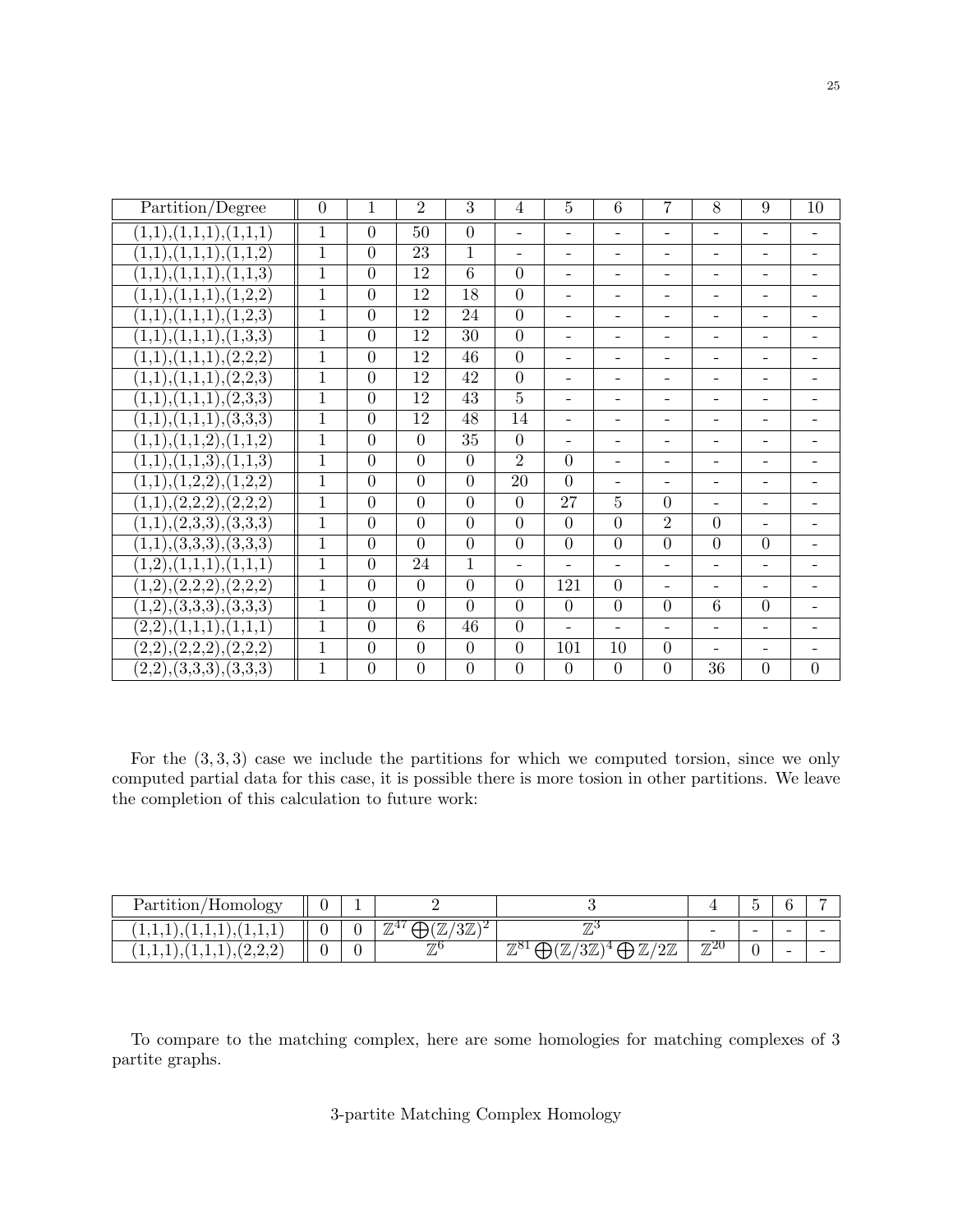| Partition/Homology      | $\boldsymbol{0}$          | $\mathbf 1$                                           | $\overline{2}$                                             | 3                                                           | $\overline{4}$   |
|-------------------------|---------------------------|-------------------------------------------------------|------------------------------------------------------------|-------------------------------------------------------------|------------------|
| $K_{\underline{1,1,1}}$ | $\mathbb{Z}^2$            |                                                       |                                                            |                                                             |                  |
| $K_{1,1,2}$             | $\overline{\mathbb{Z}^2}$ | $\theta$                                              |                                                            |                                                             |                  |
| $K_{1,1,3}$             | $\overline{\mathbb{Z}}$   | $\overline{\mathbb{Z}}$                               |                                                            |                                                             |                  |
| $K_{1,1,4}$             | $\overline{\mathbb{Z}}$   | $\mathbb{Z}^5$                                        |                                                            |                                                             |                  |
| $\overline{K_{1,2,2}}$  | $\boldsymbol{0}$          | $\mathbb{Z}^3$                                        |                                                            |                                                             |                  |
| $K_{1,2,3}$             | $\boldsymbol{0}$          | $\mathbb{Z}^8$                                        | $\boldsymbol{0}$                                           | $\overline{\phantom{0}}$                                    |                  |
| $\overline{K_{1,2,4}}$  | $\boldsymbol{0}$          | $\mathbb{Z}^8$                                        | $\mathbb Z$                                                | $\overline{\phantom{a}}$                                    |                  |
| $K_{1,3,3}$             | $\boldsymbol{0}$          | $\overline{\mathbb{Z}/3\mathbb{Z}}$                   | $\overline{\mathbb{Z}^2}$                                  |                                                             |                  |
| $K_{1,3,4}$             | $\boldsymbol{0}$          | $\theta$                                              | $\mathbb{Z}^{30}$                                          | $\theta$                                                    |                  |
| $K_{1,4,4}$             | $\boldsymbol{0}$          | $\overline{0}$                                        | $\mathbb{Z}^{25}$                                          | $\mathbb{Z}^2$                                              |                  |
| $\overline{K_{2,2,2}}$  | $\overline{0}$            | $\mathbb{Z}^{11}$                                     | $\boldsymbol{0}$                                           |                                                             |                  |
| $K_{2,2,3}$             | 0                         | $\overline{\mathbb{Z}^2\oplus\mathbb{Z}/3\mathbb{Z}}$ | $\mathbb{Z}^3$                                             |                                                             |                  |
| $K_{2,2,4}$             | $\boldsymbol{0}$          | $\mathbb{Z}^2$                                        | $\mathbb{Z}^{35}$                                          | $\overline{0}$                                              |                  |
| $K_{2,3,3}$             | $\boldsymbol{0}$          | $\boldsymbol{0}$                                      | $\mathbb{Z}^{50}$                                          | $\boldsymbol{0}$                                            |                  |
| $K_{2,3,4}$             | $\boldsymbol{0}$          | $\boldsymbol{0}$                                      | $\overline{\mathbb{Z}^{45} \oplus \mathbb{Z}/3\mathbb{Z}}$ | $\mathbb{Z}^2$                                              |                  |
| $K_{2,4,4}$             | $\boldsymbol{0}$          | $\overline{0}$                                        | $\mathbb{Z}/3\mathbb{Z}$                                   | $\mathbb{Z}^{217}$                                          | $\overline{0}$   |
| $\overline{K_{3,3,3}}$  | $\boldsymbol{0}$          | $\boldsymbol{0}$                                      | $\overline{\mathbb{Z}^{47}\oplus\mathbb{Z}/3\mathbb{Z}^2}$ | $\mathbb{Z}^3$                                              |                  |
| $K_{3,3,4}$             | $\boldsymbol{0}$          | $\boldsymbol{0}$                                      | $\overline{\mathbb{Z}^6\oplus\mathbb{Z}/3\mathbb{Z}}$      | $\mathbb{Z}^{262}$                                          | $\boldsymbol{0}$ |
| $K_{3,4,4}$             | $\boldsymbol{0}$          | $\boldsymbol{0}$                                      | $\boldsymbol{0}$                                           | $\overline{\mathbb{Z}^{563} \oplus \mathbb{Z}/3\mathbb{Z}}$ | $\mathbb{Z}^2$   |

12. Triangle Matchings of Tripartite Graphs

We define the following class of simplicial complexes and hope to relate them to modules through the techniques described in section [4.](#page-6-2)

**Definition 12.1.** Let G be a graph, a *triangle* is a set of vertices  $\{x_1, x_2, x_3\}$  such that there is an edge between any two of the vertices.

**Definition 12.2.** Let K be a set of triangles, we say the *degree of vertex x in* K is equal to the number of triangles in K containing x.  $d_K(x) = \{T \in K | x \in T\}$ 

For  $(\mu_1, \mu_2, \mu_3)$  where the length of  $\mu_1, \mu_2$ , and  $\mu_3$  are j, k, l respectively, we consider the tripartite graph whose components  $C_1, C_2, C_3$  have j, k, and l vertices's respectively. Then for each component we give the vertices in them some order. Then we can associate the  $j<sup>th</sup>$  vertex of  $C_i$  with the  $j<sup>th</sup>$ value of  $\mu_i$ . We call this the *bound of vertex x* and will denote it as  $bd_{(\mu_1,\mu_2,\mu_3)}(x)$ . Furthermore we will call  $(\mu_1, \mu_2, \mu_3)$  the *multidegree* or bounded degree.

**Definition 12.3.** Let  $T_{(\mu_1,\mu_2,\mu_3)}$  the complex whose elements K are sets of triangles such that  $d_k(x) \leq bd_{(\mu_1,\mu_2,\mu_3)}(x).$ 

We are bounding the number of times we allow a vertex to appear in a set of triangles, which is closed under removal of triangles from K, so the simplicial complex is well defined. When the multidegree  $(\mu_1, \mu_2, \mu_3)$  has values all 1, then we use the notation  $T_{r,s,t}$  where r,s,t are the length of  $\mu_1, \mu_2, \mu_3$  respectively.

Below is the data for when  $\mu_1,\mu_2$ , and  $\mu_3$  have entries that are all 1. The calculations are done in Sage by creating a graph whose vertices are indexed by triangles of the tripartite graph. There is an edge between two verteces if the triangles do not share a vertex. Then the desired complex is the clique complex of this graph.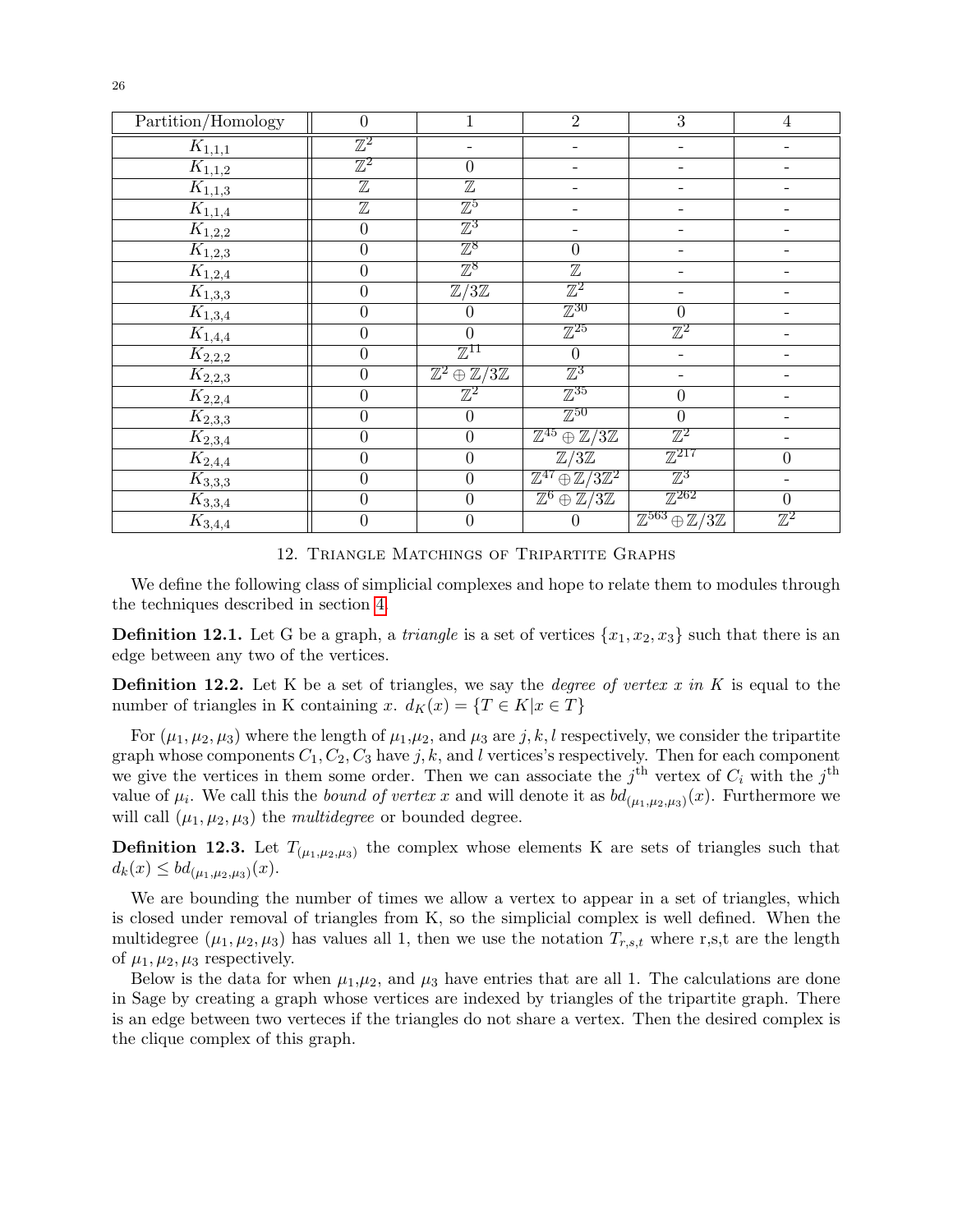| Partition/Homology                                                                                                                                   | $\theta$                |                               | $\overline{2}$      | 3                        |
|------------------------------------------------------------------------------------------------------------------------------------------------------|-------------------------|-------------------------------|---------------------|--------------------------|
| $T_{2,2,2}$                                                                                                                                          | $\mathbb{Z}^3$          | $\overline{0}$                |                     |                          |
| $T_{3,2,2}$                                                                                                                                          | $\overline{\mathbb{Z}}$ | $\mathbb{Z}^2$                |                     |                          |
| $T_{3,3,2}$                                                                                                                                          | $\overline{0}$          | $\mathbb{Z}^{19}$             |                     |                          |
| $T_{3,3,3}$                                                                                                                                          | $\overline{0}$          | $\mathbb{Z}^{46}$             | $\overline{0}$      |                          |
| $T_{4,2,2}$                                                                                                                                          | $\overline{\mathbb{Z}}$ | $\mathbb{Z}^{10}$             |                     |                          |
| $T_{4,3,2}$                                                                                                                                          | $\boldsymbol{0}$        | $\mathbb{Z}^{49}$             |                     |                          |
| $T_{4,3,3}$                                                                                                                                          | $\overline{0}$          | $\mathbb{Z}^{43}$             | $\mathbb{Z}^6$      |                          |
| $T_{4,4,2}$                                                                                                                                          | $\overline{0}$          | $\mathbb{Z}^{113}$            |                     | $\overline{\phantom{0}}$ |
| $\begin{array}{r} \n \stackrel{\bullet}{T_{4,4,3}} \ \hline T_{4,4,4} \ \hline T_{5,2,2} \ \hline T_{5,3,2} \ \hline T_{5,3,3} \ \hline \end{array}$ | $\boldsymbol{0}$        | $\mathbb{Z}^4$                | $\mathbb{Z}^{195}$  |                          |
|                                                                                                                                                      | $\overline{0}$          | $\overline{0}$                | $\mathbb{Z}^{927}$  | $\overline{0}$           |
|                                                                                                                                                      | $\overline{\mathbb{Z}}$ | $\mathbb{Z}^{22}$             |                     |                          |
|                                                                                                                                                      | $\overline{0}$          | $\mathbb{Z}^{91}$             |                     |                          |
|                                                                                                                                                      | $\overline{0}$          | $\mathbb{Z}^{40}$             | $\mathbb{Z}^{84}$   |                          |
| $T_{5,4,2}$                                                                                                                                          | $\overline{0}$          | $\mathbb{Z}^{201}$            |                     |                          |
| $\overline{T_{5,4,3}}$                                                                                                                               | $\boldsymbol{0}$        | $\mathbb{Z}^2$                | $\mathbb{Z}^{781}$  |                          |
| $T_{5,4,4}$                                                                                                                                          | $\overline{0}$          | $\theta$                      | $\mathbb{Z}^{1543}$ | $\mathbb{Z}^{24}$        |
| $T_{5,5,2}$                                                                                                                                          | $\boldsymbol{0}$        | $\overline{\mathbb{Z}}^{351}$ |                     |                          |

3-partite Triangle Matching Complex Homology

We also have code and data for other values of the multidegree  $\mu_1,\mu_2$ , and  $\mu_3$  are greater then 1 but we will omit it because of the amount.

**Theorem 12.4.** Given complex  $T_{(\mu_1,\mu_2,\mu_3)}$  where  $\mu_i \vdash n_i$ , all maximal simplices will have dimension  $min\{n_1, n_2, n_3\} - 1$ 

*Proof.* Given a element L of the  $T_{(\mu_1,\mu_2,\mu_3)}$  with less then  $min\{n_1, n_2, n_3\}$  triangles, there will exist a vertex  $x_1, x_2, x_3$  in  $C_1, C_2, C_3$  respectively such that  $d_L(x_i) < bd_{(\mu_1, \mu_2, \mu_3)}(x_i)$  because of our choice of bound. Then  $L \cup \{x_1, x_2, x_3\}$  is also in the complex. If a set of triangles has order grater then  $min\{n_1, n_2, n_3\}$  then  $d_L(x_i) > bd_{(\mu_1, \mu_2, \mu_3)}(x_i)$  for some  $x_i$  by the pigeonhole principal and so is not in the complex.

<span id="page-26-0"></span>**Theorem 12.5.** Let multidegree  $\mu_1, \mu_2, \mu_3$  of length  $n_1, n_2, n_3$  have entries all 1. Then  $T_{(\mu_1,\mu_2,\mu_3)}$ has  $\binom{n_1}{k} \cdot \frac{n_2!}{(n_2-k)!} \cdot \frac{n_3!}{(n_3-k)!}$  faces of dimension  $k-1$  for  $0 \le k \le min\{n_1, n_2, n_3\} - 1$ .

*Proof.* We can make a set of k triangles on the complete tripartite graph  $K_{n_1,n_2,n_3}$  that do not overlap uniquely by the following method. Pick k vertices from each of the components  $x_1, x_2, ..., x_k \in$  $C_1, y_1, y_2, \ldots, y_k \in C_2$ , and  $z_1, z_2, \ldots, z_k \in C_3$ . We can make a unique set of k triangles by the following. Fix an arbitrary order for the vertices from  $C_1$ . Without loss of generality lets order them as  $x_1, ..., x_k$ . Then for each ordering of vertices  $y_1, y_2, ..., y_k$  and  $z_1, z_2, ..., z_k$  as  $y_{i_1}, ..., y_{i_k}$  and  $z_{j_1},..., z_{j_k}$ , take the set of triangles  $\{\{x_1, y_{i_1}, z_{j_1}\}, \{x_2, y_{i_2}, z_{j_2}\}, ..., \{x_k, y_{i_k}, z_{j_k}\}\}\.$  This will uniquely define a k-1 dimensional simplex since we fixed the order of vertices from  $C_1$ . Now we can count the number of orderings, there are  $\binom{n_1}{k}\binom{n_2}{k}\binom{n_3}{k}$  initial choices and once we fix an ordering on  $C_1$  the there are k! choices of ordering for  $y_1, y_2, ..., y_k$  and  $z_1, z_2, ..., z_k$  each. So then we have  $\binom{n_1}{k}\binom{n_2}{k}\cdot k! \cdot k! = \binom{n_1}{k} \cdot \frac{n_2!}{(n_2-k)!} \cdot \frac{n_3!}{(n_3-k)!}$ 

We now look at some results in the table above. We conjecture from the results that for the case of  $\mu_1, \mu_2, \mu_3$  all of length n have entries all 1, and that the reduced homology is trivial everywhere except at degree  $n-2$ . Then from the following formula over a field

$$
\sum (-1)^k \dim(C_i) = \sum (-1)^k \dim(H_i(X))
$$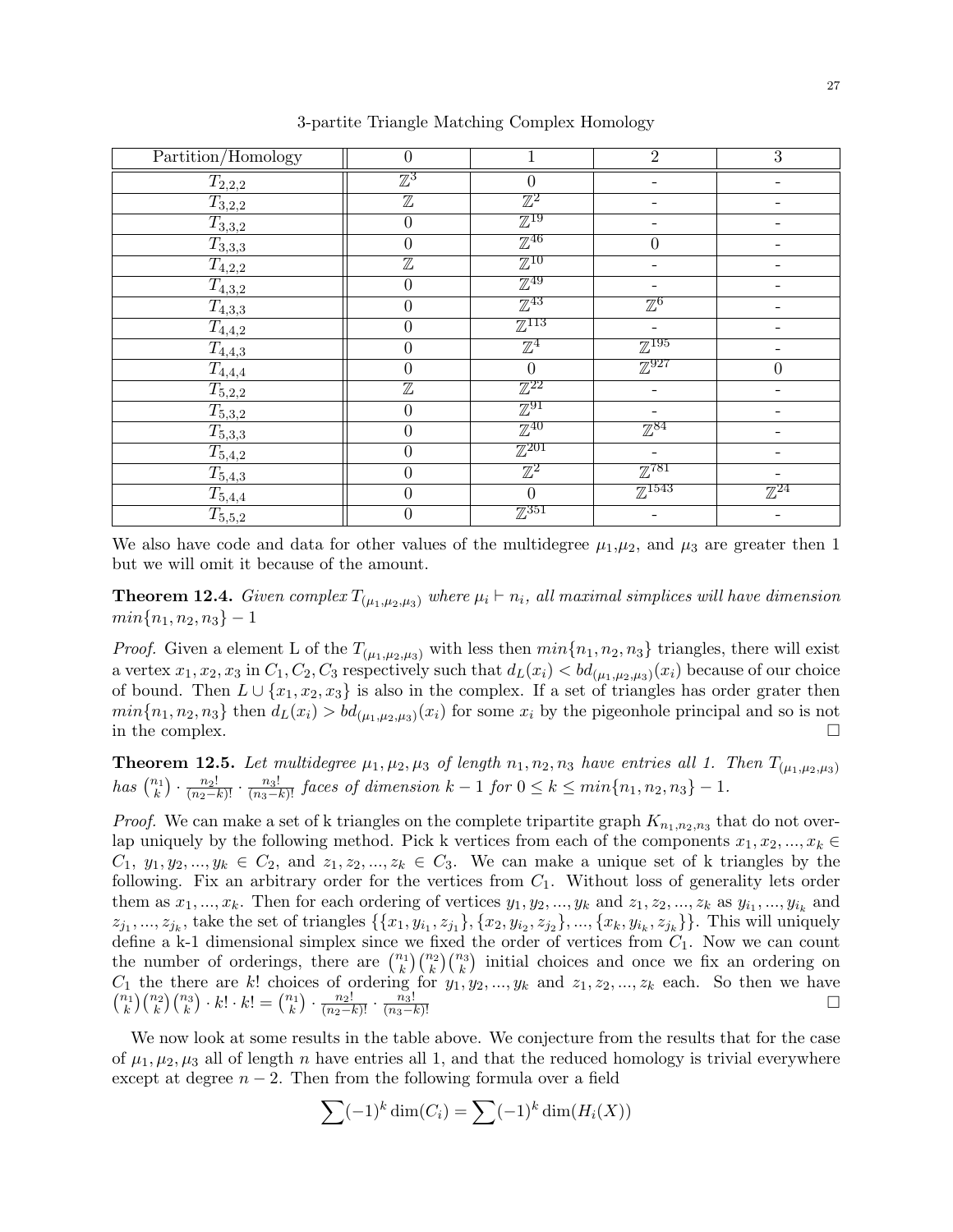where  $C_i$  is the i<sup>th</sup> dimension of the simplicial complex and along with the conjecture that the homology will be torsion free we get the following:

**Conjecture 12.6.** Let multidegree  $\mu_1, \mu_2, \mu_3$  all be of length n have entries all 1, then  $T_{\mu_1,\mu_2,\mu_3}$  has the homology as follows

$$
H_i(T_{\mu_1,\mu_2,\mu_3}) = \begin{cases} 0 & i \neq n-2 \\ \mathbb{Z}^{a(n)} & i = n-2 \end{cases}
$$

where  $a(n) = (-1)^{n-2} \sum_{k=0}^{n} (-1)^k {n \choose k}$  $\binom{n}{k} \left( \frac{n!}{(n-k)!} \right)^2$ .

Now we look at the case when  $\mu_3 = (1, 1)$  and let the  $\mu_1, \mu_2$  be length  $n_1 \geq 2$  and  $n_2 \geq 2$  and have all one entries. Then the maximal dimension of the simplicial complex is 1. Construct the graph whose vertex set is the triangles of  $K_{n_1,n_2,2}$  and an edge between triangles if they do not share a vertex. Then the simplicial complex of this graph is  $T_{\mu_1,\mu_2,\mu_3}$ . Then we the following are known about the complex.

<span id="page-27-0"></span>**Theorem 12.7.** Let  $\mu_3 = (1, 1), \mu_1, \mu_2$  be length  $n_1 \geq n_2 \geq 3$  and have all 1 entries. Then (reduced homology)  $H_0(T_{\mu_1,\mu_2,\mu_3})=0$ . If  $n_1\geq 3$  and  $n_2=2$  then we have that  $H_0(T_{\mu_1,\mu_2,\mu_3})=\mathbb{Z}$ . Lastly if  $n_1 = n_2 = 2$  the  $H_0(T_{\mu_1,\mu_2,\mu_3}) = \mathbb{Z}^3$ 

Proof. We will prove the number of connected components the graph has, which will give us the homology H<sub>0</sub>. When  $n_1 \geq n_2 \geq 3$  let the vertices of the tripartite graph be  $x_1, ..., x_{n_1} \in C_1$ ,  $y_1, ..., y_{n_2} \in C_2$  and  $z_1, z_2 \in C_3$ . We will prove all vertices are connected to the vertex indexed by the triangle  $\{x_1, y_1, z_1\}$ . Given a  $\{x_i, y_j, z_k\}$  if  $i, j, k \neq 1$  then there will be an edge between the vertex it indexes and the vertex indexed by  $\{x_1, y_1, z_1\}$ . If  $k = 1$  then there exists a  $i' \neq i \neq 1$ and  $j' \neq j \neq 1$  so then  $\{x_i, y_j, z_1\}$  has an edge to  $\{x_{i'}, y_{j'}, z_2\}$  which we have already said has an edge to  $\{x_1, y_1, z_1\}$ . Then for triangles of form  $\{x_i, y_j, z_2\}$  where i or j is 1, then it is connected to some  $\{x_{i'}, y_{j'}, z_1\}$  which is connected to  $\{x_1, y_1, z_1\}$ . There is only one connected component of the graph so the reduced homology is 0.

Then when  $\mu_2 = (1, 1)$  we have that  $x_1, ..., x_{n_1} \in C_1$ ,  $y_1, y_2 \in C_2$  and  $z_1, z_2 \in C_3$ . Then it can be seen that there is no sequence of edges connecting  $\{x_1, y_1, z_1\}$  and  $\{x_1, y_1, z_2\}$  since any triangle indexing a vertex connected by an edge will simultaneously switch the vertices's of  $C_2$  and  $C_3$ . Then it can be seen by similar argument to  $n_2 \geq 3$  case that every vertex will be connected to one of  $\{x_1, y_1, z_1\}$  or  $\{x_1, y_1, z_2\}$ . There are two connected components of the graph so the reduced homology is Z.

For  $n_1 = n_2 = 2$  one can draw the easily graph and see that there are 8 vertices's and 4 disjoint components giving us the desired homology result.

**Theorem 12.8.** Let  $\mu_3 = (1, 1)$ ,  $\mu_1, \mu_2$  be length  $n_1 \geq 3$  and  $n_2 \geq 3$  and have all 1 entries. Then  $H_1(T_{\mu_1,\mu_2,\mu_3}) = \mathbb{Z}^{b(n_1,n_2)}$ , where  $b(n_1,n_2) = 1 - 2n_1n_2 + n_1(n_1-1)n_2(n_2-1)$ . If  $n_1 \geq 3$  and  $n_2 = 2$ then  $H_1(T_{\mu_1,\mu_2,\mu_3}) = \mathbb{Z}^{b(n_1,n_2)+1}$ . When  $n_1 = n_2 = 2$  then  $H_1(T_{\mu_1,\mu_2,\mu_3})$  is trivial.

Proof. Since we are just looking at the complex of a graph it suffices to not find cycles to show if the homology is trivial. For the  $n_1 = n_2 = 2$  case draw the graph as in the proof of theorem [12.7.](#page-27-0) The graph will have no loops so the kernel of the boundary map will be 0.

Then recall for complexes of graphs for each connected component the the 1st homology will be a free module rank  $|E| - |V| + 1$ . Furthermore we can take direct sums in the case of disjoint components. The using Theorem [12.5](#page-26-0) and plugging in  $n_3 = 2$  we get  $1 - 2n_1n_2 + n_1(n_1-1)n_2(n_2-1)$ if we have one component. We will not have one component in the case of  $n_1 \geq 3$  and  $n_2 = 2$  as explained in the proof of theorem [12.7.](#page-27-0) In this case we have two components with  $|E| - |V| + 1$ values  $1 - n_1 n_2 + \frac{1}{2}$  $\frac{1}{2}n_1(n_1-1)n_2(n_2-1)$  in both since the two components will be identical. Then adding the two will give us  $b(n_1, n_2) + 1$ .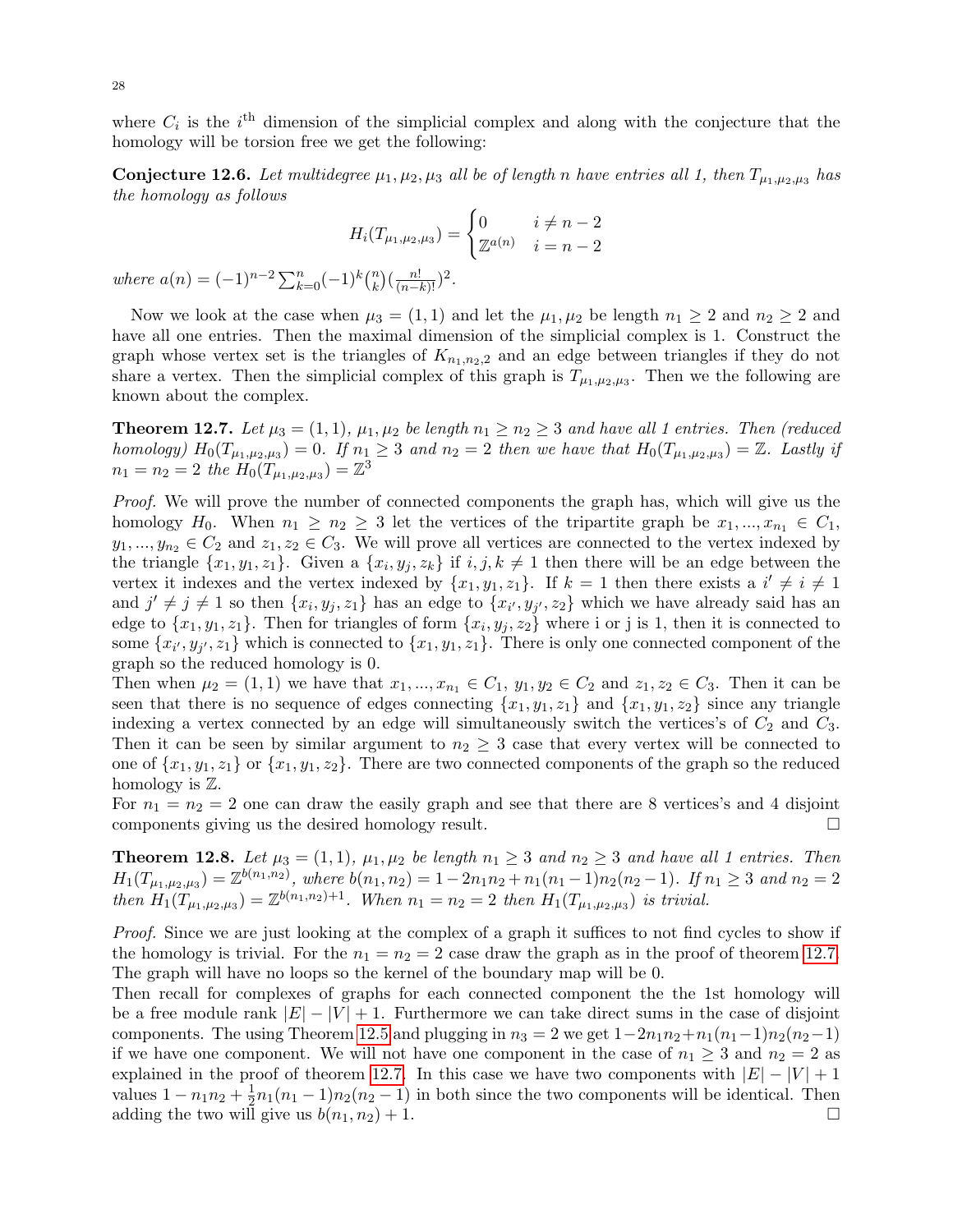To relate this back to Section [4,](#page-6-2) we consider the subalgebra of  $k[x_1, ..., x_i, y_1, ..., y_j, z_1, ..., z_k]$ generated by monomials of form  $x_ry_sz_t$  where  $1 \leq r \leq i, 1 \leq s \leq j, 1 \leq t \leq k$ . Lets call this subalgebra  $Triple(i, j, k)$  for now. Using the notation from Section [4,](#page-6-2) we let the module be Triple(i, j, k) and we consider the special case when  $i = j = k$ . Then the module defined in Section [4,](#page-6-2)  $K_{\mu_1,\mu_2,\mu_3}$  is non-empty when  $\mu_1,\mu_2,\mu_3$  have entries all one, so they corresponds to a weight space of  $Tor_i^A(Triple(n, n, n), k)$  for  $A = k[x_1, ..., x_n, y_1, ..., y_n, z_1, ..., z_n]$ .  $K_{\mu_1, \mu_2, \mu_3}$  will be isomorphic to  $T_{\mu_1,\mu_2,\mu_3}$  in this case. We are looking into cases when  $i, j, k$  are not the same value and the the case when the multidegrees in  $T_{\mu_1,\mu_2,\mu_3}$  contain values greater than 1.

## 13. Code and Documentation

### <span id="page-28-0"></span> $less than vector(u,v)$

• u,v - vectors inputs to be compared. They should be the same length, code will still work if u has more components then v.

Compares two vectors, returns True if the ith component of u is less then of equal to the ith component of v for all components in u.

## allonevector(i)

• i - positive integer

Returns a vector length i with all entry as 1.

### Boundedgraphelement(Vector,Graph)

- Vector-vector, input should be the bounded degree of each vertex of Graph in the order they are given in Graph.
- Graph Any non-empty simple graph without a loop, vertex ordering should correspond to bound given in vector.

Returns True if the Graph inputed meets the vertex bound given by vector. Returns False otherwise.

#### Boundedgraphelement(Vector,Graph)

- Vector-vector, input should be the bounded degree of each vertex of Graph in the order they are given in Graph.
- Graph Any non-empty simple graph with a loop, vertex ordering should correspond to bound given in vector.

Returns True if the Graph inputed meets the vertex bound given by vector. Returns False otherwise. This is the code with adjustments to account for the 2 degrees a loop adds to the degree of a vertex. We replace Boundedgraphelement(Vector,Graph) with this function in AddGraph-WithEdgeToList(List,edge,boundvector) to adjust the other code to loops.

## AddGraphWithEdgeToList(List,edge,boundvector)

- List Initial list of simple graphs without loops
- edge edge to be added and checked if resulting graph meets bound requirements. The edge must be have endpoints in verteces already present in graphs in List.
- boundvector vector, maximum vertex degree condition to check.

Returns a list of graphs which includes thee original List and any graph in List with edge added that still meet the bounded degree condition.

## GenerateAllBoundedDegreeGraphs(OriginalGraph,boundeddegree)

• OriginalGraph - Simple Graph(without loops) that we wish to find all embeddable subgraphs which meet a maximum vertex degree condition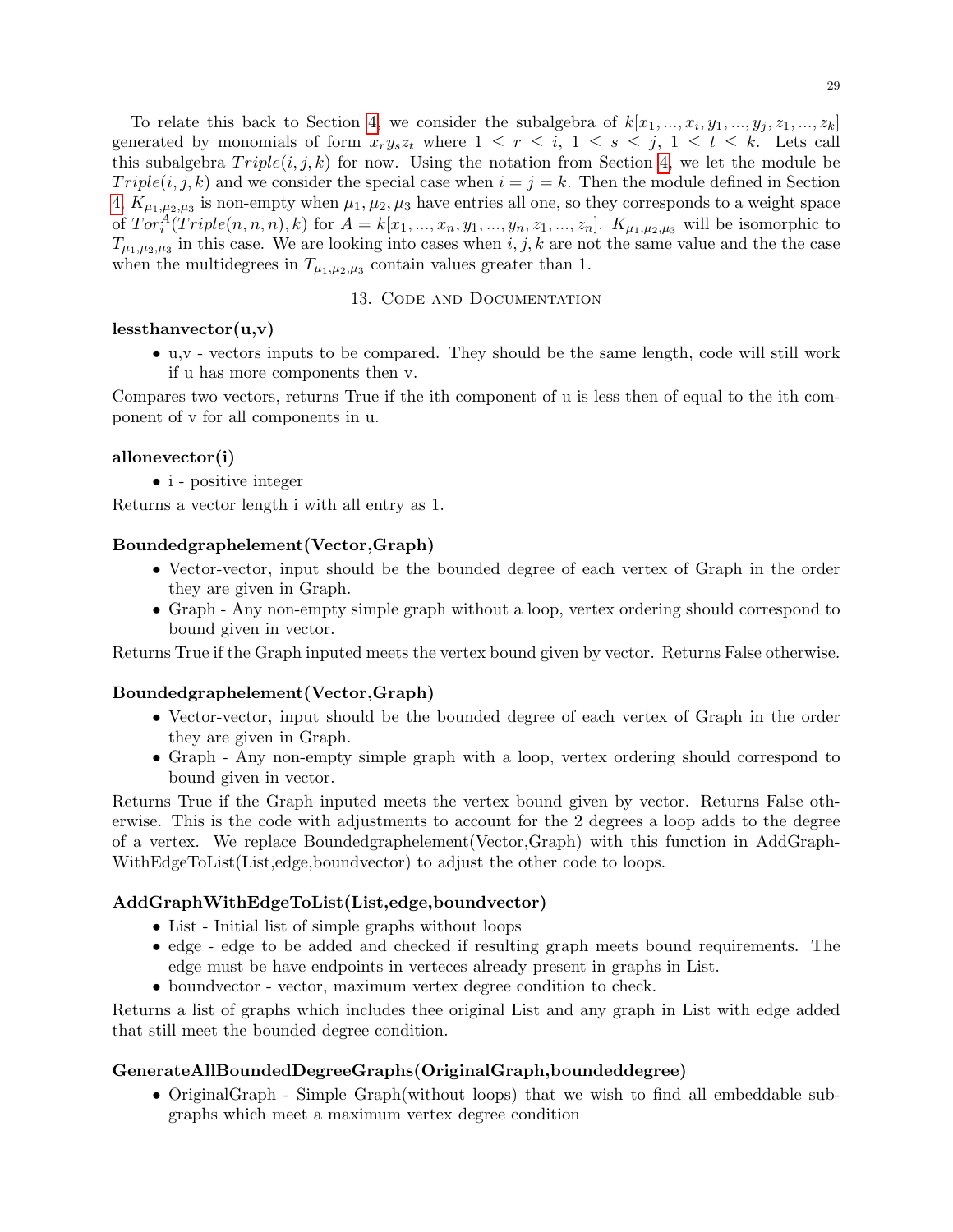• boundeddegree - vector input indexed by verteces of OriginalGraph indicating the maximum degree we allow subgraphs of OriginalGraph to have.

Returns a list of subgraphs of OriginalGraph that meet the maximum degree bound given by boundeddegree.

```
#Checks number of components in u<v, then check if that number is equal to the length of
   u.
def lessthanvector(u,v):
   i = len(u)counter=0
   k=0while k<i:
       if u[k] < v[k]+1:
           counter = counter+1k=k+1return counter==i
#make all 1 vector length i
def allonevector(i):
   return matrix(QQ, 1, i, lambda x, y: 1).row(0)
#Then we construct a function to check if a graph is bounded as such we construct one
   for the adjacency matrix A for a graph G by degree v(a partition)
def Boundedgraphelement(vector,Graph):
   if len(vector) == len(Graph):
       A = Graph.addiacency_matrix()u = A*allonevector(len(vector))
       return lessthanvector(u,vector)
   else:
       return False
def Boundedgraphelementwithloop(vector,Graph):
   if len(vector) == len(Graph):
       g = copy(Graph)A = g.addiacency_matrix()g.remove_loops()
       if g.remove_loops == None:
          u = 2*Aelse:
          B = A-g.addiacency_matrix()u = (A+B)*all one vector(len(vector))return lessthanvector(u,vector)
   else:
       return False
def AddGraphsWithEdgeToList(List, edge, boundvector):
   DummyList = []
   for Graph in List:
       AddEdgeGraph = copy(Graph)
       AddEdgeGraph.add_edge(edge)
       if Boundedgraphelement(boundvector,AddEdgeGraph):
          DummyList.append(AddEdgeGraph)
```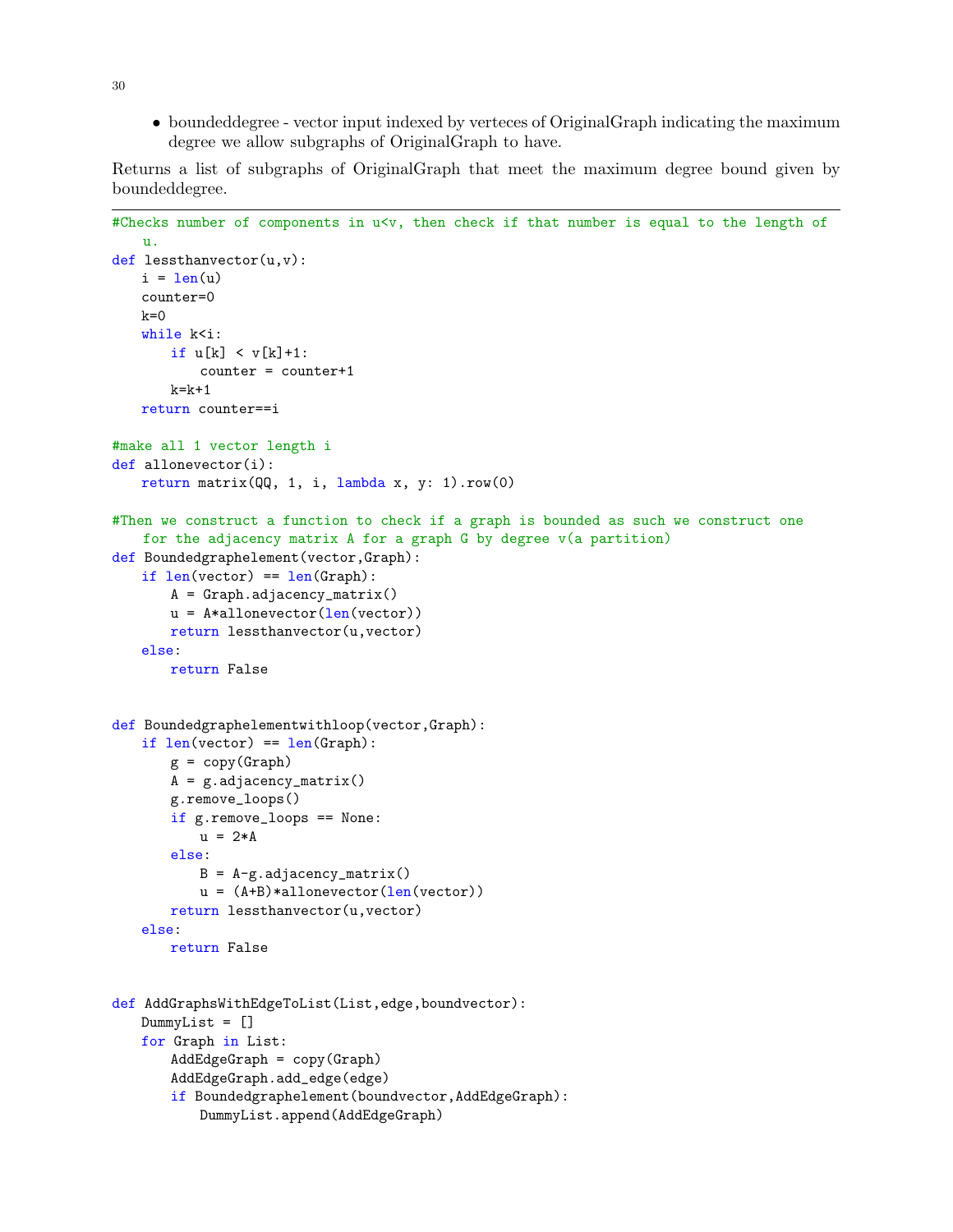```
def GenerateAllBoundedDegreeGraphs(OriginalGraph,boundeddegree):
   InitialGraph = Graph(OriginalGraph.order())
   List = [InitialGraph]
   for edge in OriginalGraph.edges():
       AddGraphsWithEdgeToList(List,edge,boundeddegree)
   return List
```
# checkifsimplex(Y)

List.extend(DummyList)

• Y - the object to be tested, preferably a set or simplicial complex.

Returns True if input is a simplicial complex and is a simplex at least on 0-dimensional element or empty. Returns False otherwise, most importantly in the case when the simplicial complex is not a simplex, when it is the simplicial complex containing only the empty set and when the input is a set.

# IsnonEvasive(Set,Order,Complex)

- Set The simplex expressed as a set of 0-simplices, to be assessed as evasive or non-evasive.
- Order A some permutation of the 0-simpilices that will determine a order of decomposition for the element decision tree.
- Complex Simplicial Complex we are making a decision tree for.

Returns True if the Set if Set is non-evasive in the decision tree of Complex determined by Order. The order gives the order of decomposition into link and deletion of the complex.

# numberofEvasive(Order,Complex)

- Order Some permutation of the 0-simplices which determine the order of decompostionfor a decision tree for Complex
- Complex Complex to be assessed

Returns the number of evasive sets in Complex given the decision tree for Complex determined by Order.

# numberofEvasivewithdim(Order,Complex,dim)

- Order Some permutation of the 0-simplices which determine the order of decompostionfor a decision tree for Complex
- Complex Complex to be assessed
- dim dimension of Complex to find number of evasive sets in

Returns the number of evasive sets in dimension dim of Complex given the decision tree for Complex determined by Order.

# MinimalEvasiveOverRandomPermutation(Complex)

• Complex - A finite simplicial complex

Returns the minimal number of evasive sets in Complex given the decision tree for Complex determined by Order, where we run through all permutations for Order. This does not give us the true minimum over all decision trees but will give us a bound on the minimal number of evasive sets.

# MinimalEvasiveOverRandomPermutationwithdim(Complex,dim)

- Complex A finite simplicial complex
- dim integer indicating a dimension of Complex.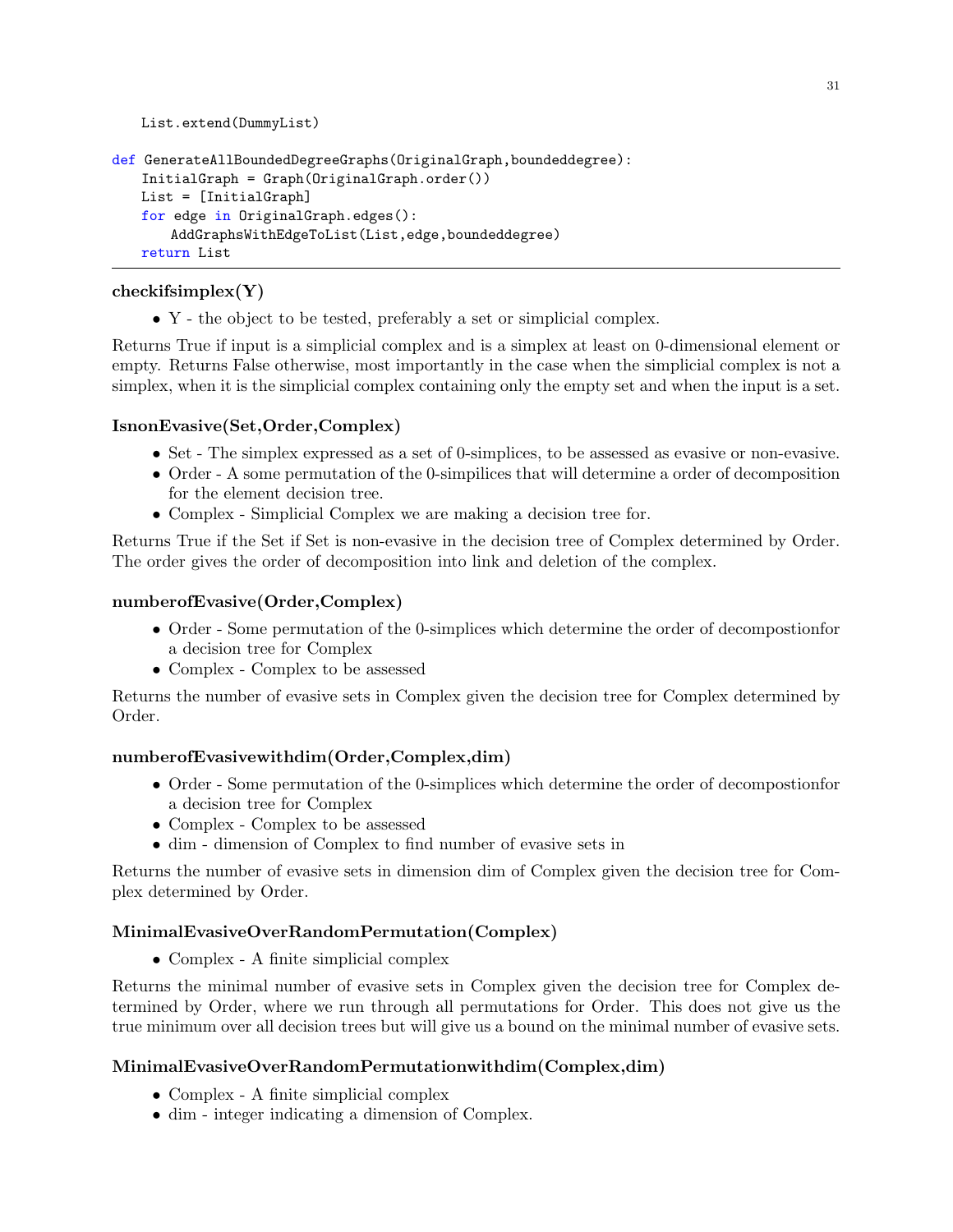Returns the minimal number of evasive sets in dimension dim of Complex given the decision tree for Complex determined by Order, where we run through all permutations for Order. This does not give us the true minimum over all decision trees but will give us a bound on the minimal number of evasive sets of dimension dim.

# NumEvasiveOverRandomPermutation(Complex)

• Complex - Complex to be assessed

Returns the number of evasive sets in Complex given the decision tree for Complex determined by Order, which is a random permutation of the 0-simplices.

# NumEvasiveOverRandomPermutationwithdim(Complex,dim)

- Complex Complex to be assessed
- dim integer indicating dimension of elements of Complex

Returns the number of evasive sets in Complex of dimension dim given the decision tree for Complex determined by Order, which is a random permutation of the 0-simplices.

```
def checkifsimplex(Y):
   if isinstance(Y,SimplicialComplex):
       if Y == SimplicialComplex():
           return False
       elif len(Y.maximal_faces())==1:
          return True
       else: return False
   elif Y.is_empty():
       return True
   else:
       return False
#determine if a set is nonevasive input
def IsnonEvasive(Set, Order, Complex):
   #print(Complex.faces())
   NewComplex = copy(Complex)
   NewOrder = copy(Order)
   NewSet = copy(Set)
   if len(NewOrder) == 0:
       #print("A")
       return False
   elif NewOrder[0] in Set:
       #NewComplex = Complex
       NewComplex = NewComplex.link([NewOrder[0]])
       if checkifsimplex(NewComplex) == True:
           #print("B")
          return True
       else:
           #print("C")
           NewSet.remove(NewOrder[0])
          NewOrder.remove(NewOrder[0])
           return IsnonEvasive(NewSet,NewOrder,NewComplex)
   else:
       NewComplex.remove_face([NewOrder[0]])
       if checkifsimplex(NewComplex) == True:
```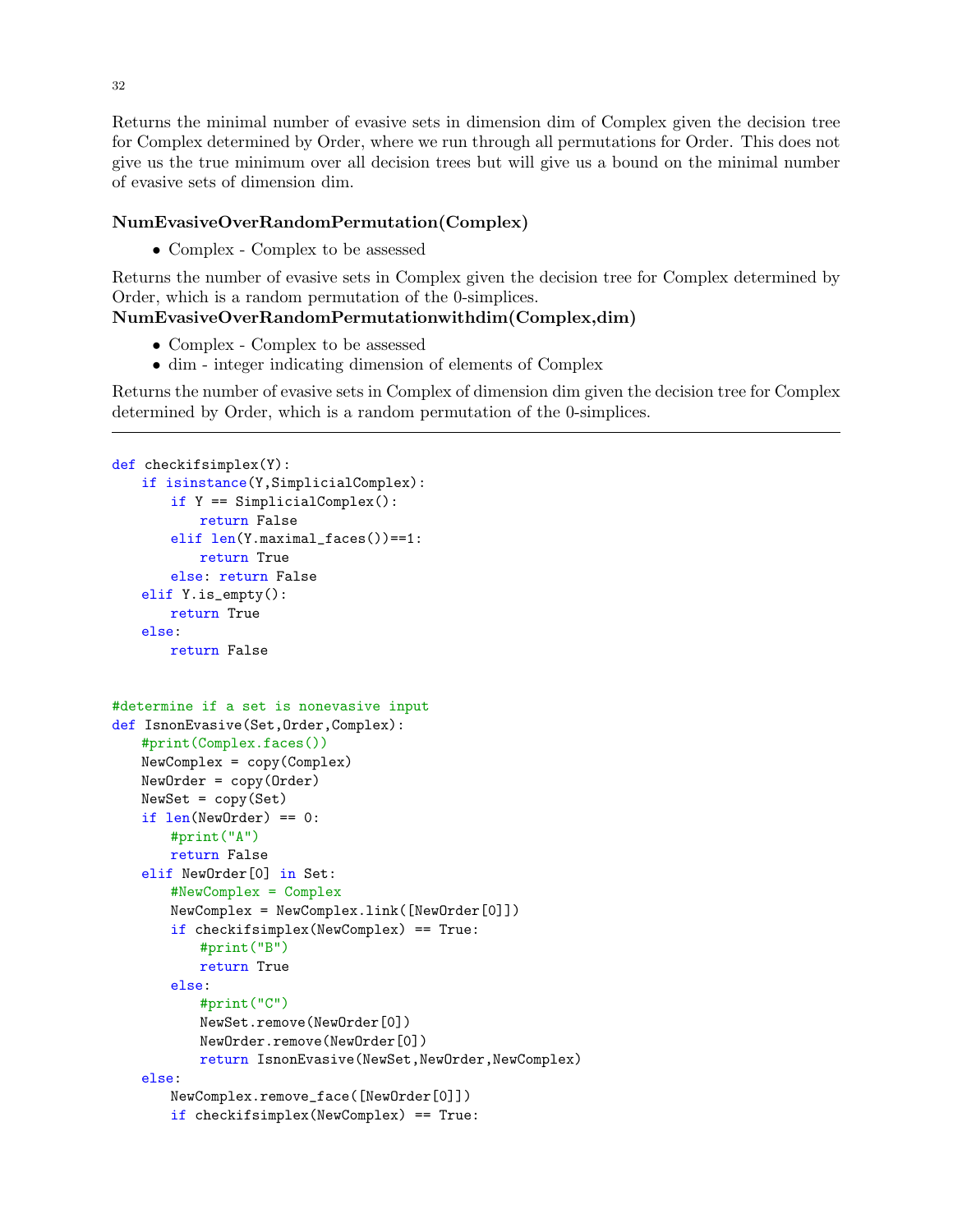```
#print("E")
          return True
       else:
          #print("F")
          NewOrder.remove(NewOrder[0])
          return IsnonEvasive(NewSet,NewOrder,NewComplex)
def numberofevasive(Order,Complex):
   count = 0i = len(Complex.faces()) - 1for j in range(i):
       #print Complex.faces()[j]
       for Set in Complex.faces()[j]:
           #print(Order)
           #print(IsnonEvasive(list(Set),Order,Complex))
          if IsnonEvasive(list(Set),Order,Complex) == False:
              count = count + 1#print("A")
           #print(Set)
           #print(count)
   return count
def numberofevasivewithdim(Order, Complex, Dimension):
   count = 0for Set in Complex.faces()[Dimension]:
           #print("B")
           if IsnonEvasive(list(Set),Order,Complex) == False:
              count = count + 1#print("A")
          #print(count)
   return count
def MinimalEvasiveOverPermutations(Complex):
   k = -1for Order in Permutations(len(Complex.faces()[0])):
       Order = list(Order)
       l = numberofevasive(Order,Complex)
       if k == -1:
          k=1elif k>l:
          k=1return k
def MinimalEvasiveOverPermutationswithdim(Complex,Dimension):
   k = -1for Order in Permutations (len(Complex.faces()[0])):
       Order = list(Order)l = numberofevasivewithdim(Order,Complex,Dimension)
       if k == -1:
          k=1elif k>l:
          k=1return k
```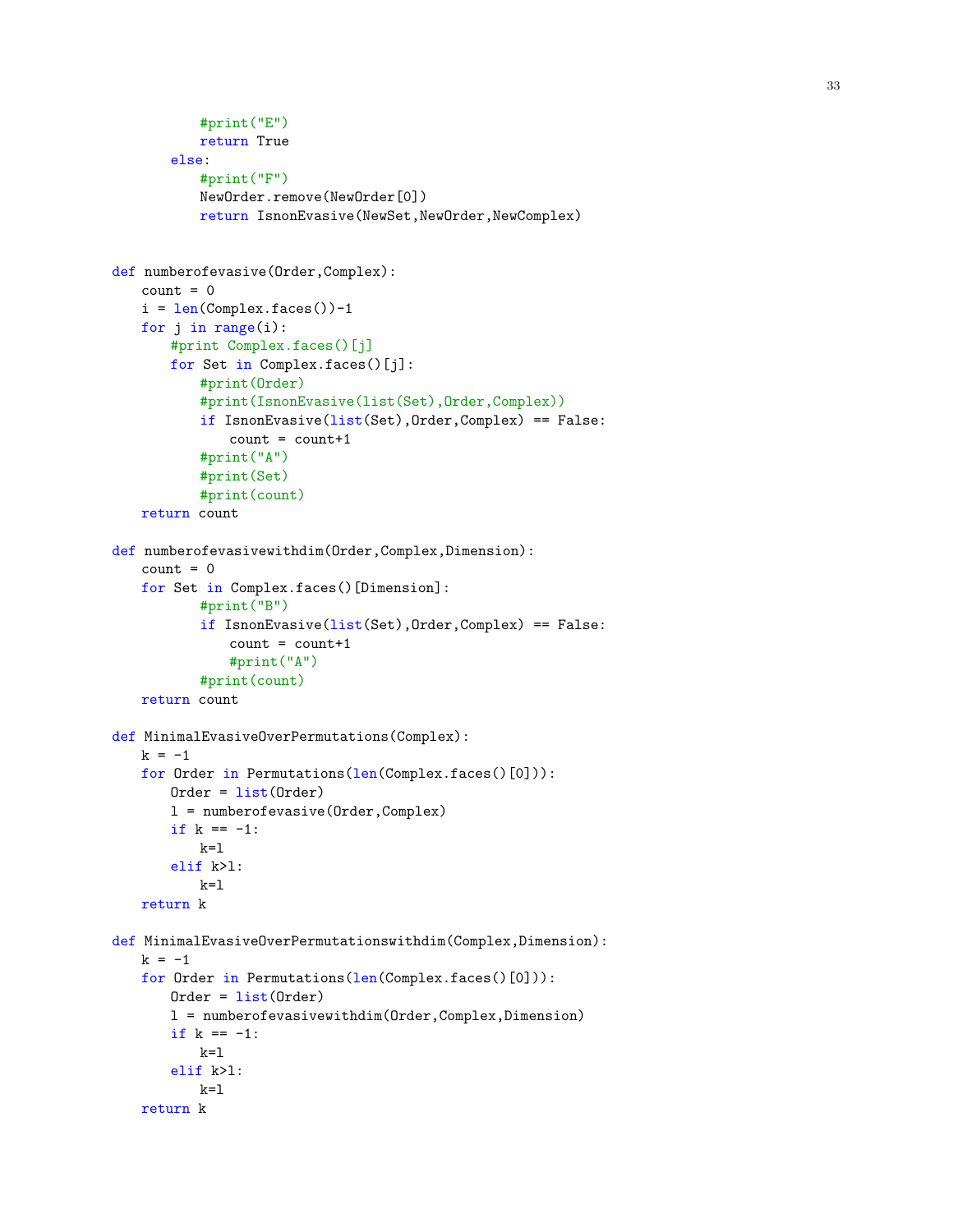```
def NumEvasiveOverRandomPermutation(Complex):
   Order = Permutations(len(Complex.faces()[0])).random_element()
   print(Order)
   Order = list(Order)
   return numberofevasive(Order,Complex)
def NumEvasiveOverRandomPermutationwithdim(Complex,Dimension):
   Order = Permutations(len(Complex.faces()[0])).random_element()
   print(Order)
   Order = list(Order)
   return numberofevasivewithdim(Order,Complex,Dimension)
```
## matchinghom(g)

•  $g - Graph$ 

Returns the homology of the simplicial complex whose elements are partial matchings of the graph g.

```
def matchinghom(g):
```

```
h = gu.line_graph()
G = h.compilement()X = G.clique_complex()
return X.homology()
```
# generatealltriangles(r,s,t)

• r,s,t - integer entries counting the number of vertex in the tripartite graph

Returns the number of triangles in a tripartite graph with r,s,t vertices's in its components. Triangles are triples such that any two elements of the triple are connected by an edge to each other.

## sharevertex(list1,list2)

• list1, list2 - list of integers

Returns True if the  $i<sup>th</sup>$  components of list1 is the same as the  $i<sup>th</sup>$  component of list2 for all index of list1.

## maketrianglerelationgraph(List)

• List - List of lists of integers, ideally this is a list of triangles(as a list of vertices's)

Returns a graph whose vertex are indexed by the items of List. There is an edge between two vertices's if they share a common element in the  $i<sup>th</sup>$  component. In terms of triangles on a tripartite graph, the vertices's of triangles and there is an edge if they share a vertex.

## maketrianglematchingcomplex(r,s,t)

• r,s,t - positive integers

Returns the simplicial complex whose elements are sets of triangles of a who do not share any vertices's.

# checkboundcondition(matchingbound1,matchingbound2,matchingbound3,bound1,bound2,bound3,t

• bound1, bound2, bound3 - list of positive integers, indicates the vertex bounds of each vertex in the respective component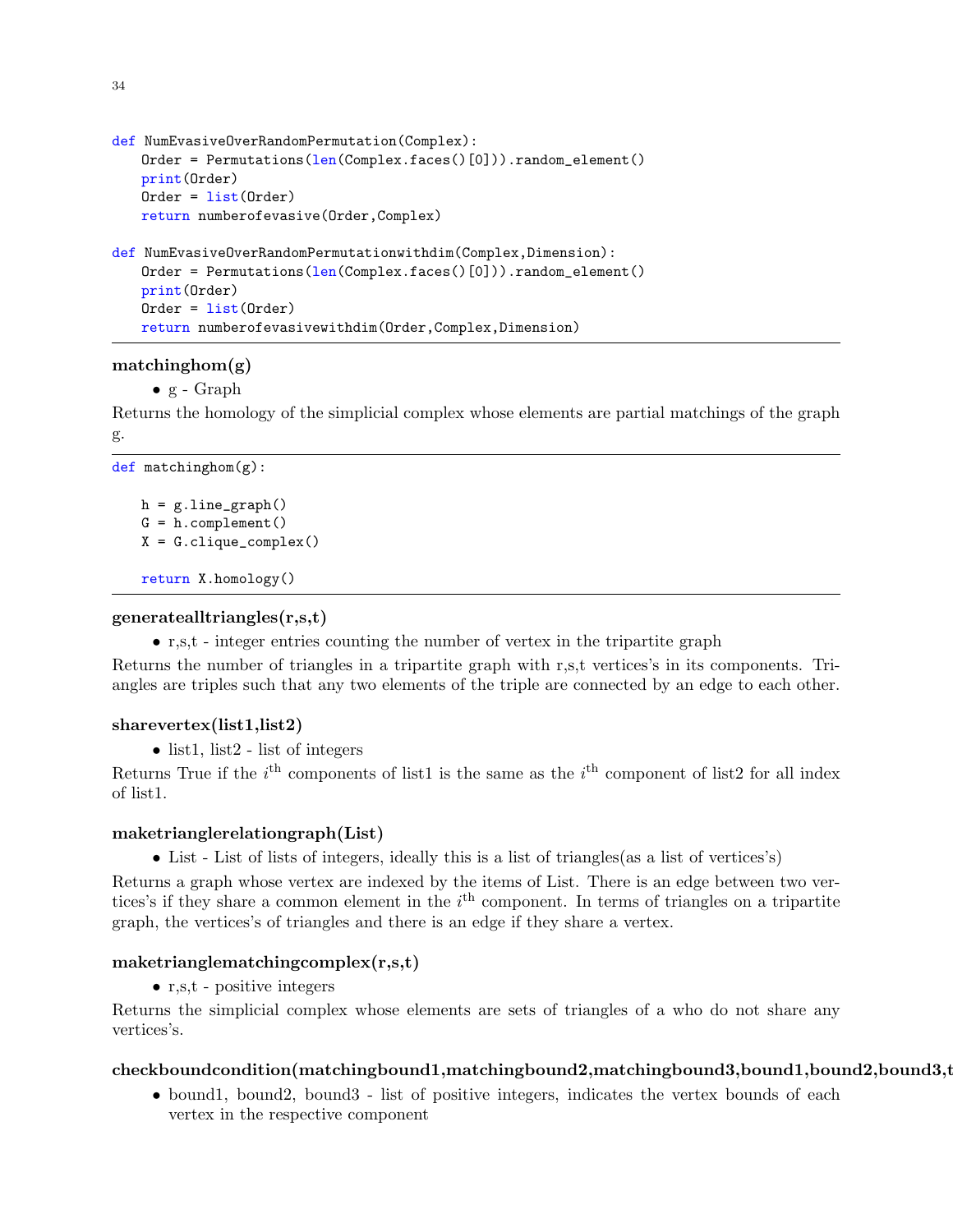- matchingbound1, matchingbound2, mathchingbound3 list of list of bounds
- triangle list of 3 positive integers indexing the triangle form the complete tripartite graph

Returns True if the given triangle meets the bound requirements when added to the bounds for another list of triangles.

addmatchingtolists(ListOfBoundedMatchings,ListofBounds1,ListofBounds2,ListofBounds3,index,tr

- ListOfBoundedMatchings List of sets of triangles of a tripartite graph
- ListofBounds1,ListofBounds2,ListofBounds3 corresponding degrees for the sets of triangle in ListOfBoundedMatchings
- triangle triangle to be added
- index index of list of triangles to have a triangle added to
- triangle list of 3 tuple that make a triangle to be added

Adds new set of triangle to ListOfBoundedMatchings and updates List OfBounds with the corresponding degrees for the components.

# generateboundeddegreetriangle(bound1,bound2,bound3)

• bound1,bound2,bound3 - list of integers giving bounds of each vertex in the triparite graph by component

Returns a list of sets of triangles where each vertex occurs at most by the bound given.

```
import itertools
```

```
def generatealltriangles(r,s,t):
   K = []for i in range(r):
       for j in range(s):
           for k in range(t):
              K.append([i,j,k])return K
def sharevertex(list1,list2):
   for i in range(len(list1)):
       if list1[i] ==list2[i]:
          return True
   return False
def maketrianglerelationgraph(List):
   K = \lceil \rceilsize = len(List)everypair = list(itertools.combinations(range(size), 2))
   for pair in everypair:
       if sharevertex(List[pair[0]],List[pair[1]])==False:
           K.append(pair)
   RelationGraph = Graph(K)return RelationGraph
def maketrianglematchingcomplex(r,s,t):
   Triangle = generatedlltriangles(r,s,t)RelationGraph = maketrianglerelationgraph(Triangles)
   TriangleMatchingComplex = RelationGraph.clique_complex()
   return TriangleMatchingComplex
```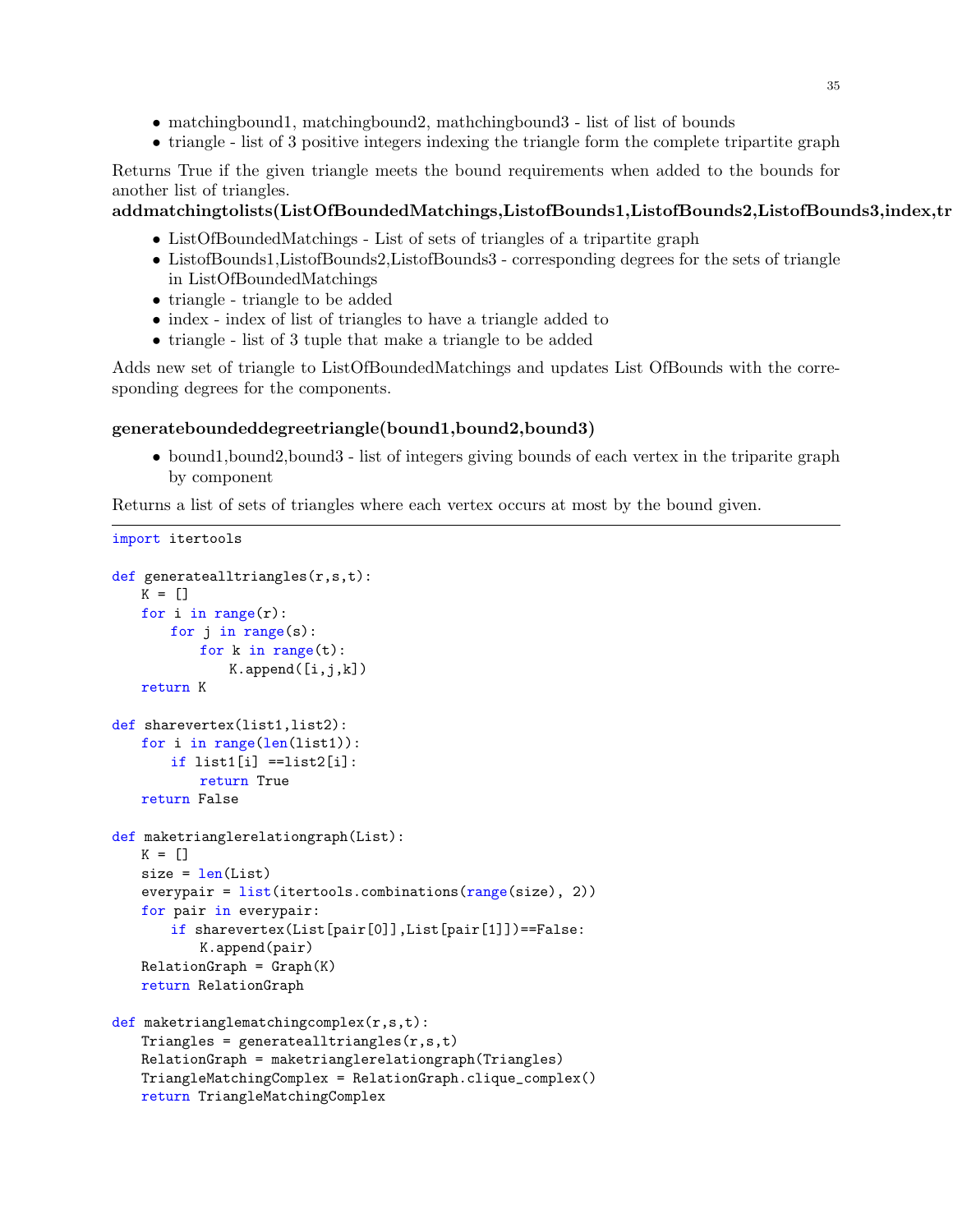36

def

```
checkboundcondition(matchingbound1,matchingbound2,matchingbound3,bound1,bound2,bound3,triangle):
if matchingbound1[triangle[0]]<br/>bound1[triangle[0]]:
   if matchingbound2[triangle[1]]<br/>bound2[triangle[1]]:
       if matchingbound3[triangle[2]]<br/>bound3[triangle[2]]:
           return True
else:
   return False
```
addmatchingtolists(ListOfBoundedMatchings,ListofBounds1,ListofBounds2,ListofBounds3,index,triangle,t

def

```
bound1 = ListofBounds1[index]+vector(ZZ,
       {len(ListofBounds1[index])-1:0,triangle[0]:1})
   ListofBounds1.append(bound1)
   bound2 = ListofBounds2[index]+vector(ZZ,
       {len(ListofBounds2[index])-1:0,triangle[1]:1})
   ListofBounds2.append(bound2)
   bound3 = ListofBounds3[index]+vector(ZZ,
       {len(ListofBounds3[index])-1:0,triangle[2]:1})
   ListofBounds3.append(bound3)
   dummymatching = copy(ListOfBoundedMatchings[index])
   dummymatching.append(triangleindex)
   ListOfBoundedMatchings.append(dummymatching)
#make a function to check vertex bound conditions
def generateboundeddegreetriangles(bound1,bound2,bound3):
   r = len(bound1)s = len(bound2)t = len(bound3)AllTriangles = generatealltriangles(r,s,t)ListOfBoundedMatchings = [[]]
   ListofBounds1 = [vector(ZZ, {r-1:0})]ListofBounds2 = [vector(ZZ, {s-1:0})]ListofBounds3 = [vector(ZZ, {t-1:0})]for j in range(len(AllTriangles)):
```
checkboundcondition(ListofBounds1[i],ListofBounds2[i],ListofBounds3[i],bound1,bound2,bour addmatchingtolists(ListOfBoundedMatchings,ListofBounds1,ListofBounds2,ListofBounds3,i,All

for i in range(len(ListOfBoundedMatchings)):

if

return ListOfBoundedMatchings